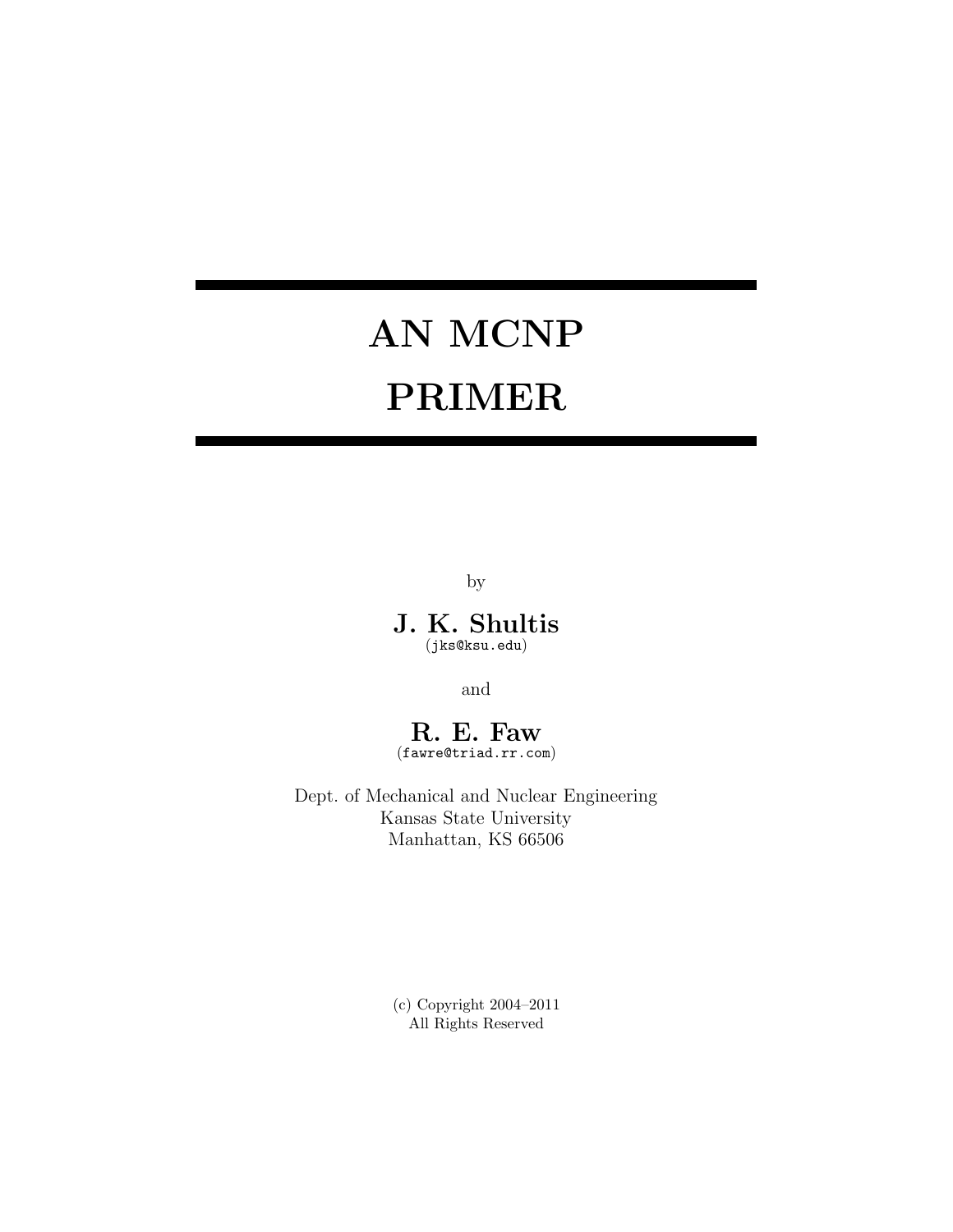# **Contents**

| 1            |         | Structure of the MCNP Input File                                                                                           | $\mathbf{1}$     |
|--------------|---------|----------------------------------------------------------------------------------------------------------------------------|------------------|
|              | 1.1     |                                                                                                                            | $\mathbf{1}$     |
|              | 1.2     |                                                                                                                            | $\overline{2}$   |
| $\mathbf{2}$ |         | <b>Geometry Specifications</b>                                                                                             | $\boldsymbol{2}$ |
|              | 2.1     | Surfaces – Block 2 $\dots \dots \dots \dots \dots \dots \dots \dots \dots \dots \dots \dots \dots \dots \dots \dots \dots$ | $\overline{2}$   |
|              | 2.2     |                                                                                                                            | $\overline{4}$   |
|              | 2.3     |                                                                                                                            | 5                |
| 3            |         | Data Specifications - Block 3                                                                                              | $\overline{7}$   |
|              | 3.1     |                                                                                                                            | 7                |
|              | $3.2\,$ |                                                                                                                            | $\boldsymbol{9}$ |
|              | 3.3     |                                                                                                                            | 9                |
|              |         | 3.3.1                                                                                                                      | 11               |
|              |         | 3.3.2                                                                                                                      | 12               |
|              |         | Line and Area Sources (Degenerate Volumetric Sources)<br>3.3.3                                                             | 12               |
|              |         | 3.3.4                                                                                                                      | 13               |
|              |         | 3.3.5                                                                                                                      | 14               |
|              | 3.4     |                                                                                                                            | 16               |
|              |         | 3.4.1                                                                                                                      | 16               |
|              |         | 3.4.2                                                                                                                      | 17               |
|              |         | 3.4.3                                                                                                                      | 17               |
|              |         | Flux Tally at a Point or Ring (type $F5$ ) $\ldots$<br>3.4.4                                                               | 17               |
|              |         | 3.4.5                                                                                                                      | 17               |
|              |         | 3.4.6                                                                                                                      | 18               |
|              |         | 3.4.7                                                                                                                      | 18               |
|              |         | 3.4.8                                                                                                                      | 19               |
|              |         | 3.4.9                                                                                                                      | $20\,$           |
|              |         |                                                                                                                            | <b>20</b>        |
|              | 3.5     |                                                                                                                            | <b>20</b>        |
|              |         | 3.5.1                                                                                                                      | <b>20</b>        |
|              |         | 3.5.2                                                                                                                      | $20\,$           |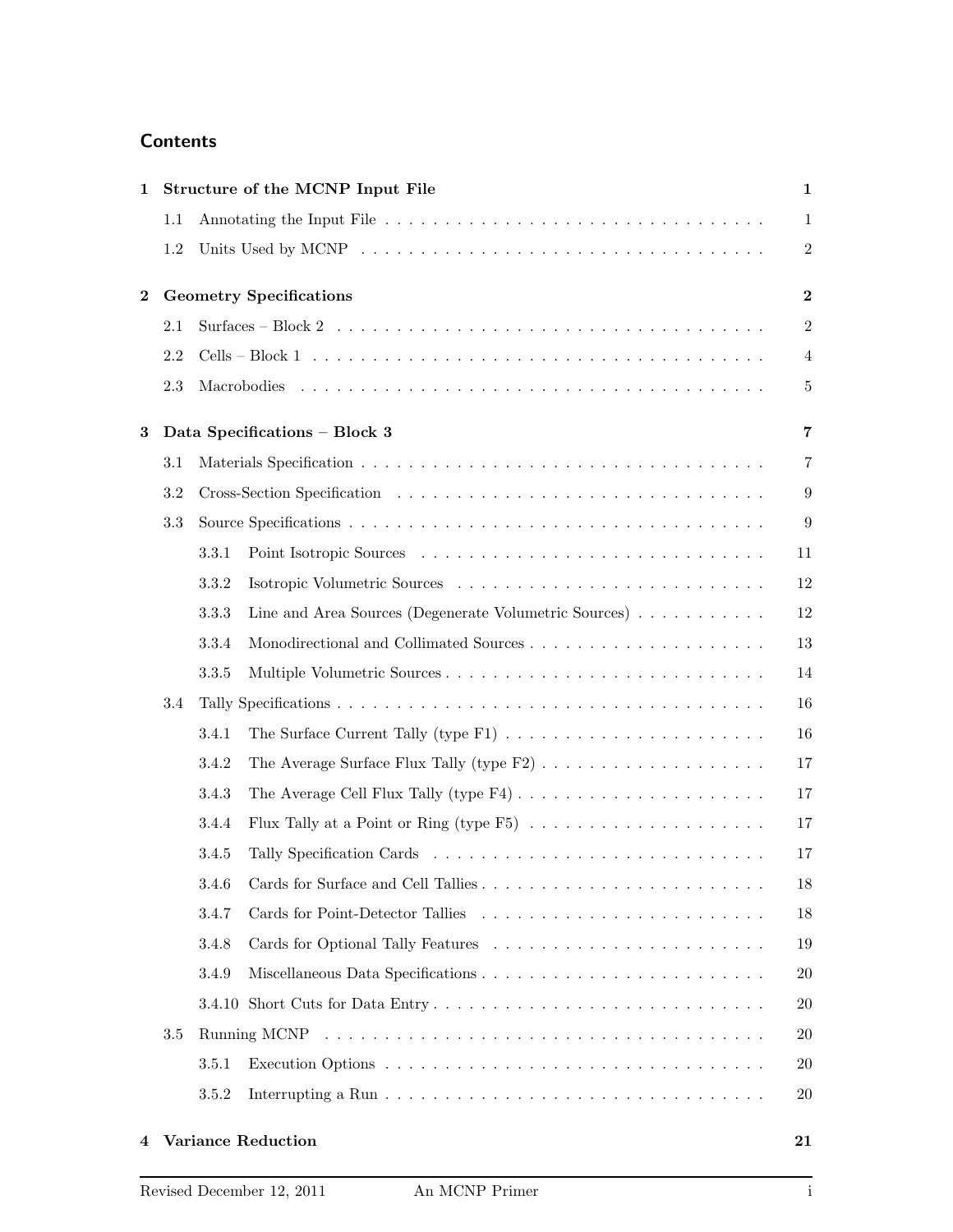|   | 4.1 |                    |                                                                                               | 21     |
|---|-----|--------------------|-----------------------------------------------------------------------------------------------|--------|
|   |     | 4.1.1              |                                                                                               | $22\,$ |
|   | 4.2 |                    |                                                                                               | $22\,$ |
|   |     | 4.2.1              | Energy, Time and Weight Cutoff $\dots \dots \dots \dots \dots \dots \dots \dots$              | 23     |
|   |     | 4.2.2              |                                                                                               | 23     |
|   |     | 4.2.3              |                                                                                               | 25     |
|   | 4.3 |                    |                                                                                               | $25\,$ |
|   |     | 4.3.1              |                                                                                               | 25     |
|   | 4.4 |                    |                                                                                               | 26     |
|   |     | 4.4.1              |                                                                                               | 27     |
|   |     | 4.4.2              |                                                                                               | 28     |
|   |     | 4.4.3              |                                                                                               | $\,29$ |
|   |     | 4.4.4              | Exponential Transform                                                                         | 31     |
|   |     | 4.4.5              |                                                                                               | $32\,$ |
|   |     | 4.4.6              |                                                                                               | $32\,$ |
|   |     | 4.4.7              |                                                                                               | $32\,$ |
|   | 4.5 |                    |                                                                                               | 33     |
| 5 |     | <b>MCNP</b> Output |                                                                                               | 33     |
|   | 5.1 |                    |                                                                                               | 33     |
|   | 5.2 |                    |                                                                                               | 34     |
|   | 5.3 |                    |                                                                                               | 35     |
|   |     | 5.3.1              |                                                                                               | 35     |
|   |     | 5.3.2              |                                                                                               | 35     |
|   |     |                    |                                                                                               |        |
|   |     | 5.3.3              |                                                                                               | 36     |
|   |     | 5.3.4              | The Empirical PDF for the Tally $\dots \dots \dots \dots \dots \dots \dots \dots \dots \dots$ | 36     |
|   |     | 5.3.5              |                                                                                               | $38\,$ |
|   |     | 5.3.6              |                                                                                               | $38\,$ |
|   |     | 5.3.7              |                                                                                               | $39\,$ |
|   |     | 5.3.8              |                                                                                               | $39\,$ |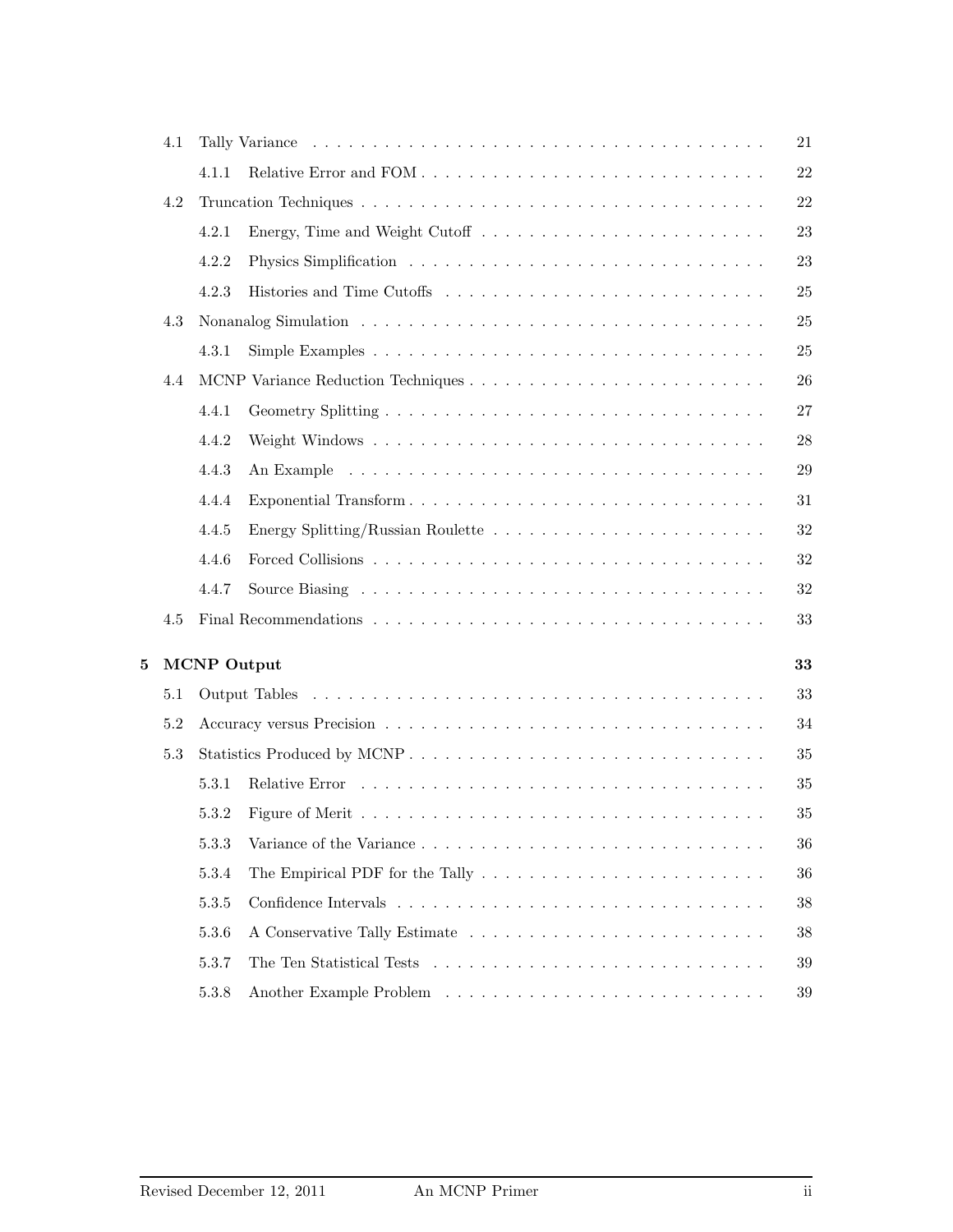# **A Primer Presenting AN INTRODUCTION TO THE MCNP CODE**

J. Kenneth Shultis and Richard E. Faw

The MCNP Code, developed and maintained by Los Alamos National Laboratory, is the internationally recognized code for analyzing the transport of neutrons and gamma rays (hence NP for neutral particles) by the Monte Carlo method (hence MC). The code deals with transport of neutrons, gamma rays, and coupled transport, i.e., transport of secondary gamma rays resulting from neutron interactions. The MCNP code can also treat the transport of electrons, both primary source electrons and secondary electrons created in gamma-ray interactions.

This tutorial document highlights certain aspects of the MCNP input code. The documentation for the code is contained in 3 volumes. Volume I gives an overview (Ch. 1) and theory (Ch. 2) of the code. Volume II is the User's Guide that defines all the commands and options of the code  $(Ch. 3)$ , gives many examples (Ch. 4), and describes the code's output (Ch. 5). Volume III is a *Developer's* Guide that gives many of the technical details of code and are needed by only the MCNP experts. Some of the notation used in the MCNP documentation uses historical terminology. For example, the term *card*, historically a punched card, should be interpreted as a line of the input file.

For the novice user, Ch. 1 of Vol. I of the manual presents an overview of MCNP that summarizes the preparation of input files, the execution of the code, and the interpretation of results. This is highly recommended reading. After gaining some experience with MCNP, the beginning user should periodically browse through the remainder of Vol. I to obtain a better understanding of the theory behind the many features of MCNP.

Volume II is essential for both the novice and expert user. This is the documentation that formally defines all the commands and options that make MCNP such a powerful radiation transport code. In this primer there are several margin notes indicating the pages in the MCNP5 manual that discuss Page nos. are in more detail the subject being presented in this primer. for MCNP5

The MCNP documentation is very comprehensive; thus, it is difficult for new users of the code to distinguish between information essential to learning how to use the code and information needed only under very specialized circumstances. For this reason, this tutorial document was prepared to introduce the novice with the more basic (and essential) aspects of the MCNP code.

# **1 Structure of the MCNP Input File**

An input file has the structure shown to the right. Input lines have a maximum of 80 columns and command mnemonics begin in the first 5 columns. Free field format (one or more spaces separating items on a line) is used and alphabetic characters can be upper, lower, or mixed case. A continuation line starts with 5 blank columns or a blank followed by an & at the end of the card to be continued. See pages 3-4 to 3-7 for more details on formatting input cards.

Message Block + blank line delimiter {optional} One Line Problem Title Card Cell Cards [Block 1] blank line delimiter Surface Cards [Block 2] blank line delimiter Data Cards [*Block 3*] blank line terminator {optional}

# **1.1 Annotating the Input File**

It is good practice to add comments liberally to an input MCNP file so that it is easier for you and others to understand what problem is addressed and the tricks used. A comment line begins with C or c followed by a space. Such a line is ignored by MCNP. Alternatively, anything following a  $\$ sign on a line is ignored. See Fig. 5 on page 30 for a well-annotated MCNP input file.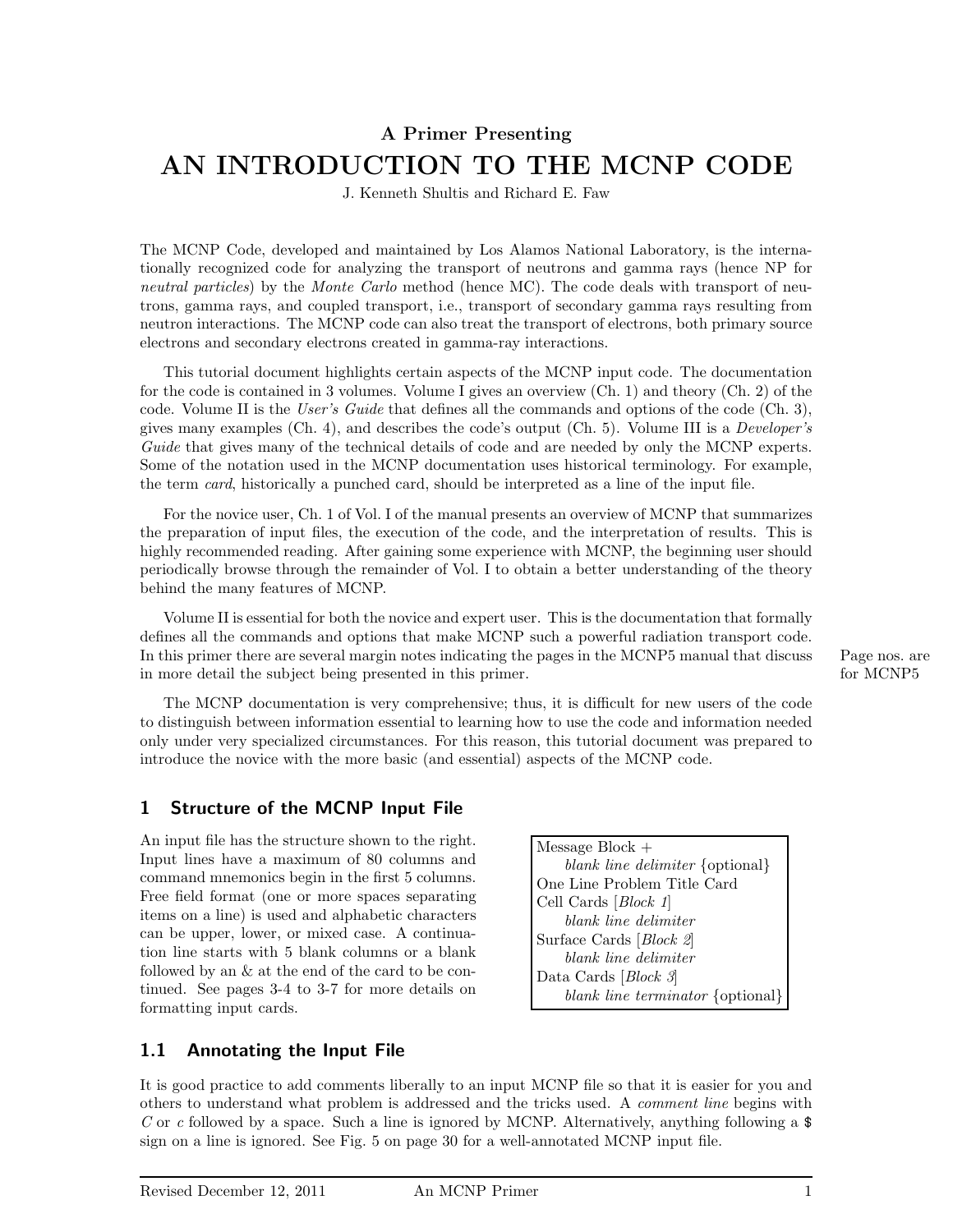# **1.2 Units Used by MCNP**

The units used by MCNP are (1) length in cm, (2) energy in MeV, (3) time in shakes  $(10^{-8} s)$ , (4) temperature in MeV (kT), (5) atom density in atoms  $b^{-1}$  cm<sup>-1</sup>, (6) mass density in g cm<sup>-3</sup>, and (7) cross sections in barns.

# **2 Geometry Specifications**

The specification of problem geometry is treated in several sections of the MCNP manual. In Vol. I, beginning on page 1-12, there is an introduction to geometric specification. Discussion continues in Ch. 2 Sec. II (page 2-7). Sections II and III of Ch. 3 provide detailed instructions on preparation of problem input cards and Finally, Ch. 4 Sec. I provides many examples of geometry specifications.

MCNP treats problem geometry primarily in terms of regions or volumes bounded by first and second degree surfaces. Cells are defined by intersections, unions, and complements of the regions, and contained user defined materials. The intersection and union of two regions A and B are shown by the shaded regions in Fig. 1.

The union operation may be thought of as a logical OR, in that the union of A and B is a new region containing all space either in region A OR region B. The intersection operation may be thought of as a logical AND, in that the result is a region that contains only space common to both A AND B. The complement operator  $\#$  plays the roll of a logical NOT. For example  $\#$  (A:B) represents all space outside the union of A and B.



**Figure 1.** Left: the union A:B or "A or B". Right: the intersection A B or "A and B".

MCNP uses a 3-dimensional  $(x, y, z)$  Cartesian coordinate system. All dimensions are in centimeters (cm). All space is composed of contiguous volumes or cells. Each cell is bounded by a surface, multiple surfaces, or by infinity. For example, a cube is bounded by six planes. Every  $(x, y, z)$  point must belong to a cell (or be on the surface of a cell). There can be no "gaps" in the geometry, i.e., there can be no points that belong to no cell or surface. Every cell and surface is given by the user a unique numerical identifier.

# **2.1 Surfaces – Block 2**

Table 1, taken from the MCNP manual, lists the surfaces used by MCNP to create the geometry of a problem. All refer to a Cartesian coordinate system. A surface is represented functionally as  $f(x, y, z) = 0$ . For example, for a cylinder of radius R parallel to the *z*-axis is defined as  $f(x, y, z) = (x - \bar{x})^2 + (y - \bar{y})^2 - R^2$ , where the cylinder's axis is parallel to the *z*-axis and passes through the point  $(\bar{x}, \bar{y}, 0)$ . The MCNP input line for such a surface, which is denoted by the mnemonic  $C/Z$  (or  $c/z$ , since MCNP is case insensitive), is

1 C/Z 5 5 10 \$ a cylindrical surface parallel to z-axis

defines surface 1 as an infinitely long cylindrical surface parallel to *z*-axis with radius 10 cm and whose axis passes through the point  $(x = 5 \text{ cm}, y = 5 \text{ cm}, z = 0)$ . Note that the length of the cylinder is infinite. Note also the in-line comment, introduced by the \$ symbol.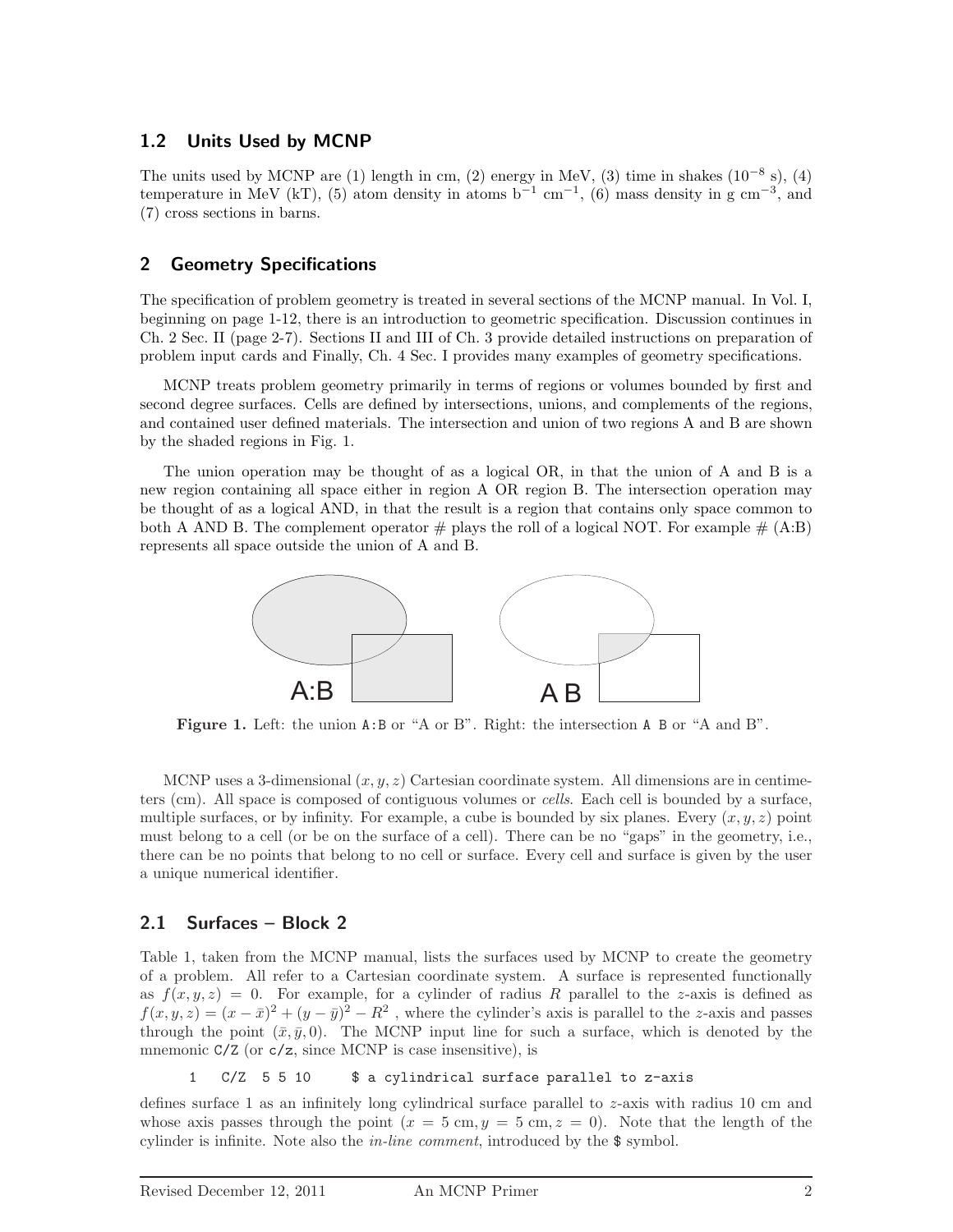| Mnemonic                                                     | Type                                                     | Description                                                                                                             | Equation                                                                                                                                                                                                                                                                                                                                                                                                                               | Card Entries                                                                                                          |
|--------------------------------------------------------------|----------------------------------------------------------|-------------------------------------------------------------------------------------------------------------------------|----------------------------------------------------------------------------------------------------------------------------------------------------------------------------------------------------------------------------------------------------------------------------------------------------------------------------------------------------------------------------------------------------------------------------------------|-----------------------------------------------------------------------------------------------------------------------|
| $\rm P$<br>PX<br>PY<br>$\mathbf{P}\mathbf{Z}$                | plane                                                    | general<br>normal to $x$ -axis<br>normal to $y$ -axis<br>normal to $z$ -axis                                            | $Ax + By + Cz - D = 0$<br>$x-D=0$<br>$y-D=0$<br>$z-D=0$                                                                                                                                                                                                                                                                                                                                                                                | A B C D<br>D<br>$\boldsymbol{D}$<br>$\overline{D}$                                                                    |
| <sub>SO</sub><br>$\mathbf S$<br>SX<br>SY<br>SZ               | sphere                                                   | centered at origin<br>general<br>centered on $x$ -axis<br>centered on $y$ -axis<br>centered on z-axis                   | $x^2 + y^2 + z^2 - R^2 = 0$<br>$(x-\bar{x})^2 + (y-\bar{y})^2 + (z-\bar{z})^2 - R^2 = 0$<br>$(x - \bar{x})^2 + y^2 + z^2 - R^2 = 0$<br>$x^2 + (y - \bar{y})^2 + z^2 - R^2 = 0$<br>$x^2 + y^2 + (z - \overline{z})^2 - R^2 = 0$                                                                                                                                                                                                         | $\mathbf R$<br>$\bar{x} \bar{y} \bar{z} R$<br>$\bar{x}$ $R$<br>$\bar{y} R$<br>$\bar{z}$ R                             |
| C/X<br>C/Y<br>C/Z<br>CX<br>${\rm CY}$<br>$\operatorname{CZ}$ | cylinder                                                 | parallel to $x$ -axis<br>parallel to $y$ -axis<br>parallel to $z$ -axis<br>on $x$ -axis<br>on $y$ -axis<br>on $z$ -axis | $(y - \bar{y})^2 + (z - \bar{z})^2 - R^2 = 0$<br>$(x - \bar{x})^2 + (z - \bar{z})^2 - R^2 = 0$<br>$(x - \bar{x})^2 + (y - \bar{y})^2 - R^2 = 0$<br>$y^2 + z^2 - R^2 = 0$<br>$x^2 + z^2 - R^2 = 0$<br>$x^2 + y^2 - R^2 = 0$                                                                                                                                                                                                             | $\bar{y} \bar{z} R$<br>$\bar{x} \bar{z} R$<br>$\bar{x} \bar{y} R$<br>$\boldsymbol{R}$<br>$\cal R$<br>$\boldsymbol{R}$ |
| K/X<br>K/Y<br>K/Z<br>KX<br>ΚY<br>KZ                          | cone                                                     | parallel to $x$ -axis<br>parallel to $y$ -axis<br>parallel to z-axis<br>on $x$ -axis<br>on $y$ -axis<br>on $z$ -axis    | $\sqrt{(y-\bar{y})^2+(z-\bar{z})^2}-t(x-\bar{x})=0$ $\bar{x} \bar{y} \bar{z} t^2 \pm 1$<br>$\sqrt{(x-\bar{x})^2 + (z-\bar{z})^2} - t(y-\bar{y}) = 0$ $\bar{x}\bar{y} \bar{z} t^2 \pm 1$<br>$\sqrt{(x-\bar{x})^2 + (y-\bar{y})^2} - t(z-\bar{z}) = 0$ $\bar{x}\bar{y} \bar{z} t^2 \pm 1$<br>$\sqrt{y^2+z^2}-t(x-\bar{x})=0$<br>$\sqrt{x^2+z^2}-t(y-\bar{y})=0$<br>$\sqrt{x^2+y^2}-t(z-\bar{z})=0$<br>$\pm 1$ used only for 1-sheet cone | $\bar{x} t^2 \pm 1$<br>$\bar{y} t^2 \pm 1$<br>$\bar{z} t^2 \pm 1$                                                     |
| SQ                                                           | ellipsoid<br>hyperboloid<br>paraboloid                   | axis parallel<br>to $x$ -, $y$ -, or $z$ -axis                                                                          | $A(x-\bar{x})^2 + B(y-\bar{y})^2 + C(z-\bar{z})^2$ <i>A B C D E</i><br>$+2D(x-\bar{x})+2E(y-\bar{y})$<br>$+2F(z - \bar{z}) + G = 0$                                                                                                                                                                                                                                                                                                    | $F G \bar{x} \bar{y} \bar{z}$                                                                                         |
| GQ                                                           | cylinder, cone<br>ellipsoid<br>paraboloid<br>hyperboloid | axis not parallel<br>to x-, $y$ -, or z-axis                                                                            | $Ax^2 + By^2 + Cz^2 + Dxy + Eyz \mid A B C D E$<br>$+Fzx+Gz+Hy+Jz+K=0$ F G H J K                                                                                                                                                                                                                                                                                                                                                       |                                                                                                                       |
| TX                                                           | elliptical or                                            |                                                                                                                         | $(x-\bar{x})^2/B^2 + (\sqrt{(y-\bar{y})^2 + (z-\bar{z})^2} - A)^2/C^2 - 1 = 0 \vec{x} \ \bar{y} \ \bar{z}AB C$                                                                                                                                                                                                                                                                                                                         |                                                                                                                       |
| $\mathcal{T}\mathcal{Y}$                                     | circular torus.<br>Axis is                               |                                                                                                                         | $(y-\bar{y})^2/B^2 + (\sqrt{(x-\bar{x})^2 + (z-\bar{z})^2} - A)^2/C^2 - 1 = 0 \bar{x} \bar{y} \bar{z}ABC$                                                                                                                                                                                                                                                                                                                              |                                                                                                                       |
| $\operatorname{TZ}$                                          | parallel to $x$ -,<br>$y$ -, or $z$ -axis                |                                                                                                                         | $(z-\bar{z})^2/B^2 + (\sqrt{(x-\bar{x})^2+(y-\bar{y})^2}-A)^2/C^2-1=0$ $\bar{x} \bar{y} \bar{z}ABC$                                                                                                                                                                                                                                                                                                                                    |                                                                                                                       |
| <b>XYZP</b>                                                  |                                                          |                                                                                                                         | surfaces defined by points – see pages $3-15$ to $3-17$                                                                                                                                                                                                                                                                                                                                                                                |                                                                                                                       |

**Table 1.** MCNP Surface Cards (page 3-13 of MCNP5 manual)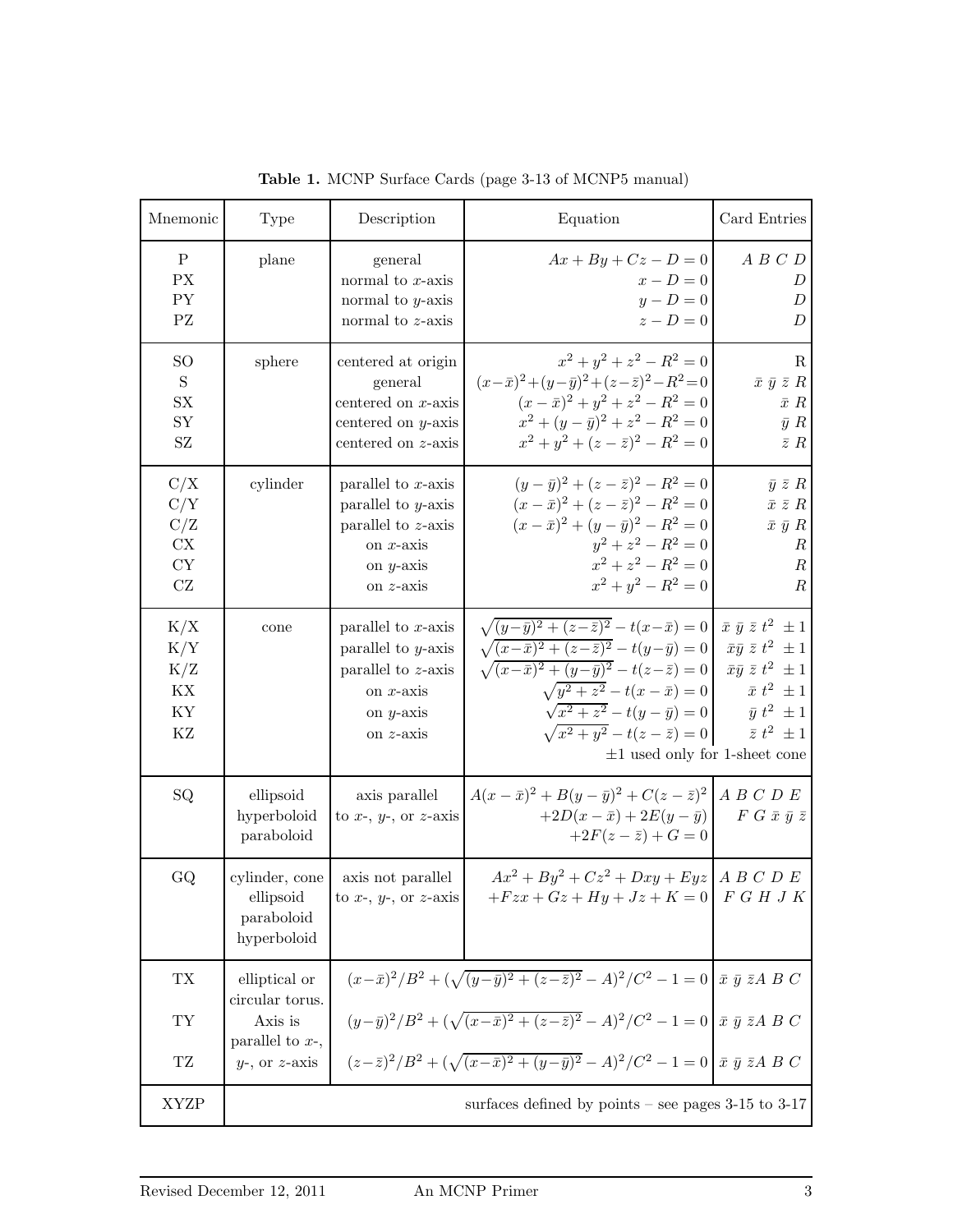Every surface has a "positive" side and a "negative" side. These directional senses for a surface are defined formally as follows: any point at which  $f(x, y, z) > 0$  is located in the positive sense (+) to the surface, and any point at which  $f(x, y, z) < 0$  is located in the negative sense (-) to the surface. For example, a region within a cylindrical surface is negative with respect to the surface and a region outside the cylindrical surface is positive with respect to the surface.

# **2.2 Cells – Block 1**

We illustrate how surfaces and Boolean logic are used to define cells by considering a simple example of a cylindrical storage cask whose wall and ends are composed of iron 1-cm thick. Inside and outside the cask are void regions. Suppose the outer cylindrical surface is that used in the illustration in the previous section. The geometry for this problem is shown in Fig. 2.



**Figure 2.** Geometry for a simple cylindrical cask. Numbers in triangles are surface identification numbers and numbers in circles define the cell identification number. The axis of the cask passes through the point  $(x = 5 \text{ cm}, y = 5 \text{ cm})$  and the cask outer radius is 10 cm.

To define the inside surface of the cask, we need another cylinder inside and concentric with the first cylinder but with a radius smaller by 1 cm. We shall call this smaller cylindrical surface number 4, so that the surface definition lines in the input file for these two cylinders are

| $1 \quad C/Z \quad 5 \quad 5 \quad 10$ |  |  | \$ outer cylindrical surface |  |
|----------------------------------------|--|--|------------------------------|--|
| 4 C/Z 559                              |  |  | \$ inner cylindrical surface |  |

To define the base and top of the cask, planes perpendicular to the *z*-axis are needed at locations  $z = 40$  cm and  $z = 60$  cm, respectively. Similarly, to define the base and top of the inner cavity of the cask two more planes perpendicular to the *z*-axis are needed at  $z = 41$  cm and  $z = 59$  cm. These four planes are defined by

| 2 PZ | - 40 | \$ base of cask         |
|------|------|-------------------------|
| 3 PZ | - 60 | \$ top of cask          |
| 5 PZ | 41   | \$ base of inner cavity |
| 6 PZ | - 59 | \$ top of inner cavity  |

These six surface definition cards (or input lines) can appear in any order in Block 2 of the input file.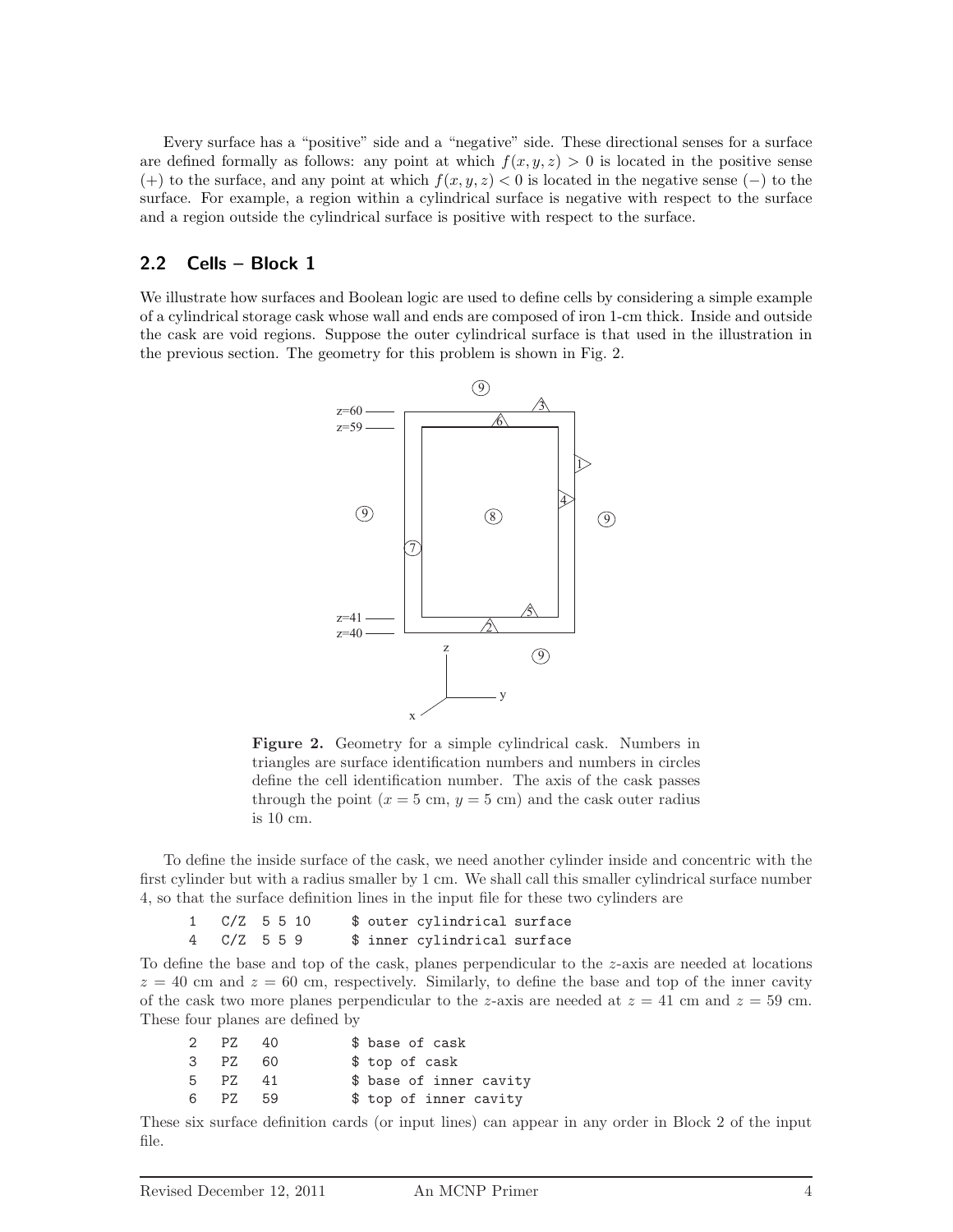With the problem surfaces defined, we now begin to define the volumes or cells which must fill all  $(x, y, z)$  space. These cell definition cards comprise the content of Block 1 of the input file. First, we define the inner void of the cask as cell 8. This volume is negative with respect to surface 4, positive with respect to the plane 5, and negative with respect to plane 6. Thus, cell 8 is defined as

8 0 -4 5 -6 IMP:N=0 IMP:P=1 \$ inner cask void

The first number on a cell definition card is the cell number (arbitrarily picked by the user). Here the second entry 0 denotes that the cell is filled by a void, and -4 5 -6 indicate that all points in cell 8 are inside the cylinder 4 AND are above plane 5 AND are below plane 6. region. The last two IMP specifications define the *importance* of this region to neutrons (N) and (P). Neutrons in this cell have zero weight and photons have unit weight (e.g., for a photon transport problem). We'll discuss importances later. The order of surfaces in an intersection string is immaterial. Thus, we could have defined cell 8 by intersection of surfaces -6 -4 5.

Now consider the iron shell of the cask. Suppose this cell is given 7 as its id number and consists of material 5, as yet to be defined, with density 7.86  $g/cm<sup>3</sup>$ . Space within this cell is negative with respect to surface 1, positive with respect to surface 2 and negative with respect to surface 3 AND also cannot be inside the void or cell 8. This cell can thus be define as

7 5 -7.86 -1 2 -3 #8 IMP:N=0 IMP:P=1 \$ iron cask shell

Although the *complement operator* # (for NOT) is often a convenient way to exclude an inner region, this operator often reduces the efficiency of MCNP. In fact, theoretically one never has to use #. The region outside cell 8 can be defined by the union string  $(4:6:-5)$  and the definition of cell 7 can be equivalently defined as

7 5 -7.86 -1 2 -3 (4:6:-5) IMP:N=0 IMP:P=1 \$ iron cask shell

Now suppose that cells 7 and 8 describe all space of interest for radiation transport. In other words, suppose that all photons passing outside the outer surface of the finite cylinder may be killed, i.e., their path tracking can be ended. One still needs to assign this space to a cell. Further by setting the photon importance in this cell to zero, any photon entering is killed. This "graveyard" cell, say cell 9, is the union of all regions positive with respect to surfaces 1 and 3 and negative with respect to surface 2. Hence the graveyard is defined by

9 0 1:3:-2 IMP:N=0 IMP:P=0 \$ graveyard

The graveyard could also be defined by using the complement operator and by specifying that the kill zone is all space outside the union of cells 7 and 8, namely

9 0 #(7:8) IMP:N=0 IMP:P=0 \$ graveyard

Note that the second entry on this cell card is zero, indicating a vacuum and that the photon importance is set to zero.

# **2.3 Macrobodies**

MCNP has an alternative way to define cells and surfaces through the use of macrobodies. These 3-18 to 3-23 macrobodies can be mixed with the standard cells and surfaces and are defined in Block 2. For example, the command in Block 2

15 RCC 1 2 5 0 0 50 10 \$ right circular cylinder

defines a right circular cylinder with the following properties: the center of the base is at  $(1,2,5)$ ; the height is 50 cm and the axis is parallel to the *z*-axis; the radius is 10 cm; and the macrobody has 15 as its identifier.

The macrobodies available in MCNP are shown in Table 2. MCNP automatically decomposes the macrobody surface into surface equations and the facets are assigned identifying numbers according to a predetermined sequence. The assigned surface number consists of the macrobody identifier number follow by a decimal point and an integer  $1, 2, \ldots$ . For example in the RCC example above, the cylindrical surface has the identifier 15.1, the plane of the top is 15.2, and the plane of the base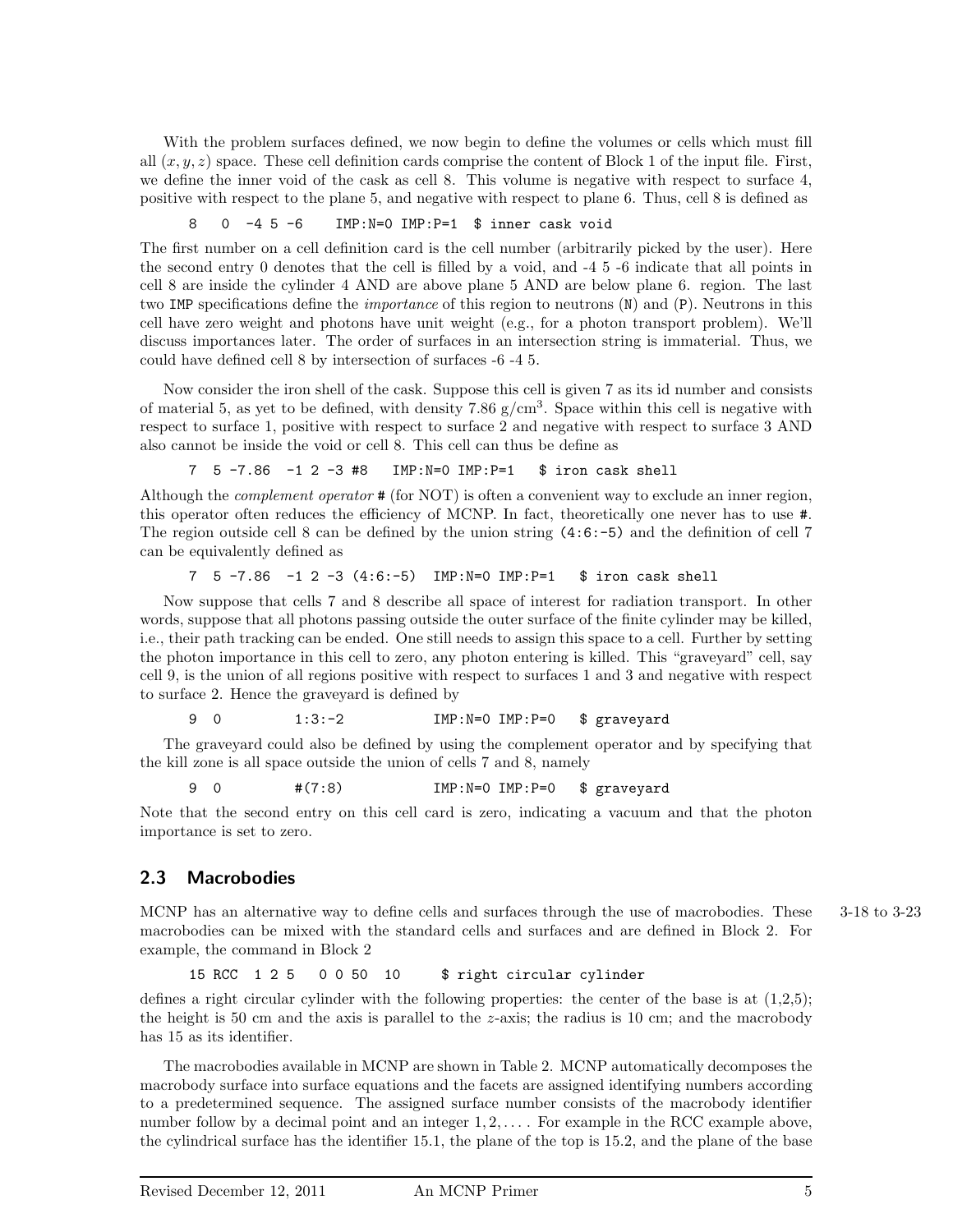| Mnemonic   | Type of body                                               |
|------------|------------------------------------------------------------|
| <b>BOX</b> | arbitrarily oriented orthogonal box $(90^{\circ}$ corners) |
| <b>RPP</b> | rectangular paralleliped (surfaces parallel to axes)       |
| <b>SPH</b> | sphere                                                     |
| <b>RCC</b> | right circular cylinder                                    |
| RHP or HEX | right hexagonal prism                                      |
| <b>REC</b> | right elliptical cylinder                                  |
| TRC        | truncated right-angle cone                                 |
| ELL.       | ellipsoid                                                  |
| WED        | wedge                                                      |
| ARB        | arbitrary polyhedron                                       |

**Table 2.** Macrobodies available in MCNP.

is 15.3. These facet surfaces can be used for anything standard surfaces are used for, e.g., tallies, other cell definitions, source definitions, etc.

The definition of a macrobody requires many parameters. Here we give the details for three of the most useful macrobodies.

**BOX Arbitrarily oriented orthogonal box:** This body is defined by four vectors: **v** defining a corner of the box and three orthogonal vectors **a**, **b**, and **c** defining the length and direction of the sides from the specified corner. The syntax is

BOX  $v_x$   $v_y$   $v_z$   $a_x$   $a_y$   $a_z$   $b_x$   $b_y$   $b_z$   $c_x$   $c_y$   $c_z$ The facet suffixes are: .1/.2 plane perpendicular to the end/beginning of **a** .3/.4 plane perpendicular to the end/beginning of **b** .5/.6 plane perpendicular to the end/beginning of **c**

**RPP Rectangular parallelepiped:** This orthogonal box has sides perpendicular to the coordinate axes. This body is defined by the range each side has along its parallel axis. The syntax is

RPP *x*min *x*max *y*min *y*max *z*min *z*max The facet suffixes are: .1/.2 plane  $x_{\text{max}}/x_{\text{min}}$ ; .3/.4 plane  $y_{\text{max}}/y_{\text{min}}$ ; .5/.6 plane  $z_{\text{max}}/z_{\text{min}}$ .

**RCC right circular cylinder:** This right cylinder is defined by a vector **v** that gives the center of the base, a vector **h** that defines the axis and height of the cylinder, and the radius *R*. The syntax is RCC  $v_x$   $v_y$   $v_z$   $h_x$   $h_y$   $h_z$  R

The facet suffixes are: .1 cylindrical surface; .2/.3 plane normal to the end/beginning of **h**.

The space inside a macrobody has a negative sense with repsect to the macrobody surface and all its facets. The space outside has a positive sense. More important to remeber is that the sense of a facet is the sense assigned to it by the macrobody and the facet surface retains this sense if it appears in other cell definitions. For example, the base of the RCC cylinder discussed above is a plane normal to the *z*-axis with intercept of 5 cm and has the identifier 15.3. The space with  $z > 5$  has a *negative* sense to this surface because this space is towards the interior of the cylinder. The space for *z <* 5 has a positive sense because this region is outside the macrobody. This sense convention for macrobody surfaces is different from the sense convention of standard surfaces. The surface 15.3 is equivalent to a plane surface 16 defined as 16 PZ 5, but space for *z >* 5 has a positive sense with respect to surface 16 while it has a negative sense for surface 15.3!

The use of macrobodies can greatly ease the specification of a problem's geometry. We illustrate this by returning to the simple cask problem considered in the previous section. Rather than define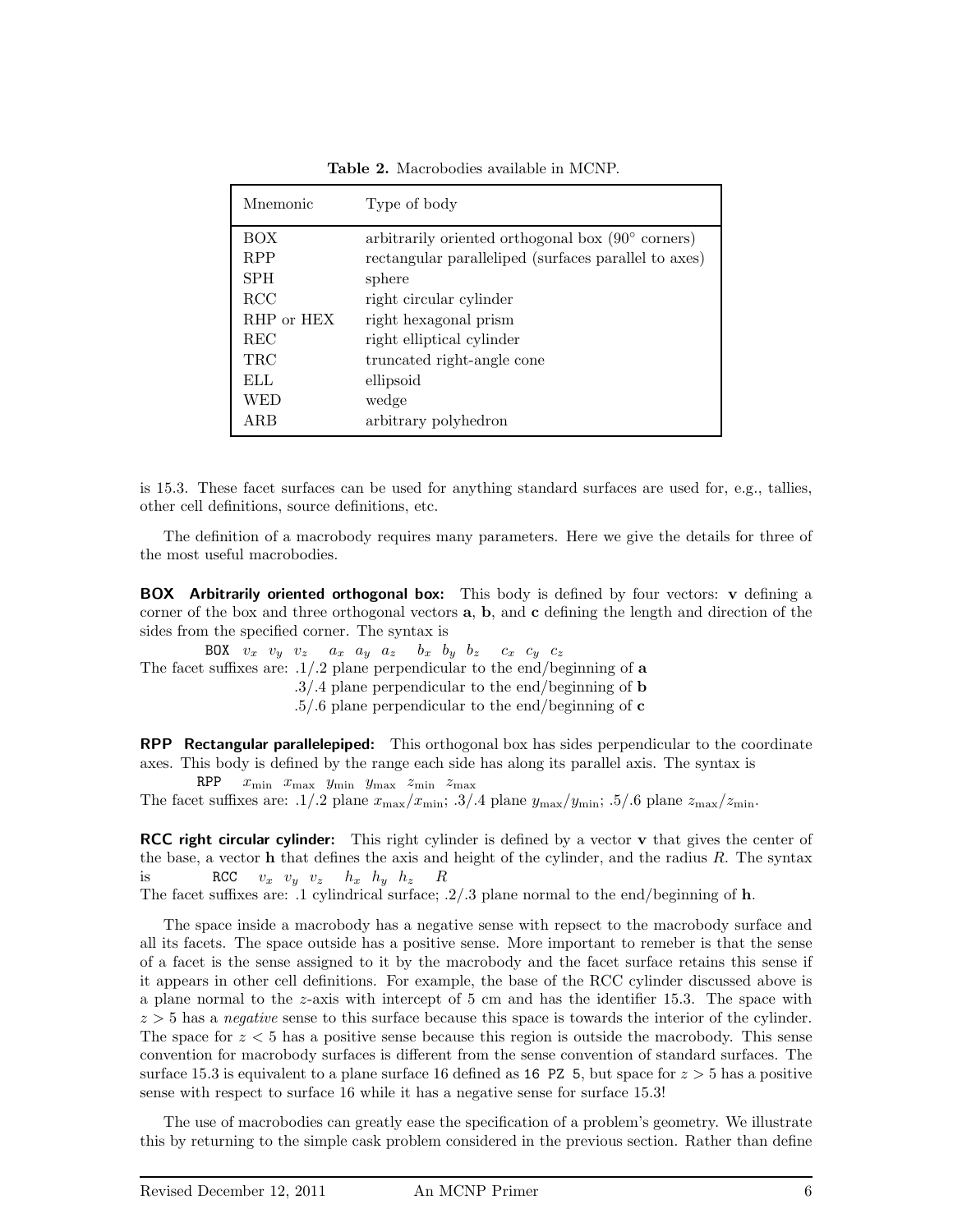

**Figure 3.** Geometry for a simple cylindrical cask. Two macrobody right cylinders are used to define the inside and ouside surfaces of the cask and numbers in circles are the cell identification number. As before, the axis of the cask passes through the point  $(x = 5 \text{ cm}, y = 5 \text{ cm}, z = 0)$ 

6 surfaces to form the cask, we use two nested cylinder macrobodies. The subsequent Boolean logic used to define the three cells now becomes considerably simpler. For the geometry shown in Fig. 3, the input geometry specification becomes

```
Use of macrobodies for cask problem
c ***************** BLOCK 1 -- cells
8 0 -18 IMP:P, N=1 $ inside the cask
7 5 -7.86 18 -17 IMP:P,N=1 $ cask iron shell
9 0 17 IMP:P, N=0 $ void outside cask
c ***************** BLOCK 2 -- surfaces/macrobodies
17 RCC 5 5 40 0 0 20 10 $ outer cylinder
18 RCC 5 5 41 0 0 18 9 $ inner cylinder
```
Cell 8 is simply all the space inside macrobody 18 and is denoted by -18. Cell 7 is all the space inside macrobody 17 and outside macrobody 18, namely 18 -17. These cell definitions are considerably simpler than those based on the intersections and unions of the six standard surfaces used in the previous definition of this cask.

# **3 Data Specifications – Block 3**

This block of input cards defines the type of particles, problem materials, radiation sources, how results are to be scored (or tallied), the level of detail for the physics of particle interactions, variance reduction techniques, cross section libraries, the amount and type of output, and much more. In short, this third input block provides almost all problem specifications other than the geometry

An introduction to Block 3 commands is provided in Vol. II pp. 1-5 to 1-10. Detail on the theory behind the many program options is provided in Ch. 2 Secs. III through V. Section IV of Ch. 3 provide detailed instructions on preparation of problem input cards and Ch. 4 Secs. IV and V provides examples of source and tally treatments.

# **3.1 Materials Specification**

Specification of materials filling the various cells in an MCNP calculation involves the following 3-114 to elements: (a) defining a unique material number, (b) the elemental (or isotopic) composition, and 3-124 (c) the cross section compilations to be used.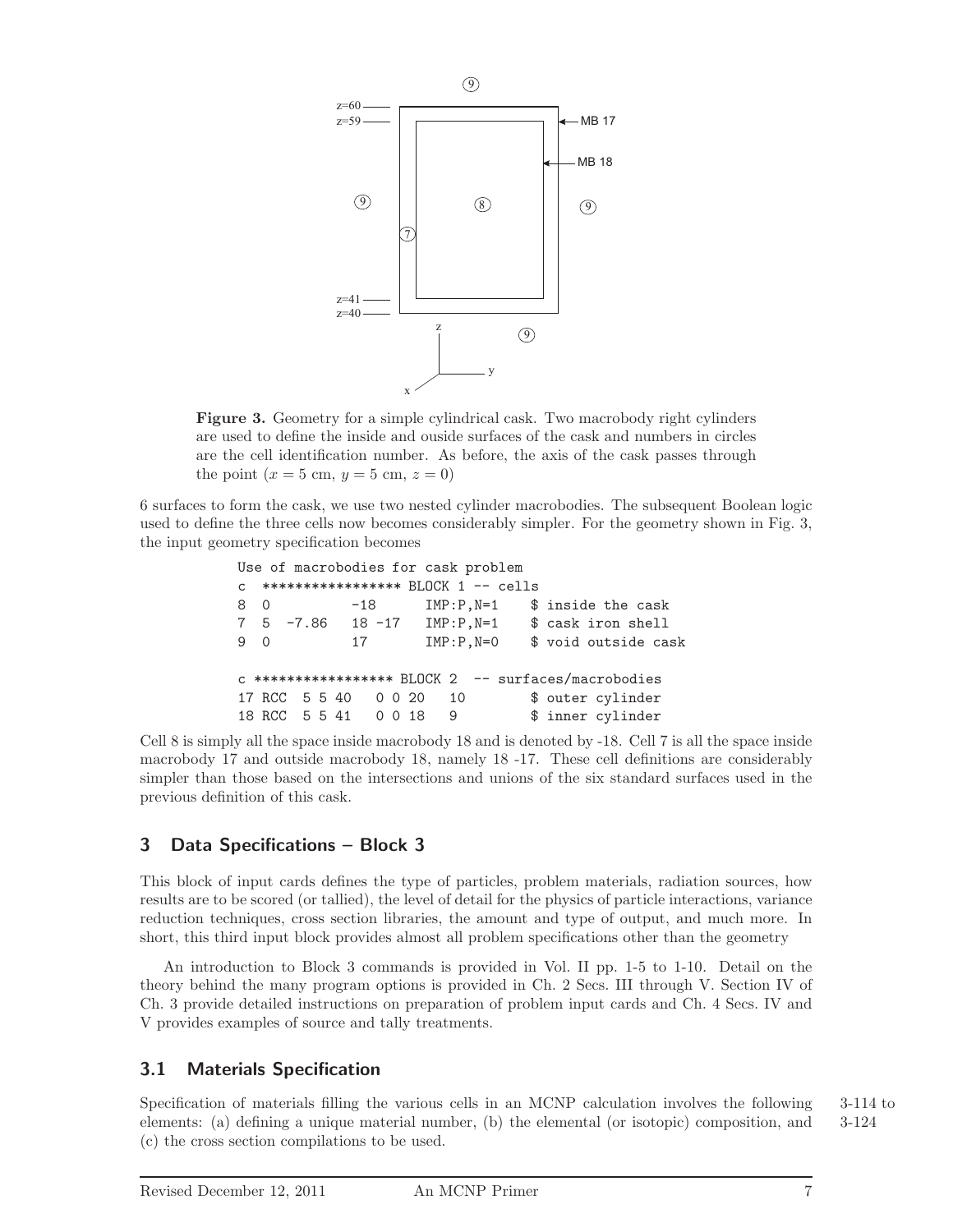Note that density is not specified here. Instead, density is specified on the cell definition card. This permits one material to appear at different densities in different cells. Suppose that the first material to be identified in problem input is (light) water and that only gamma-ray transport is of interest. Comment cards (cards beginning with C or c) may be used for narrative descriptions. In the following card images, the designation M1 refers to material 1. For a compound, unnormalized atomic fractions may be used. For example,

| $\epsilon$   |                                                    |                |  |  |                                     |
|--------------|----------------------------------------------------|----------------|--|--|-------------------------------------|
|              | c WATER for gamma-ray transport (by atom fraction) |                |  |  |                                     |
| $\mathbb{C}$ |                                                    |                |  |  |                                     |
| M1           | 1000                                               | $\overline{2}$ |  |  | \$ elemental H and atomic abundance |
|              | 8000                                               | $\mathbf{1}$   |  |  | \$ elemental 0 and atomic abundance |

The designations 1000 and 8000 identify elemental hydrogen, atomic number  $Z = 1$ , and elemental oxygen  $(Z = 8)$ . The three zeros in each designation are place holders for the atomic mass number, which would be required to identify specific isotopes of the element and which, generally, are required for neutron transport, as described later. For gamma ray and electron transport, one need only specify the atomic number. For compounds or mixtures, composition may alternatively be specified by mass fraction, indicated by a minus sign, as follows

c -------------------------------------------------------- c WATER for gamma-ray transport (by mass fraction) c --------------------------------------------------------- M1 1000 -0.11190 \$ elemental H mass fraction 8000 -0.88810 \$ elemental O mass fraction

Error/warning messages can be avoided by assuring that mass/atomic fractions sum to unity.

For neutron transport problems, often a specific isotope of an element must be specified. The isotope ZAID number (*Z A* IDentification) contains six digits ZZZAAA in which ZZZ is the atomic number *Z* and AAA is the atomic mass number *A*. Thus  $^{235}$ U has a ZAID number 092235 or simply 92235. If neutron cross sections for an element composed of its isotopes in their naturally occurring abundances is desired, then the ZAID is specified as ZZZ000. Note, such elemental neutron cross section sets are not available for all elements. Often you must list all the important isotopes. As an example, light water for neutron problems could be defined as

| $\epsilon$   |              |                      |                                                  |  |
|--------------|--------------|----------------------|--------------------------------------------------|--|
|              |              |                      | c WATER for neutron transport (by mass fraction) |  |
|              | $\mathbf{C}$ |                      | (ignore H-2, H-3, $0-17$ , and $0-18$ )          |  |
| $\mathsf{C}$ |              |                      |                                                  |  |
| M1           |              | $1001.60c - 0.11190$ | \$ H-1 and mass fraction                         |  |
|              |              | $8016.60c - 0.88810$ | \$ 0-16 and mass fraction                        |  |

Here 1001 and 8016 provide atomic number and atomic mass designations, in the form of the ZAID numbers. The .60c designation identifies a particular cross section compilation (see Section 3.2 below).

When hydrogen is molecularly bound in water, either pure or as a constituent in some other material, the binding affects energy loss in collisions experienced by slow neutrons. For this reason, special cross-section data treatments are provided that take binding effects into account. To use this special treatment, an additional MT card is required, as shown below.

```
c ---------------------------------------------------------
c WATER for neutron transport (by mass fraction)
c (ignore H-2, H-3, O-17, and O-18)
c Specify S(alpha,beta) treatment for binding effects
c ---------------------------------------------------------
M1 1001.50c -0.11190 $ H-1 and mass fraction
    8016.50c -0.88810 $ O-16 and mass fraction
MT1 lwtr.01
```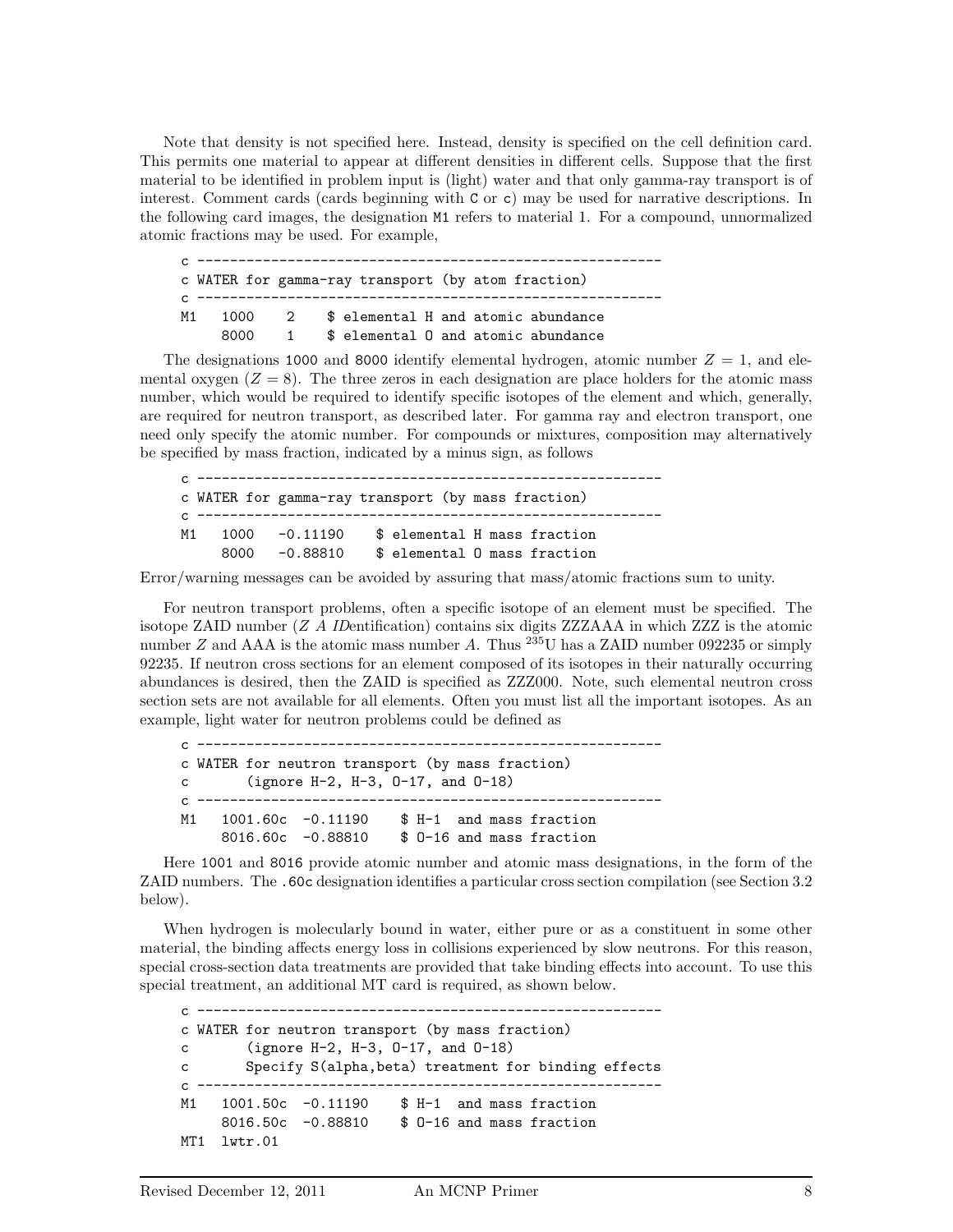Without the MT card, hydrogen would be treated as if it were a monatomic gas. Treatment of binding effects for other nuclides and other materials is described in Appendix G of Vol. I of the MCNP manual.

# **3.2 Cross-Section Specification**

Neutron reactions and cross-section data tables are described in Section III of Chapter 2 in the MCNP manual. A comprehensive list of cross section compilations is provided in Table G2 of Appendix G (part of Vol. I). Specification of a particular cross-section compilation depends somewhat on the nature of the problem being solved and on the data available to the user. Not all cross section sets are available to all users. For users obtaining data through the Radiation Safety Information Computation Center (RSICC), a common choice would be the .66c cross sections available in the  $end66$  library which is derived from the ENDF/B-VI evaluated nuclear data files.

In some instances, cross sections are available for elements with naturally occurring atomic abundances. For example, natural chromium would be identified by ZAID 24000.60c. However, cross sections for the isotope  ${}^{50}$ Cr would require the identification 24050.60c and would require the endf60 library containing data from the ENDF/B-VI evaluated nuclear data file. The ENDF/B-VI cross sections are included with the MCNP-5 distribution package. In some instances, it is necessary for the user to define a natural element as a combination of isotopes. This is the case for many of the light elements such as helium and lithium.

# **3.3 Source Specifications**

The source and type of radiation particles for an MCNP problem are specified by the SDEF com- 3-51 to 3-77 mand. The SDEF command has many variables or parameters that are used to define all the characteristics of all sources in the problem. The SDEF command with its many variables is one of the more complex MCNP commands and is capable of producing an incredible variety of sources all with a single SDEF command. And only one SDEF card is allowed in an input file.

On the SDEF line values of the variables in Table 3 are entered, if other than the default values, that are needed to characterize the source. The = sign is optional, so that PAR=1 is equivalent to **PAR 1.** Values of variables can be specified at three levels: (1) explicitly (e.g.,  $ERG=1.25$ ), (2) with a distribution number (e.g.,  $ERG=45$ ), and (3) as a function of another variable (e.g.,  $ERG=Fpos$ ). Specifying variables at levels 2 and 3 requires the use of three other source cards: the SI (source information) card, the SP (source probabilities) card, and the SB (source bias) card.

Section D of Ch. 3 gives a complete description of the SDEF command and the use of its variables. This is a very tersely written section and it is very difficult for the novice to understand all the features and subtleties. As an MCNP user gains experience, this section should be periodically reread. Each reading almost always provides new insight and understanding of the SDEF command.

Chapter 4 of the MCNP manual has several examples of complicated sources. These are well worth studying. However, we often need fairly simple sources and such examples are not provided in the MCNP manual. It takes many readings of the few pages in Chapter 3 describing all the source commands and options to sometimes see how to do something fairly simple. Below are a few examples of fairly simple source definitions that may help you to understand better how to specify sources for MCNP.

When developing a new source definition, always check and recheck that source particles are truly being generated where you think they should be. HINT: Always use the VOID card and the PRINT 110 statement somewhere in block 3 of the input file. The PRINT 110 causes the starting locations. directions, and energies of the first 50 particles to be printed to the output file. Examine this output table to convince yourself that particles are being generated as you expect.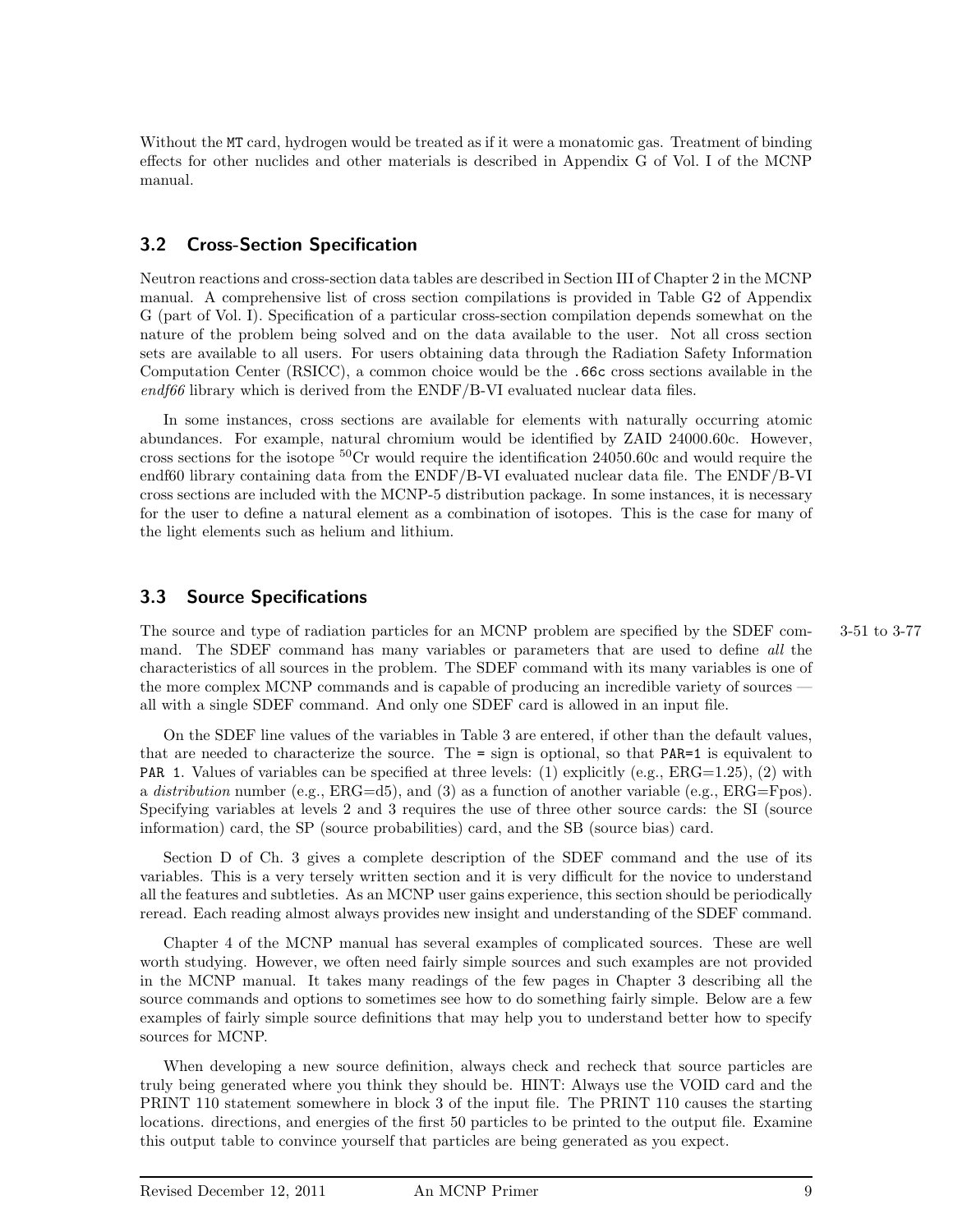| Variable             | Meaning                                                                                                                                | Default                                                                                                                                           |
|----------------------|----------------------------------------------------------------------------------------------------------------------------------------|---------------------------------------------------------------------------------------------------------------------------------------------------|
| $\operatorname{CEL}$ | cell                                                                                                                                   | determined from XXX, YYY, ZZZ and possibly UUU,<br>VVV, WWW                                                                                       |
| $\text{SUB}$         | surface                                                                                                                                | $0$ (means cell source)                                                                                                                           |
| ERG                  | $\text{energy}(\text{MeV})$                                                                                                            | $14~\mathrm{MeV}$                                                                                                                                 |
| <b>DIR</b>           | $\mu$ , the cosine of the angle between<br>VEC and UUU, VVV, WWW. The<br>azimuthal angle is always sampled<br>uniformly in $[0, 2\pi]$ | $\mu$ is sampled uniformly in [-1.1]<br>Volume case:<br>(isotropic). Surface case: $p(\mu) = 2\mu$ for $\mu \in [0, 1]$ (cosine<br>distribution). |
| <b>VEC</b>           | reference vector for VEC                                                                                                               | Volume case: required unless isotropic. Surface case:<br>vector normal to the surface with sign determoined by<br>NRM.                            |
| NRM                  | sign of the surface normal                                                                                                             | $+1$                                                                                                                                              |
| <b>POS</b>           | reference<br>point<br>for<br>positioning<br>sampling                                                                                   | 0, 0, 0                                                                                                                                           |
| <b>RAD</b>           | radial distance of the position from<br>POS or AXS                                                                                     | $\overline{0}$                                                                                                                                    |
| EXT                  | Cell case: distance from POS along<br>AXS. Surface case: cosine of angle<br>from AXS                                                   | $\overline{0}$                                                                                                                                    |
| <b>AXS</b>           | reference vector for $\operatorname{EXT}$ and $\operatorname{RAD}$                                                                     | no direction                                                                                                                                      |
| Х                    | x-coordinate of position                                                                                                               | $\rm no~X$                                                                                                                                        |
| Υ                    | y-coordinate of position                                                                                                               | no Y                                                                                                                                              |
| Ζ                    | z-coordinate of position                                                                                                               | no Z                                                                                                                                              |
| CCC                  | cookie-cutter cell                                                                                                                     | no cookie-cutter cell                                                                                                                             |
| ARA                  | area of surface (required only for di-<br>rect contributions to point detectors<br>from a plane surface source                         | none                                                                                                                                              |
| <b>WGT</b>           | particle weight                                                                                                                        | $\mathbf{1}$                                                                                                                                      |
| EFF                  | reference efficiency criterion for po-<br>sition sampling                                                                              | 0.01                                                                                                                                              |
| PAR.                 | type of particle source emits                                                                                                          | $= 1$ (neutron) if MODE N or P or N P E; $= 2$ (photon)<br>if MODE $P$ ; = 3 (electron) if MODE E                                                 |

Table 3. Source variables for the SDEF command (page 3-53).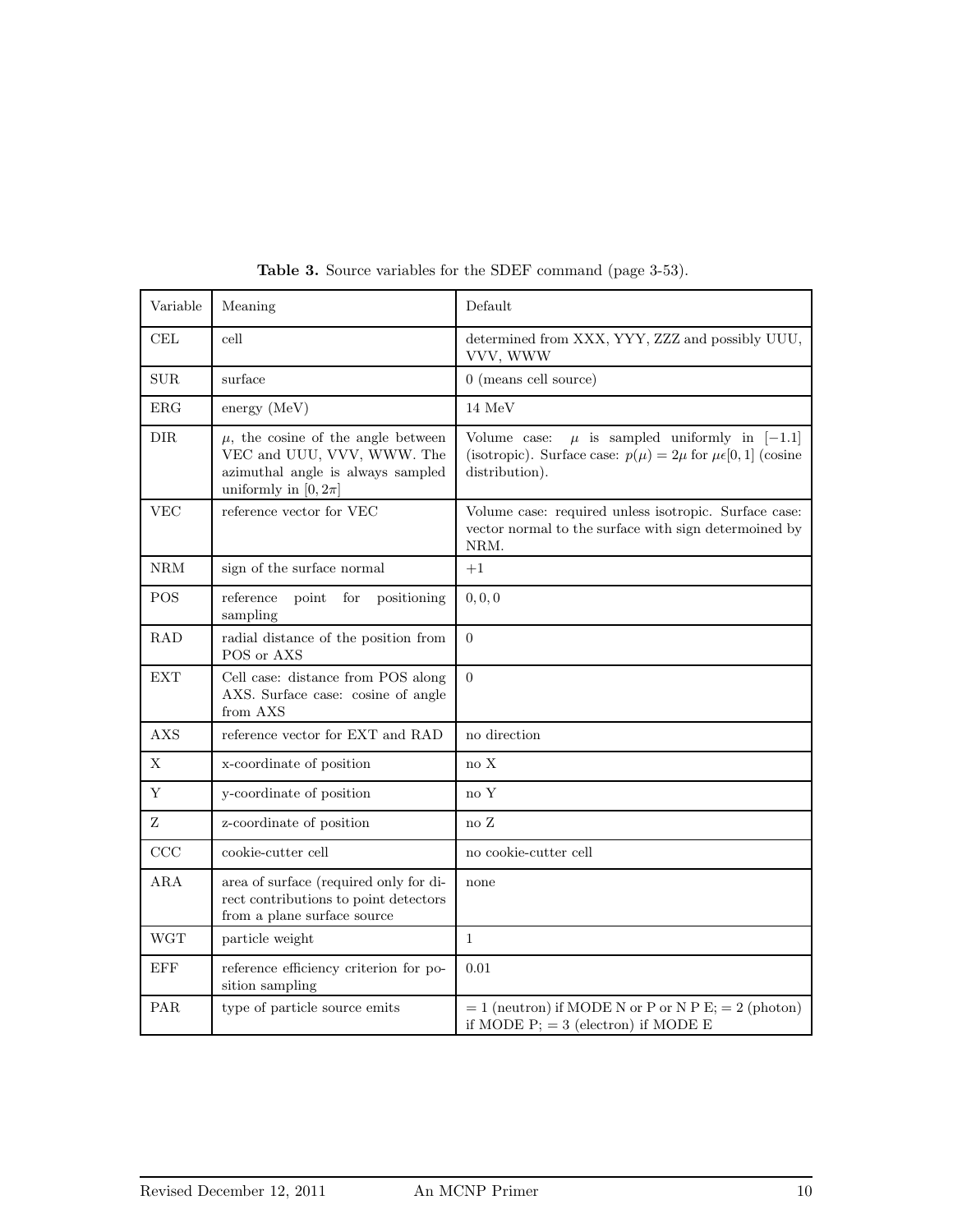# **3.3.1 Point Isotropic Sources**

#### **Two Point Isotropic Sources at Different Positions**

c ----- Source: two point isotropic 1-MeV photon sources on x-axis SDEF ERG=1.00 PAR=2 POS=d5 \$ energy, particle type, location SI5 L -10 0 0 10 0 0  $\text{\$ } (x,y,z)$  coords of the two pt sources SP5 .75 .25 \$ relative strengths of each source

# **Point Isotropic Source with Discrete Energy Photons**

c ----- Source: point isotropic source with 4 discrete photon energies SDEF POS 0 0 0 ERG=d1 PAR=2 SI1 L .3 .5 1. 2.5 \$ the 4 discrete energies (MeV) SP1 .2 .1 .3 .4 \$ frequency of each energy

# **Point Isotropic Source with a Histogram of Energies**

c ----- source: point isotropic with 4 histogram energy bins SDEF POS 0 0 0 PAR=2 ERG=d1 \$ position, particle type, energy SI1 H .1 .3 .5 1. 2.5 \$ histogram boundaries SP1 D 0 .2 .4 .3 .1 \$ probabilities for each bin

#### **Point Isotropic Source with a Continuum of Energies**

c ----- source: point isotropic with Maxwellian energy spectrum SDEF POS 0 0 0 PAR=2 ERG=d1 \$ position, particle type, energy SP1 -2 0.5 **\$** Maxwellian spectrum (2) with temp a=0.5 MeV

#### **Point Isotropic Source with Tabulated Energy Distribution**

c ----- source: continuum energies tabulated at discrete energies SDEF POS 0 0 0 PAR=2 ERG=d1 \$ position, particle type, energy SI1 A 1 2 3 4 5.5 7.0 7.5 \$ tabulated energies E1 ... E7 SP1 0 .2 .27 .3 .28 .18 0 \$ distrbution values  $f(Ei)$ 

#### **Two Point Sources with Different Energy Distributions**

```
c --- 2 pt iso sources: src 1 (4-bins) src 2 (4 discrete Ei)
SDEF PAR=2 POS=d1 ERG FPOS d2
SI1 L -1000 1000 \qquad $ coords of srcs on x-axis
SP1 .4 .6 $ rel strengths of sources
DS2 S 3 4 $ energy distributions
SI3 H .1 .3 .5 1. 2.5 $ E bin limits src 1
SP3 D 0 .2 .4 .3 .1 $ bin prob for src 1
SI4 L .3 .5 .9 1.25 $ discrete Ei for src 2
SP4 .20 .10 .30 .40 $ rel freq for src 2
                                                                 freq
                                                               .2
                                                              .4
                                                    source 1 source 2
                                                             E
                                                   N(E)
                                                 .2
                                                 .4
```








E**<sup>1</sup>** E**<sup>2</sup>** E**<sup>3</sup>** E**<sup>4</sup>**

 $\overline{*}$ freq

*N(E)*

*N(E)*

.2

.2

 $\Delta$ 

.4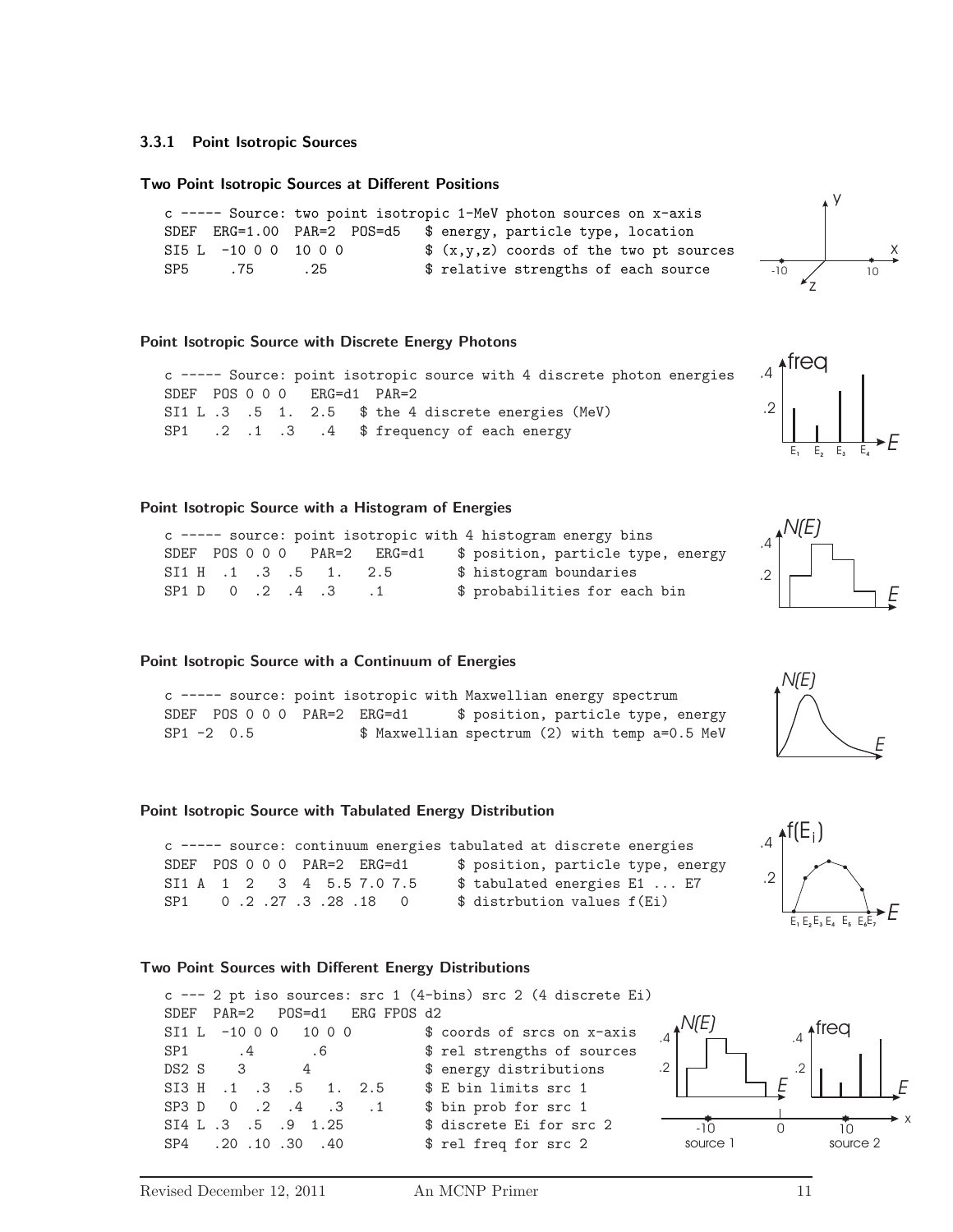# **3.3.2 Isotropic Volumetric Sources**

#### **Rectangular Parallelepiped Parallel to Axes**

```
c --- volumetric monoenergetic source inside a rectangular parallelepiped
SDEF X=d1 Y=d2 Z=d3 ERG=1.25 PAR=2
SI1 -10. 10. $ x-range limits for source volume
SP1 0 1 $ uniform probability over x-range
SI2 -15. 15. $ y-range limits for source volume
SP2 0 1 $ uniform probability over y-range
SI3 -20. 20. $ z-range limits for source volume
SP3 0 1 \frac{1}{x} $ uniform probability over z-range \frac{1}{x}y
                                                                z
```
#### **Source in a Complex Cell: Enclosing Parallelepiped Rejection Method**

```
c --- Cell 8 is some complex cell in which a monoenergetic isotropic
c volumetric source exists. A rectangular parallelepiped envelops
c this cell (MCNP does NOT check this!). Points, randomly picked
c in the rectangular parallelepiped, are accepted as source points
c only if they are inside cell 8.
c
SDEF X=d1 Y=d2 Z=d3 ERG=1.25 PAR=2 CEL=8
c NOTE: source parallelepiped is larger that cell 8, and hence
c source positions sampled outside cell 8 are rejected.
SI1 -12. 12. $ x-range limits for source volume
SP1 0 1 $ uniform probability over x-range
SI2 -11. 11. $ y-range limits for source volume
SP2 0 1 $ uniform probability over y-range
SI3 -13. 13. $ z-range limits for source volume
SP3 0 1 $ uniform probability over z-range
                                                              cell 8
```
#### **Source in a Complex Cell: Enclosing Sphere Rejection Method**

c --- Cell 8 is some complex cell in which a monoenergetic isotropic c volumetric source exists. A sphere envelops this cell {MCNP c does NOT check this!). Points, randomly picked in the sphere, c are accepted as source points only if they are inside cell 8. c SDEF POS=0 0 0 RAD=d1 CEL=8 SI1 0 20. \$ radial sampling range: 0 to Rmax (=20cm) SP1 -21 2  $\qquad$  \$ weighting for radial sampling: here r^2

#### **3.3.3 Line and Area Sources (Degenerate Volumetric Sources)**

# **Line Source (Degenerate Rectangular Parallelepiped)**

c --- Line monoenergetic photon source lying along x-axis c This uses a degenerate Cartesian volumetric source. c SDEF POS=0 0 0 X=d1 Y=0 Z=0 PAR=2 ERG=1.25 SI1 -10 10 \$ Xmin to Xmax for line source SP1  $-21$  0  $\text{\$uniform sampling on line Here x^0$ 

cell 8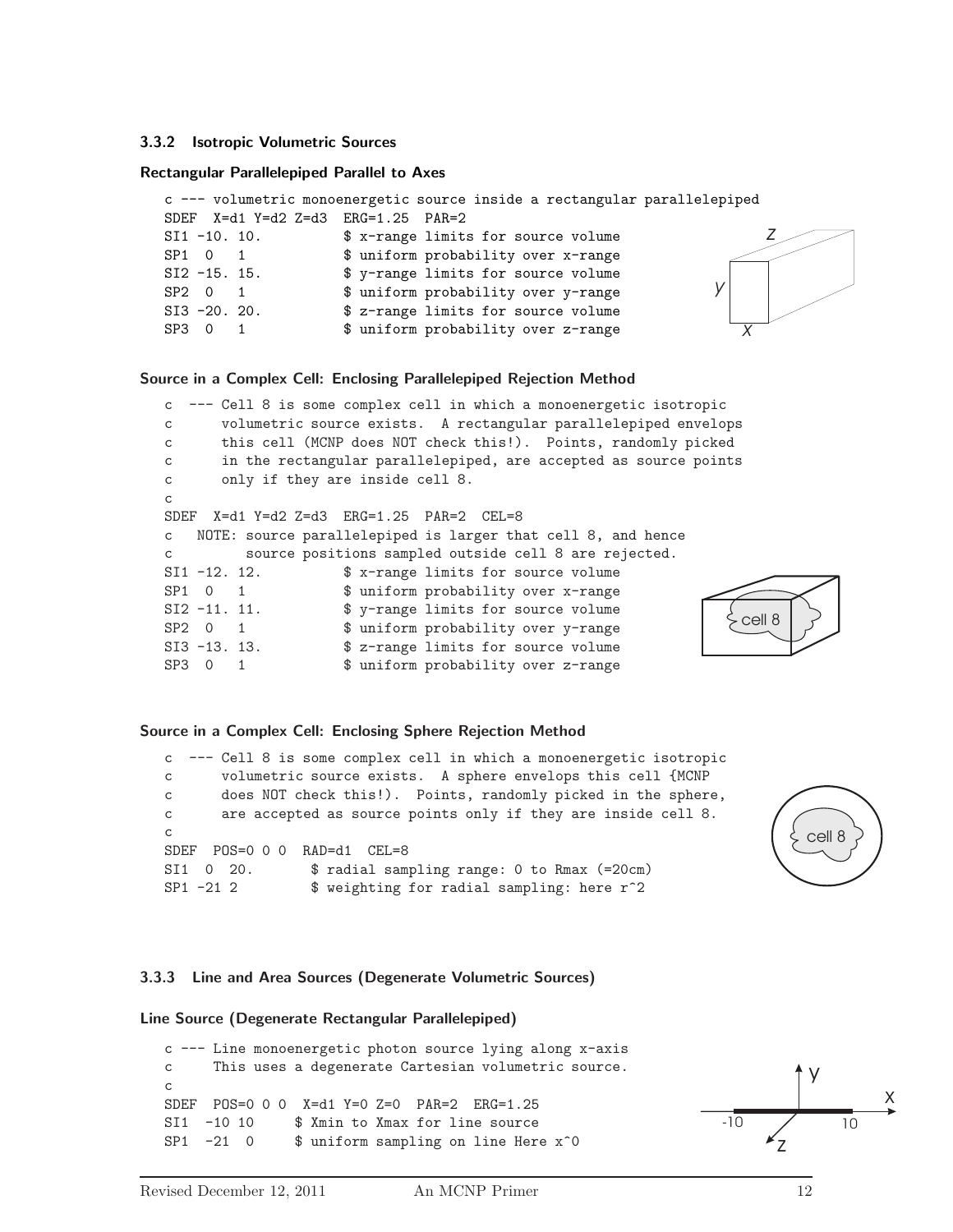**Disk Source (Degenerate Cylindrical Source)**

```
c --- disk source in x-y plane centered at the origin.
c This is a degenerate cylindrical volume source.
c
SDEF POS=0 0 0 AXS=0 0 1 EXT=0 RAD=d1 PAR=2 ERG=1.25
SI1 0 11 $ radial sampling range: 0 to Rmax
SP1 -21 1 \bullet fradial sampling weighting: r^1 for disk source
                                                                          z
                                                                  X A
                                                                                     y
                                                                              Rmax
```
**Plane Source (Degenerate Rectangular Parallelepiped)**

```
c --- rectangular plane source centered on the origin and perpendicular
c to the y-axis. This uses a degenerate Cartesian volumetric source.
c
SDEF POS=0 0 0 X=d1 Y=d2 Z=0 PAR=2 ERG=1.25
SI1 -10 10 $ sampling range Xmin to Xmax
SP1 0 1 $ weighting for x sampling: here constant<br>SI2 -15 15 $ sampling range Ymin to Ymax
                 $ sampling range Ymin to Ymax
SP2 0 1 $ weighting for y sampling: here constantz
```
# **Line Source (Degenerate Cylindrical Source)**

```
c --- line source (degenerate cylindrical volumetric source)
SDEF pos=0 0 0 axs=1 0 0 ext=d1 rad=0 par=2 erg=1.25
SI1 -10 10 $ axial sampling range: -X to X
SP1 -21 0 \quad $ weighting for axial sampling: here constant
```
# x y

y



# **3.3.4 Monodirectional and Collimated Sources**

# **Monodirectional Disk Source**

c --- Disk source perpendicular to z-axis uniformly emitting c 1.2-MeV neutrons monodirectionally in the +ve z-direction.  $\epsilon$ SDEF POS=0 0 0 AXS=0 0 1 EXT=0 RAD=d1 PAR=1 ERG=1.2 VEC=0 0 1 DIR=1 SI1 0 15 \$ radial sampling range: 0 to Rmax (=15cm) SP1 -21 1 \$ radial sampling weighting: r<sup>^1</sup> for disk



#### **Point Source Collimated into a Cone of Directions**

```
c --- Point isotropic 1.5-MeV photon source collimated into
c an upward cone. Particles are confined to an upward
c (+z \text{ axis}) cone whose half-angle is acos(0.9) = 25.8c degrees about the z-axis. Angles are with respect to
c the vector specified by VEC
c
SDEF POS=0 0 0 ERG=1.25 PAR=2 VEC=0 0 1 DIR=d1
SI1 -1 0.9 1 $ histogram for cosine bin limits
SP1 0 0.95 0.05 $ frac. solid angle for each bin
SB1 0. 0. 1. $ source bias for each bin
```


With this conical source, tally normalization is per source particle in  $4\pi$  steradians. To normalize the tally per source particle in the cone, put WGT=1/fsa2 on the SDEF card, where fsa2 is the fraction solid angle of the cone (0.05 in the above example).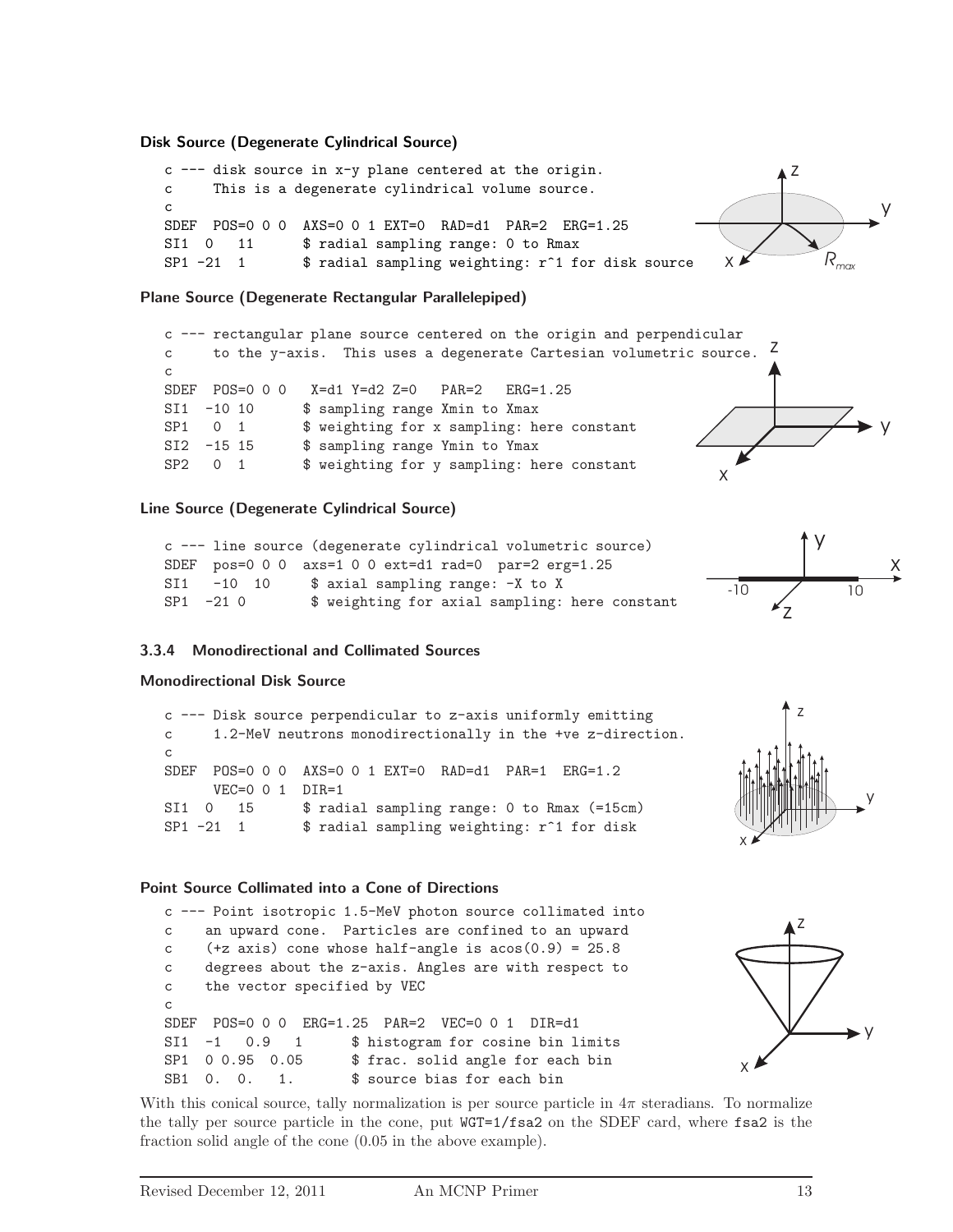This conical collimation trick can also be used to preferentially bias the emission of particles in certain directions. The SIn entries are the upper bin cosine limits  $\mu_i \equiv \cos \theta_i$  in ascending order. The first entry is  $-1$ . Angles are with respect to the direction specified by VEC. The SPn entries give the fractional solid angle  $\text{fsa}_i = [(1 - \mu_{i-1}) - (1 - \mu_i)]/2$  for the bin from  $\mu_{i-1}$  to  $\mu_i$ , and the SBn entries give the desired relative probabilities for emission in each angular bin. Note the first probability must be 0 for the unrealistic bin from  $(-\infty, -1)$ .

#### **3.3.5 Multiple Volumetric Sources**

#### **Two Cylindrical Volumetric Sources**

```
c --- 2 volumetric sources uniformly distributed in cells 8 & 9.
c Both sources emit-1.25 MeV photons. Surround both source cells
c by a large sampling cylinder defined by the POS RAD and EXT
c parameters. The rejection technique is used to pick source
c points with cells 8 and 9 with the specified frequency.
c
SDEF ERG=1.25 CEL d1 AXS=0 0 1 POS 0 0 0 RAD d2 EXT d5
SI1 L 8 9 $ source cells: src 1 =cell 8, src 2 =cell 9
SP1 0.8 0.2 $ 80% from src 1; 20% from src 2
SI2 0 50 $ radius of cyl. containing cells 8 & 9
SI5 -30 30 $ axial range of cyl. containing src cells
                                                                             z
                                                                       x
                                                                         \begin{bmatrix} 8 \\ 9 \end{bmatrix}sampling
                                                                             cylinder
```
#### **Two Cylindrical Sources with Different Energy Photons**

```
c --- Two spatially different cylindrical monoenergetic sources.
c The size and position of each cyl. source depends on the
c source energy (FERG).
c
SDEF ERG=d1 POS=FERG d8 AXS=0 0 1 RAD=FERG d2 EXT=FERG d5
c
c -- set source energies: .667 MeV for region 1 and 1.25 MeV for region 2
SI1 L 0.667 1.25 $ fix energies: .667 MeV for region 1 and 1.25 MeV for region 2
SP1 0.4 0.6 $ 20% from src 1(Cs-137); 80% from src 2 (Co-60)
c -- set positions of the 2 source cylinders
DS8 S 9 10 $ get postion for chosen source
SI9 L -30 0 0 $ center for sampling of src 1
SP9 1 $ prob. distn for src 1 center
SI10 L 30 0 0 $ center for sampling of src 2
SP10 1 $ prob. distn for src 2 center
c -- set radius and axial limits for each source
DS2 S 3 4 $ sampling distns from each src axis
SI3 0 20 $ radial sampling limits for src1
SP3 -21 1 $ radial sampling weight for src1 r<sup>^1</sup>
SI4 0 10 $ radial sampling limits for src2
SP4 -21 1 \qquad $ radial sampling weight for src2 r^1
DS5 S 6 7 $ axial sampling distns for each src
SI6 -10 10 $ axial sampling limits for src1
SP6 -21 0 \frac{1}{2} $ axial sampling weight for src1 r<sup>o</sup>0
SI7 -30 30 $ axial sampling limits for src2
SP7 -21 0 \quad $ axial sampling weight for src2 r^0
                                                                    z
                                                                x
                                                                                  y
                                                       sourse 1
                                                         -30 \sqrt{30} 30
```
y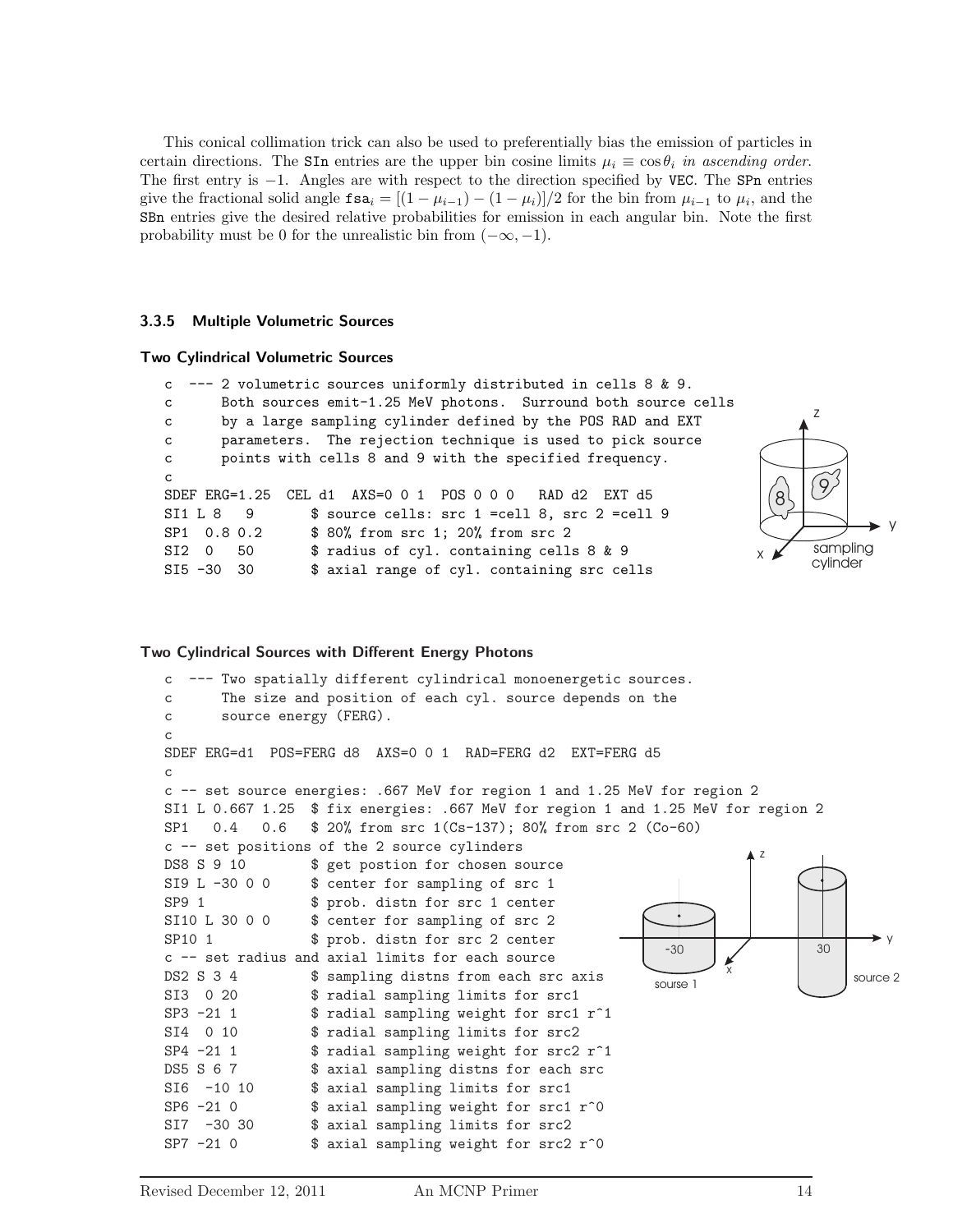**Two Arbitrary Volumetric Sources with Different Energy Photons**

c --- 2 volumetric monoenergetic sources in complex-shaped cells 8 & 9 c Spatial sampling uses the rejection technique by placing a finite c cylinder over each source cell. A random point inside a cylinder c is accepted as a source point only if it is inside the source c cell. Location and size of the sampling cylinders and source c photon energies are functions of the source cells (FCEL). c SDEF CEL=d1 POS=FCEL d2 AXS=0 0 1 RAD=FCEL d5 EXT=FCEL d8 ERG=FCEL d20  $\epsilon$ SI1 L 8 9 \$ choose which cell source region to use for source SP1 0.4 0.6 \$40% from src 1; 60% from src 2 c -- set POS for each source DS2 S 3 4 \$ based on the cell chosen, set distribution for POS SI3 L -30 0 0  $\quad$  \$ center for spatially sampling of source 1 SP3 1 \$ prob. distn for src 1 center SI4 L 30 0 0 \$ center for spatially sampling of source 2 SP4 1 \$ prob. distn for src 2 center c -- set RAD for each source (must completely include cells 8 or 9) DS5 S 6 7 \$ distns for sampling radially from each src axis SI6 0 20 \$ radial sampling limits for src1 SP6 -21 1  $\frac{1}{3}$  fradial sampling weight for src1<br>SI7 0 10  $\frac{1}{3}$  radial sampling limits for src2 \$ radial sampling limits for src2 SP7 -21 1 \$ radial sampling weight for src2 c -- set EXT for each source (must completely include cells 8 or 9) DS8 S 9 10 \$ distns for sampling axially for each src SI9 -10 10 \$ axial sampling limits for src1 SP9 -21 0 \$ axial sampling weight for src1 SI10 -30 30 \$ axial sampling limits for src2 SP10 -21 0 \$ axial sampling weight for src2 c -- set energies of photons for each source DS20 S 21 22 SI21 L 0.6938 1.1732 1.3325 \$ Co-60 spectra for src 1 SP21 D 1.6312E-4 1 1 \$ frequencies of gammas SI22 L 0.667  $$ Cs-137 spectrum for src 2$ SP22 D 1

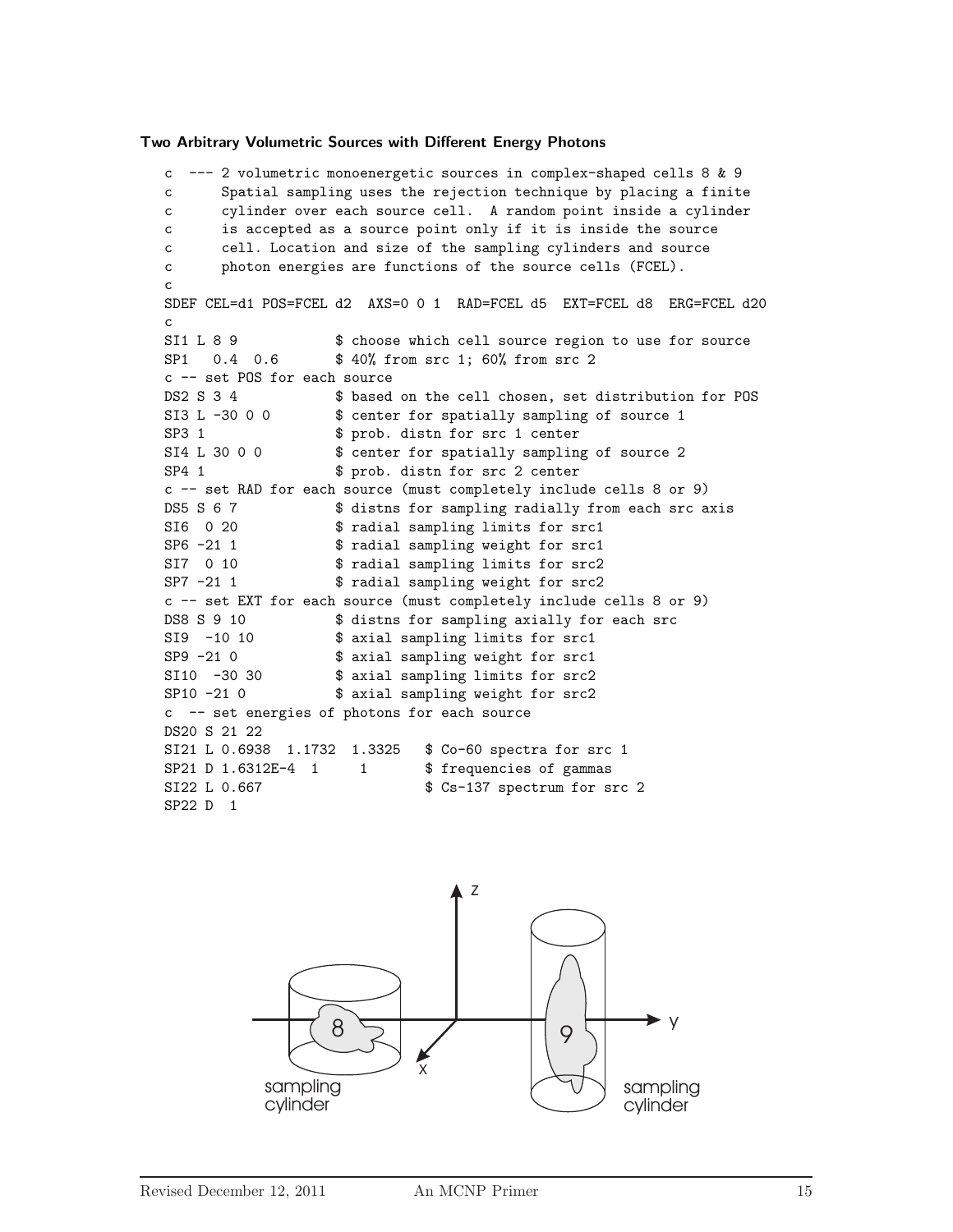# **3.4 Tally Specifications**

3-77 to 3-114 A technical description of the various types of tallies permitted in MCNP5 calculations is given in Section V of Ch. 2 of the manual. Details of specifying tallies using tally cards and tally modification cards is given in Section IV.E of Ch. 3. A summary of available tallies in MCNP5 is given below.

Mneumonic Tally Type **particles pl** Fn Units  $*$ Fn Units F1: $pl$  surface current N or P or N,P or E # MeV F2:pl average surface flux  $N$  or P or N,P or E  $\#/\text{cm}^2$  MeV/cm<sup>2</sup> **F4**:pl average flux in a cell N or P or N,P or E  $\#/\text{cm}^2$  MeV/cm<sup>2</sup> FMESH4:pl track-length tally over 3D mesh N or P or E  $\#/\text{cm}^2$  MeV/cm<sup>2</sup> **F5a:** $pl$  flux at a point or ring N or P  $\#/\text{cm}^2$  MeV/cm<sup>2</sup> FIP5: $pl$  pin-hole flux image N or P  $\#/cm^2$  MeV/cm<sup>2</sup> FIR5:  $pl$  planar radiograph flux image N or P  $\#/\text{cm}^2$  MeV/cm<sup>2</sup> FIC5:pl cylindrical radiograph flux image N or P  $\#/\text{cm}^2$  MeV/cm<sup>2</sup> F6:pl energy deposition N or P or N,P MeV/g  $j$ erks/g  $F7:pl$  fission energy deposition in a cell N MeV/g jerks/g  $F8:pl$  pulse height distribution in a cell P or E or P,E pulses MeV

**Table 4.** Types of tallies available in MCNP. The type of particle tallied is denoted by *pl*.

The most frequently used tallies are current at a surface  $(F1)$ , average flux at a surface  $(F2)$ , 3-78 to 3-89 flux at a point or ring  $(F5)$ , and flux averaged over a cell  $(F4)$ . Similar to flux tallies over a cell are various tallies of energy deposition (F6 and F7). Unless otherwise specified with an FM card, tallies are normalized to one source particle. Except for tallies F6 and F7, designating a tally as \*F1:P, for example, multiplies the tally of each event by the photon energy. This results in tallies of energy flux or energy current. Tallies F6 and F7 are already in energy units.

> Multiple tally F*n*:*pl* cards can be used, each with a unique value of *n*. The last digit of *n* determines the type of tally. Thus, for example, we could use F2:N, F12:P, and F22:E to give the average surface flux of neutrons, photons, and electrons, respectively.

> The following sections describe the physical nature of several tallies. In the description, time dependence is suppressed, which is the normal case in MCNP calculations. The flux is integrated over time, and might better be called the fluence.

# **3.4.1 The Surface Current Tally (type F1)**

Each time a particle crosses the specified surface, its weight is added to the tally, and the sum of the weights is reported as the F1 tally in the MCNP output. Note that there is no division by surface area *A*. Nor is there a distinction between direction of surface crossing. When used with problem geometry voided (zero density), the tally is useful for verifying conservation of energy and conservation of number of particles. Technically, if  $J(r, E, \Omega) \equiv \Omega \Phi(r, E, \Omega)$  were the energy and angular distribution of the flow (current vector) as a function of position, the F1 tallies would measure

$$
\begin{aligned} \mathrm{F1} &= \int_A dA \int_E dE \int_{4\pi} d\Omega \, \mathbf{n} \cdot \mathbf{J}(\mathbf{r}_s, E, \Omega) \\ * \mathrm{F1} &= \int_A dA \int_E dE \int_{4\pi} d\Omega \, E \, \mathbf{n} \cdot \mathbf{J}(\mathbf{r}_s, E, \Omega) \end{aligned}
$$

where **n** is the outward normal to the surface at **r***s*.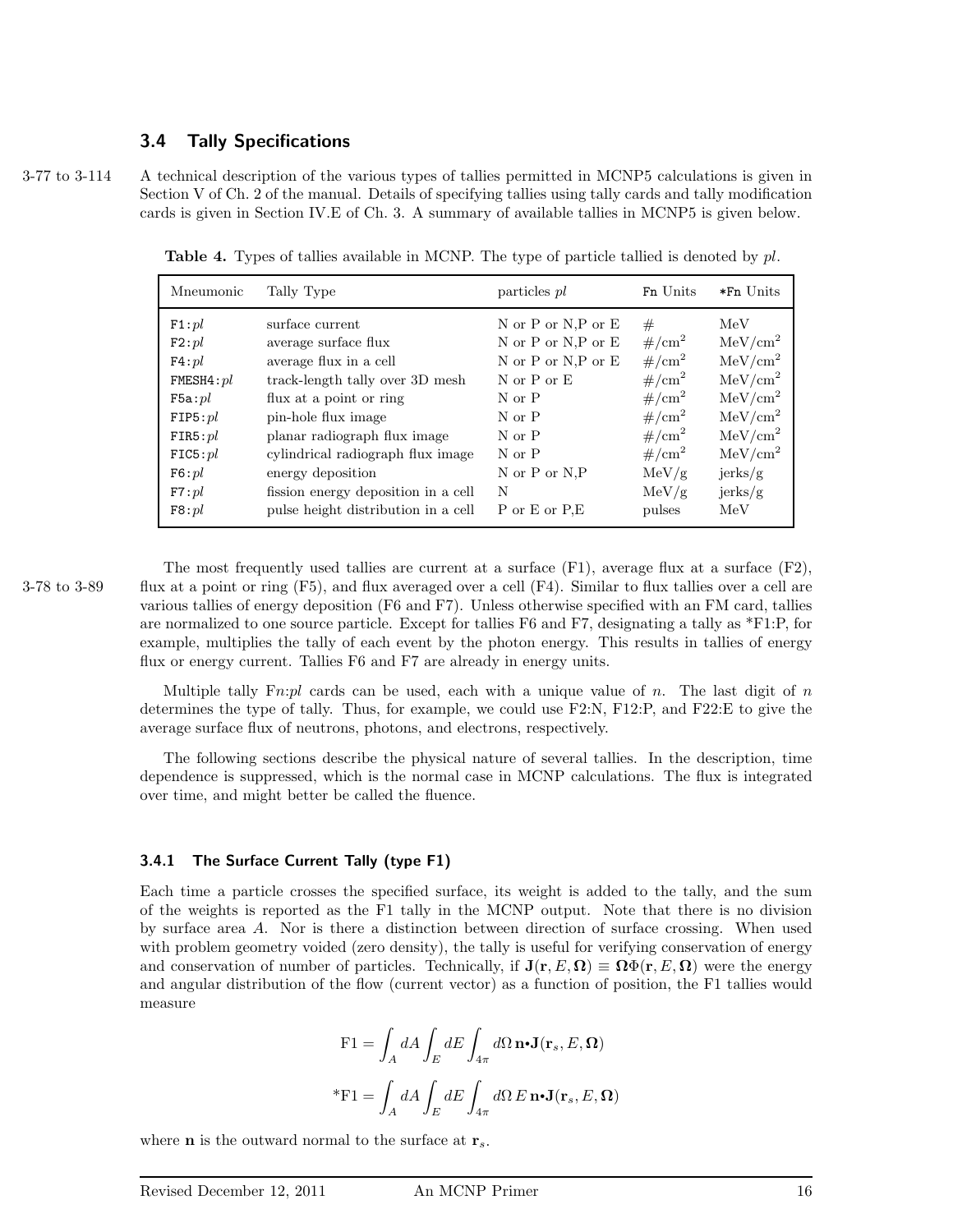# **3.4.2 The Average Surface Flux Tally (type F2)**

Suppose a particle of weight *W* crosses a surface, making angle  $\theta$  with a normal to the surface. This particle makes a contribution  $W|\sec \theta|/A$  to the flux (fluence) at the surface. The sum of the contributions is reported as the F2 tally in the MCNP output.

Technically, if  $\Phi(\mathbf{r},E,\mathbf{\Omega})$  were the energy and angular distribution of the fluence as a function of position, the F2 tallies would measure

$$
\mathbf{F2} = \frac{1}{A} \int_A dA \int_E dE \int_{4\pi} d\Omega \, \Phi(\mathbf{r}_s, E, \Omega)
$$

$$
^* \mathbf{F2} = \frac{1}{A} \int_A dA \int_E dE \int_{4\pi} d\Omega E \, \Phi(\mathbf{r}_s, E, \Omega)
$$

#### **3.4.3 The Average Cell Flux Tally (type F4)**

Suppose a particle of weight *W* and energy *E* makes a track-length (segment) *T* within a specified cell of volume *V*. This segment makes a contribution  $WT/V$  to the flux (fluence) in the cell. The sum of the contributions is reported as the F4 tally in the MCNP output. Technically, if  $\Phi(\mathbf{r},E,\mathbf{\Omega})$ were the energy and angular distribution of the fluence as a function of position, the F4 tallies would measure

$$
F4 = \frac{1}{V} \int_{V} dV \int_{E} dE \int_{4\pi} d\Omega \Phi(\mathbf{r}, E, \Omega)
$$
  
\*
$$
F4 = \frac{1}{V} \int_{V} dV \int_{E} dE \int_{4\pi} d\Omega E \Phi(\mathbf{r}, E, \Omega)
$$

#### **3.4.4 Flux Tally at a Point or Ring (type F5)**

This type of tally makes use of what some might call a variance reduction technique, namely, use of the "next event estimator." For each source particle and each collision event, a deterministic estimate is made of the fluence contribution at the detector point (or ring in an axisymmetric problem). To simplify description of this type of tally, assume that calculations are being performed in a uniform medium. Suppose a particle of energy *E* and weight *W* from an isotropic source is released at 2-87 to 2-92 distance *r* from the detector point. Ray theory methodology, as used in the point-kernel method, dictates that the contribution  $\delta\Phi$  to the fluence at the detector point is given by

$$
\delta \Phi = \frac{W}{4\pi r^2} e^{-\mu(E)r},
$$

in which  $\mu(E)$  is the linear interaction coefficient for the particle of energy *E*. Note that  $1/4\pi$ per steradian is the angular distribution of a point isotropic source. Now suppose that a collision takes place at distance *r* from the detector point and that, to reach the detector point, a scattering angle of  $\theta_s$  would be required. Here *E* is the energy of the particle after the collision and *W* is its weight. If  $\mu(E, \theta_s)$  is the linear interaction coefficient per steradian for scattering at angle  $\theta_s$ , then  $\mu(E,\theta_s)/\mu(E)$  is the probability per steradian for scattering at angle  $\theta_s$ . Geometric attenuation remains as  $1/r^2$ , and the contribution  $\delta\Phi$  to the fluence at the detector point is given by

$$
\delta \Phi = \frac{W \mu(E, \theta_s)}{\mu(E) r^2} e^{-\mu(E) r}.
$$

#### **3.4.5 Tally Specification Cards**

At least one tally card is required, with the first entry on the card being F*n*:*pl*, in which *n* is the tally id number (the last digit of which determines the type of tally), and *pl* stands for N (neutron tally), P (photon tally), N,P for joint neutron and photon tallies, and E for electron tallies. Following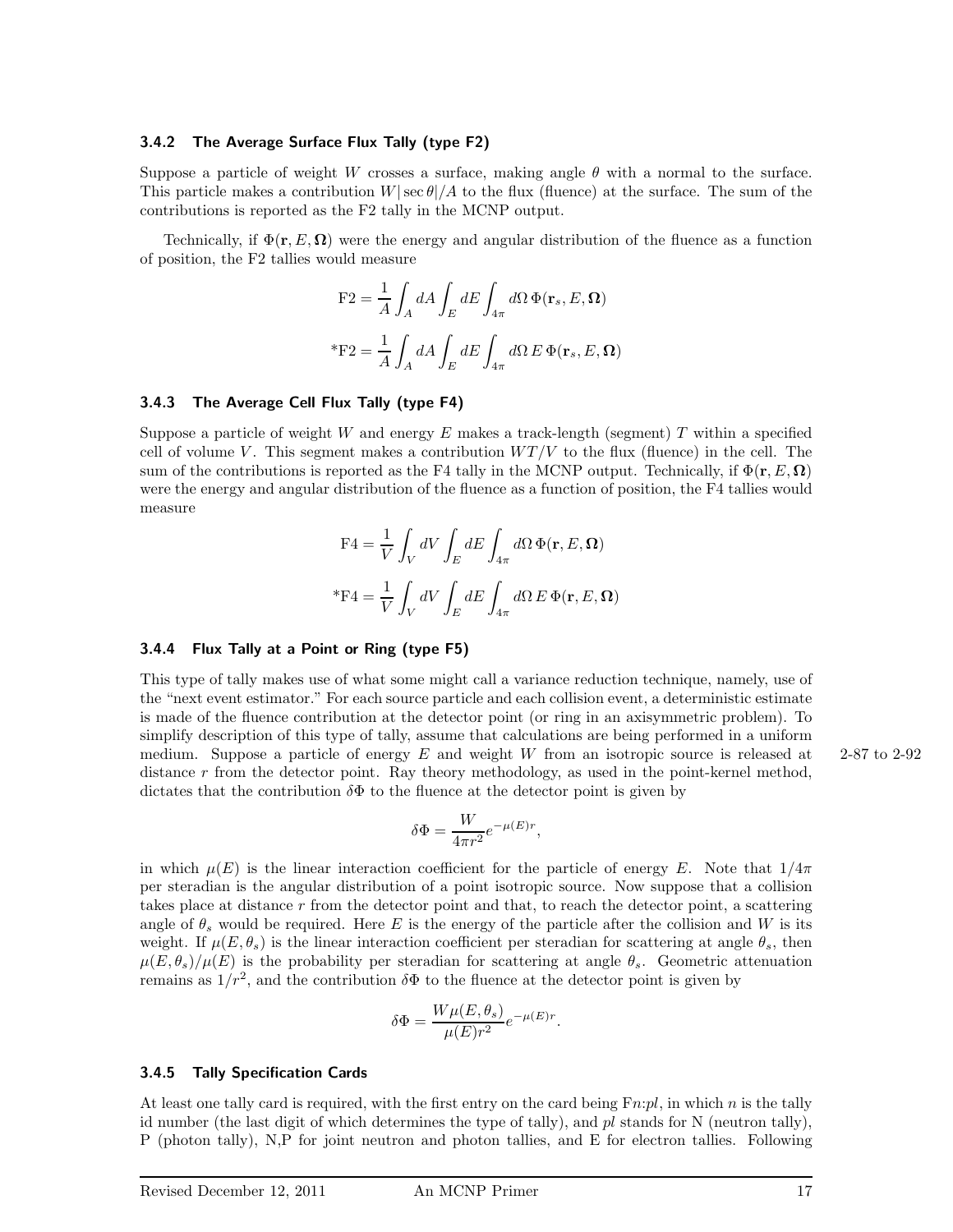the tally type is a designation of the surfaces for the tally (types F1 and F2), or the cells (tally F4). For the type 5 detector tally, there follows a designation of the position of the detector. The energy deposition, pulse-height, and other specialized tallies are not discussed in this primer. In the subsections below, several examples are given to demonstrate the parameters on the F*n*:*pl* card.

# 3-79 **3.4.6 Cards for Surface and Cell Tallies**

The card

# F1:E  $1 2 T$   $$ current through a surface$

specifies electron current tallies through surfaces 1 and 2, and the total (T) over both surfaces. Note that the current tally is not divided by surface area. The card

F2:P 1 (1 2) (2 3 4) T  $$$  fluence averaged over surfaces

specifies photon surface-integrated fluence tallies for surface 1, the average over surfaces 1 and 2, the average over surfaces 2 through 4, and the average (T) over all surfaces 1 through 4. Similarly, the card

# F4:N 1 (2 3 4) \$ fluences averaged over cells

specifies cell-averaged neutron fluence tallies for cell 1 and for cells 2 through 4. No composite average is called for.

# 3-80 **3.4.7 Cards for Point-Detector Tallies**

In the sense of an experiment or a Monte Carlo calculation, as the volume of a cell approaches zero, the path length segments in the cell and the number of particles intersecting the surface of the cell also approach zero and, hence, the flux tally becomes indeterminate. However, there is a way of computing the flux at a point by using the deterministic last-flight-estimator tally F5. This tally is invoked by a card such as

# F75:P X Y Z R \$ point detector

Here 75 is the tally number, the last digit 5 denotes the F5 tally type, and P specifies the tally is for photons. The values of X, Y, and Z specify the coordinates of the point detector, and R designates the radius of a spherical exclusion zone surrounding the detector point. The need for an exclusion zone is evident from the  $1/r^2$  term in the flux contribution tallied, namely,

$$
\delta \Phi = \frac{W}{4\pi r^2} e^{-\mu(E) r},
$$

where *r* is the distance between the particle interaction site and the point detector. If *r* approaches zero, the tally contribution approaches infinity. Such large contributions make the F5 tally much less stable than the cell (F4) or surface (F2) flux tally. This instability is minimized by establishing a spherical "exclusion volume" of radius R centered on the point detector. For interactions occuring within this exclusion zone, an abnormally large tally contribution is avoided by scoring the fluence uniformly averaged over the exclusion spherical surface. See page 2-87 of the MCNP manual for a more detailed description. The exclusion radius R can be specified, as a positive number (centimeters, and is the preferred method), or a negative number (mean free paths). Typically, R should be about 0.2 to 0.5 mean free path (averaged over the energy spectrum at the sphere). For a point detector inside a void region, no interactions can occur near the detector and R should be set to zero. Finally, several point detectors may be specified on one tally card, e.g.,

F5:P X1 Y1 Z1 R1 X2 Y2 Z2 R2

The manual also describes the use of a ring detector – useful for problems with symmetry about one of the problem axes. The form of this command is

$$
Fna:pl\ \ a_o\ \ r\ \ \pm R_o\qquad \texttt{\$ ring detector}
$$

where *n* is the tally number (last digit 5),  $a$  is  $X, Y$ , or  $Z$  to denote the symmetry axis,  $pl$  the particle type (P,N,...), *a<sup>o</sup>* distance along axis *a* where the plane of the ring intersects the axis, *r* is the ring radius, and *R<sup>o</sup>* is the exclusing radius around the ring (as discussed above).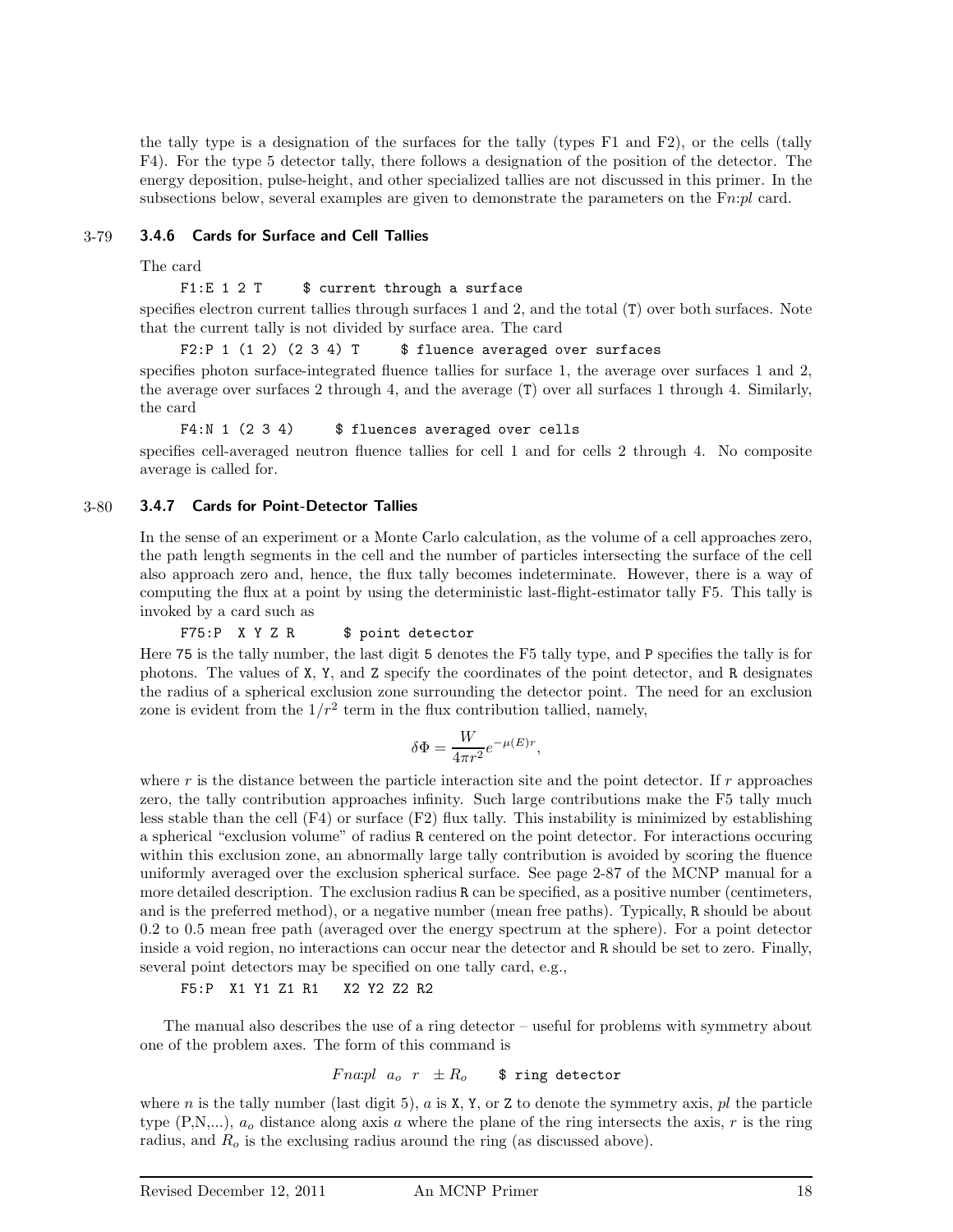# **3.4.8 Cards for Optional Tally Features**

A table on page 3-77 of the MCNP manual lists many optional commands that modify what tallies Sec. 3.E pp. produce as output. Three such tally modification commands, which are frequently used, are sorting 3-89 to 3-114 a tally into energy bins (the En card), multiply a tally by some quantity (the FMn card), and multiply each tally contribution by a fluence-to-reponse conversion factor (the DEn and DFn cards). These are addressed individually below.

**The Tally Energy Card** Suppose one wanted to subdivide the total flux or current tally number 3-90 *n* into energy groups, say E1 to E2, E2 to E3, and E3 to E4. This might be useful, for example, to isolate an uncollided component of the flux. This may be accomplished by use of a tally energy card (En card), such as

E24 E1 E2 E3 E4 \$ energy bin boundaries

With this card the results for tally 24 (of type F4) are binned into four energy groups where E1, E2, E3 and E4 are the group (bin) upper limits. The lowest bin would extend down from E1 to zero (or to a specified cutoff energy) for the type of particle being tallied. To create *n* equispaced bins between E1 and Emax use

E34 E1 ni Emax \$ n linear interpolates + one bin from 0 to E1

If all tallies in a problem have the same energy group structure, a single card may be used, with *En* replaced by *E*0.

**The Energy Multiplier Card** Optionally associated with the tally energy card is an energy multi- 3-98 plier (EMn) card of the form

EMn M1 M2 M3 M4 \$ multiply energy bin k by Mk

Here the multiplier Mk is applied to each contribution to the tally for the *k*th energy group. This card is useful, for example, to convert a fluence per source photon to a flux per curie source strength. For this example, one would add the following EM card for, say tally F64.

EM64 3.7E+10 \$ (photons per sec)/curie (assuming 1 photon/decay)

The units of tally F64 would then be "photons (cm<sup>-2</sup> s<sup>-1</sup>) per Ci."

**Dose Energy and Function Cards** Suppose one wanted to compute a dose rate of some type 3-97 associated with a flux or current tally, either total or by energy group. For example, suppose one wanted to compute

$$
\mathbf{F4} = \frac{1}{V} \int_{V} dV \int_{E} dE \int_{4\pi} d\Omega \, \Re(E) \, \Phi(\mathbf{r}, E, \Omega),
$$

in which  $\Re(E)$  is a fluence-to-dose conversion factor. MCNP will carry out this calculation, obtaining values of  $\Re(E)$  by interpolation of values specified in a table placed in the input file. The form of the table is

DE4 A E1 E2 ... Ek \$ energy grid for fluence-to-dose factors DF4 B F1 F2 ... Fk \$ fluence-to-dose conversion factors

Entries E1 through Ek are tabulated values of energy and F1 through Fk are corresponding tabulated values of  $\Re(E)$ . Entries A and B, either LOG or LIN, specify linear or logarithmic interpolation. If omitted, the default is logarithmic interpolation in both. If all tallies are to have the same dose conversion factors, a single table, designated by DE0 and DF0, may be used to avoid repeating the table.

**The Tally Comment Card** If tallies are modified, it is good practice to explain the modification 3-89 in a comment card that will be printed in the output file for the calculation. For example, an explanation of the *n*th tally could be entered in the card

FCn This tally has units of Sieverts per source photon

Continuation lines may be added so long as there are blanks in columns 1 through 5.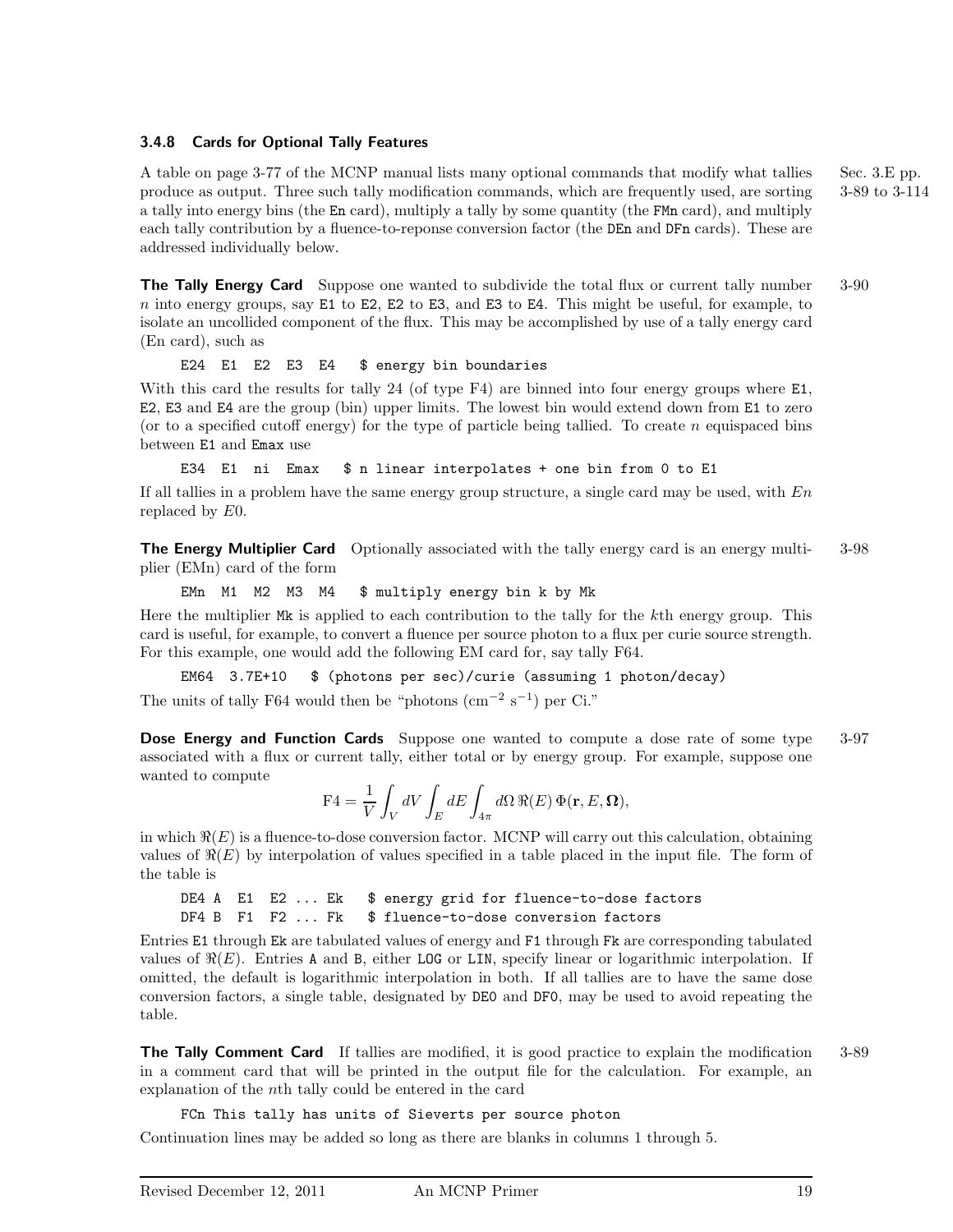# **3.4.9 Miscellaneous Data Specifications**

3-24 **The Mode Card** This card is used to specify the type of problem, i.e., type of source particles to be tracked. Every input file must have a MODE card somewhere in block 3. In the line

MODE x

the variable x may be N, P, E, or a combination such as N,P. When the mode is specified, the PAR entry may be omitted on the SDEF source definition card.

3-133 **Time or History Cards** The usual method for limiting how long MCNP runs is to specify either the maximum number of source particle histories or the maximum execution time. The maximum number of histories N is specified on the card

NPS N

- 3-134 In addition, or as an option, the computing-time cutoff T, in minutes, may be specified by the card CTME T
- 3-136 **The Print-and-Dump Cycle Card** By default, an output file is created only at the conclusion of a calculation, a binary continuation file, RUNTPE, is written every 15 minutes, and no tally-plot file, MCTAL, is written. Options to control the dump cycle are provided by the PRDMP card

PRDMP NDP NDM MCT NDMP DMMP

Here NDP is the increment for printing tallies in the output file (*>* 0 the number of histories, *<* 0 the time in minutes,  $= 0$  for no intermediate dump); NDM is the increment for writing a continuation RUNTPE file  $(>0$  the number of histories,  $< 0$  the time in minutes,  $= 0$  to suppress all intermediate dumps); MCT is a flag to write tallies for plotting  $(1 \text{ yes}, 0 \text{ no})$ ; NDMP is the maximum number of dumps written in the RUNTPE file (all by default); and DMMP is related to the use of multiple processors in the execution of MCNP. A typical card might read

PRDMP 0 -60 \$ create continuation RNTPE every 60 min.

With this card, at most, 60 minutes of computing time would be lost if a calculation were aborted.

# **3.4.10 Short Cuts for Data Entry**

- nR repeats the preceeding entry n times. Thus IMP:n 2 4R produces IMP:n 2 2 2 2 2.
- nI generated n linear interpolates. Thus E24 1 3I 5 produces E24 1 2 3 4 5.
- $xM$  multiplies previous entry by x. Thus IMP:n 2 2X 3X 2X produces IMP:n 2 4 12 24.
- nJ jumps over n items. Thus PHYS: P 4J 1 changes the default physics PHYS: P 100 0 0 0 0 to PHYS:P 100 0 0 0 1.

# **3.5 Running MCNP**

# **3.5.1 Execution Options**

The execution command MCNP5 has several options. These are i to process an input file, p to plot the geometry, x to process cross sections,  $r$  to run the input file, and z to plot a tally or cross section. The default is MCNP5 ixr.

# **3.5.2 Interrupting a Run**

 $\langle \texttt{ctrl-c} \rangle$  k kills the job immediately

- $\langle \text{ctrl-c} \rangle$  q stops the job normally after the current history
- $\langle \text{ctrl-c} \rangle$  s gives the staus of the job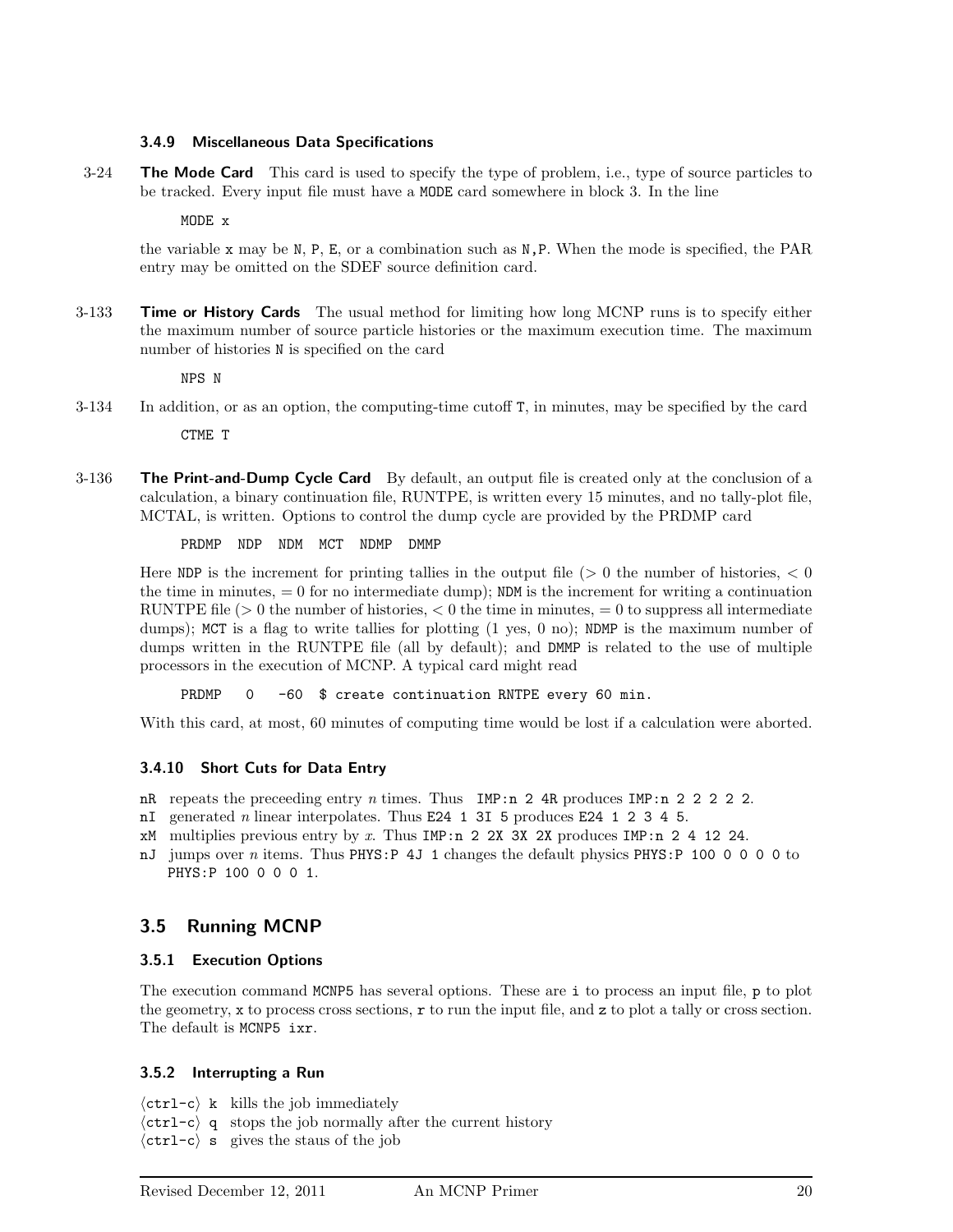# **4 Variance Reduction**

3-33 to 3-51 The challenge in using MCNP is to minimize the computing expense needed to obtain a tally estimate with acceptable relative error (as well as satisfying nine other statistical criteria). For many deeppenetration problems, a direct simulation (analog MCNP) would require far too many histories to achieve acceptable results with the computer time available. For such cases, the analyst must employ "tricks" to reduce the relative error of a tally (or its variance) for a fixed computing time, or to reduce the computing time to achieve the same relative error.

> Two basic approaches can be applied to reduce the computational effort for a particular problem: (1) simplify the MCNP model, and (2) use non-analog simulations. In the first approach, the model geometry and the physics used to simulate particle transport can often be simplified or truncated. For example, it is a waste of computing effort to use a detailed geometric model of a region that is far from the detector tally location and that has little influence on the radiation field near the detector. Similarly, it is a waste of computer time to track neutrons as they thermalize in a shield if only the fast neutron fluence in some structural component is sought. For such a problem, once a neutron leaves the fast energy region, it can be killed without affecting the tally.

> The second basic approach to reduce the variance of a tally is to modify the simulation process itself by making certain events more or less probable than actually occur in nature. Such a modified simulation is referred to as *nonanalog* Monte Carlo. As discussed in this section, MCNP has many nonanalog options many of which an analyst can use in combination to make a difficult analog problem much more tractable. These nonanalog tricks can be categorized into three general methods: (1) population control, (2) modified sampling, and (3) partially-deterministic calculations. In population control, for example, the number of particles in regions of high/low importance can be artificially increased/reduced. In modified sampling methods, certain events can be altered from their natural frequencies. Finally, in the partially-deterministic methods, part of the random-walk simulation can be replaced by a deterministic point-kernel type of calculation.

# **4.1 Tally Variance**

Before discussing the tricks used to reduce the variance of MCNP tallies, it is appropriate to examine exactly what it is that we are trying to reduce. When we run a Monte Carlo simulation, the *i*th history contributes a score  $x_i$  to the tally. If the particle (or its daughters) never reaches the tally region, then  $x_i = 0$ , whereas, if it reaches the tally without interaction, the score  $x_i$  often is very large. The probability any history will contribute a score between *x* and  $x + dx$  is denoted by  $p(x) dx$ where  $p(x)$  is a probability distribution function (PDF). In an MCNP simulation, we seek the mean score (or expected value) of *x*, namely

$$
\langle x \rangle \equiv \int_0^\infty x \, p(x) \, dx. \tag{1}
$$

Unfortunately, we don't know  $p(x)$  a priori (although MCNP will construct it and generate a plot of it — see examples p. 2-106). Instead, MCNP approximates  $\langle x \rangle$  by the average  $\overline{x}$  of the scores of *N* particles, i.e.,

$$
\overline{x} \equiv \frac{1}{N} \sum_{i=1}^{N} x_i.
$$
\n(2)

As  $N \to \infty$ , the *strong law of large numbers* guarantees that  $\overline{x} \to \langle x \rangle$ , provided  $\langle x \rangle$  is finite.

The variation in the different scores  $x_i$  is measured by the *standard deviation* of the population (histories), which for large *N*

$$
S^{2} \equiv \frac{1}{N-1} \sum_{i=1}^{N} (x_{i} - \overline{x})^{2} \simeq \overline{x^{2}} - \overline{x}^{2},
$$
\n(3)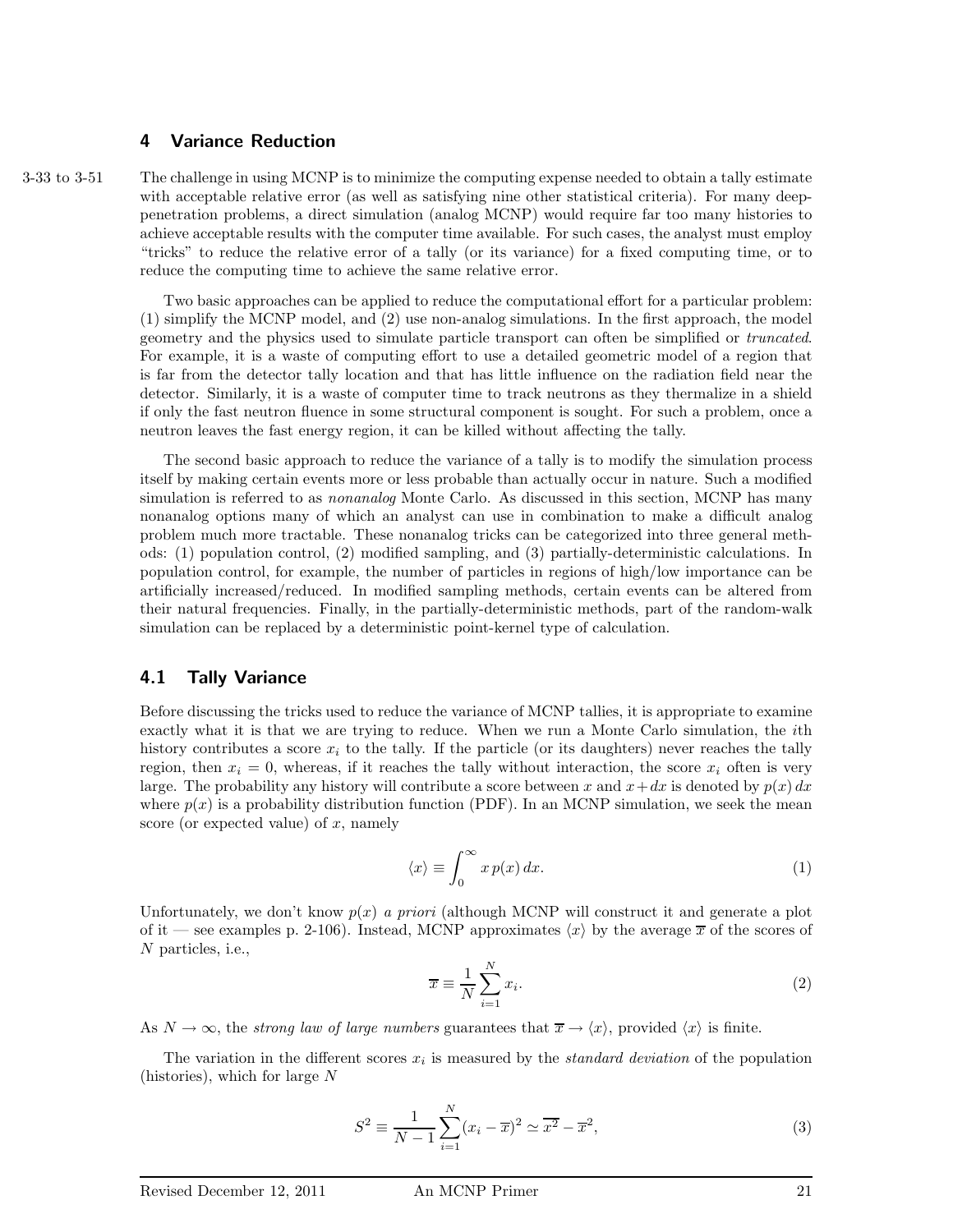where

$$
\overline{x^2} \equiv \frac{1}{N} \sum_{i=1}^{N} x_i^2.
$$
\n(4)

The estimated variance of the average  $\bar{x}$  is then

$$
S_{\overline{x}}^2 = \frac{1}{N}S^2.
$$
\n<sup>(5)</sup>

The *central limit theorem* states that if we repeated the simulation a large number of times (each with *N* histories), the variation of the means  $\bar{x}$  from each simulation will be distributed normally about the true mean  $\langle x \rangle$  and have a variance  $S_x^2$ . It is this uncertainty or variance we are trying to reduce in our MCNP simulations, i.e., for a fixed number of particles, we seek an estimate  $\bar{x}$  which has the least uncertainty or minimum  $S_{\overline{x}}$ .

#### **4.1.1 Relative Error and FOM**

2-109 to In any variance reduction method, we change the simulation and hence change the underlying 2-118 distribution  $p(x)$  so that it produces fewer zero-score histories and becomes more concentrated about its mean  $\langle x \rangle$ . By making  $p(x)$  more concentrated about its mean (which remains the same as the mean of the analog PDF), the variance of the mean  $S_x^2$  will be less than that of the analog PDF, i.e., our estimate of the mean will be more precise.

> For each tally, MCNP not only calculates the sample mean  $\bar{x}$ , but several other statistics. One of the most important is the relative error *R* defined as

$$
R \equiv S_{\overline{x}} / \overline{x}.\tag{6}
$$

Clearly, we want to make *R* as small as possible with as few histories as possible. As discussed in the manual,  $R$  generally must be less than  $0.1$  for meaningful results (and even smaller if point/ring detectors are used). From Eqs. (5) and (6), it is seen that  $R \sim 1/\sqrt{N}$ . Thus increasing the number of particle histories is generally a very poor way of reducing *R*. This property of the relative error is the great weakness of the Monte Carlo method, because, generally, many histories must be generated to obtain acceptable results.

Another important statistic generated by MCNP is the *figure of merit* (FOM). This is defined as

$$
FOM \equiv \frac{1}{R^2T},\tag{7}
$$

where  $T$  is the simulation time, which is proportional to  $N$  the number of histories run. Since  $R^2 \sim 1/N$ , we see that, except near the beginning of the simulation, the FOM should remain relatively constant. Also, for different simulations of the same problem, the simulation with the largest FOM is preferred since it requires the least time or produces a specified relative error.

Now on to ways of how to perform nonanalog techniques with MCNP.

# **4.2 Truncation Techniques**

The basic idea behind truncation methods is to reduce the time per particle history by either simplifying the geometry or the physics used to generate the random walk for each particle. Proper application of this approach for variance reduction requires considerable experience and intuition by the analyst, since any simplification in the geometry or physics introduces a bias into the tally. Although a very *precise* (i.e., low variance or relative error) can be achieved, the tally estimate may not be very *accurate*. Generally, multiple runs with different approximations must be made to assess the importance of any simplification. MCNP can give you no warning about errors caused by geometric simplifications. Even for physics simplifications, MCNP produces, at best, a warning in the output, but no indication of whether serious bias has been introduced.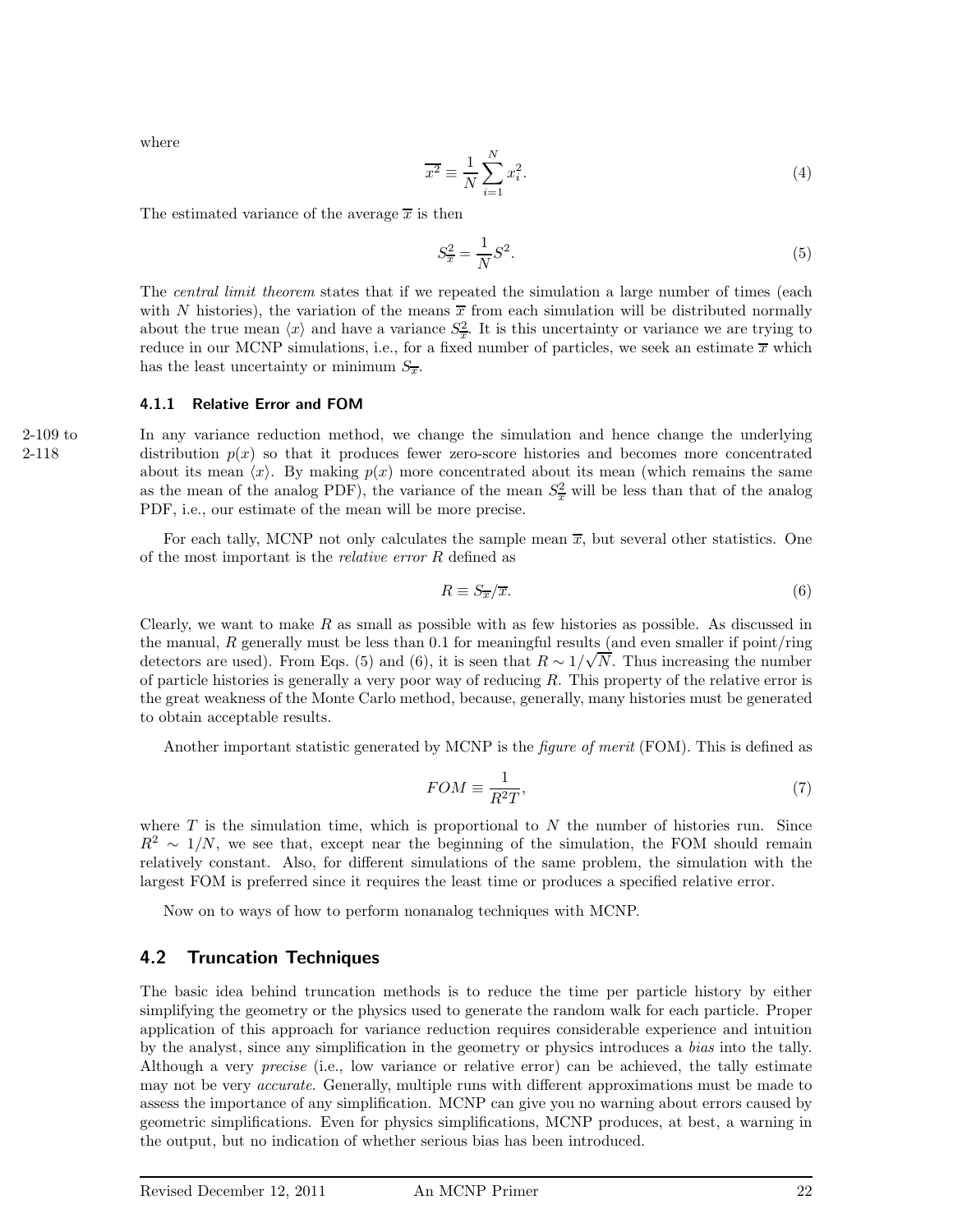# **4.2.1 Energy, Time and Weight Cutoff**

The CUT command is used to specify a minimum energy, time, or particle weight below which the 3-131 particle is killed. The values specified on the CUT card apply everywhere in the geometry. Here is an example:

CUT:p j 0.075 \$ kill photons with E < 75 keV

In this example, whenever a photon falls below 75 keV, it is killed. The CUT command has 5 parameters. The first is a time limit for an individual history, which in the above example is specified as j to jump over the default value of a very large time. Parameters 3 to 5 are limits on the weights of particles.

The ELPT is like the CUT card, but allows you to specify the cutoff on a cell-by-cell basis. For 3-133 example,

ELPT:p 0.01 0.02 0.03 0.04 0.05 \$ energy cutoffs

terminates photons in cell  $1, 2, 3, 4$ , and  $5$  that have energies less than  $10, 20, 30, 40$ , and  $50$ keV, respectively. Should both the ELPT and the global CUT commands be used, the higher limit prevails.

The CUT and ELPT commands are particularly useful for energy deposition tallies for which low energy particles make little contribution. However, for neutron problems, use CUT and ELPT carefully since low energy neutrons cause most of the fissions and produce most of the capture gamma photons.

# **4.2.2 Physics Simplification**

The PHYS command is used to specify energy cutoffs and the physics treatments to be used for 3-124 to photons, neutrons and electrons. Each particle has different parameters which are specified with 3-129 this command.

**Photons:** There are two inherent physics approximations for photon interactions in MCNP: (1) only K and L edges are considered for photoelectric interaction, and (2) no triplet production (pairproduction near an orbital electron). In addition, other physics simplifications can be imposed with the PHYS card. This card has the form

PHYS:P EMCPF IDES NOCOH PNINT NODOP

The EMCPF parameter is the energy in MeV above which simple physics is to be used. In simple physics, no fluorescence from photoelectric interactions is produced, no binding effects are used in photon scattering, and no coherent scattering is included. IDES= 0*/*1 indicates that Bremsstrahlung is included/ignored for MODE P and, for MODE P E, electron production and transport is used/not used. NOCOH=  $0/1$  specifies that coherent scattering is included/ignored. PNINT=  $-1/0/1$  indicates photonuclear interactions are used in an analog manner / not used / used with a bias. If  $PNINT \neq 0$ there must be a MPNn card following the material Mn card. Finally, NODOP=  $0/1$  turns Doppler broadening (from the speed of bound electrons) on/off. The default is

PHYS:P 100 0 0 0 0 \$ 100 MeV, brems, coh scat, no photonuc, Doppler

The various physics options selected can greatly affect the run time, especially if electron transport is turn on. As an example of how different physics simplifications can affect the run time, consider a point isotropic source emitting 7-MeV photons into an infinite iron medium. The ambient dose equivalent 20 cm from the source is estimated by using an F2 spherical surface detector. In Table 5 the tally mean and the runtime are shown for different physics assumptions. Notice that turning Bremsstrahlung off more than halves the compute time with only about a 15% reduction in the estimated dose. Thus, the no Bremsstrahlung option is very effective for initial scoping calculations. Also notice that using simplified photon physics increases the compute time, a mystery to the authors. Although not shown in the table, if secondary electron transport had been used instead of the thick-target Bremsstrahlung approximation (by invoking the MODE P E command) the compute time is very much longer (about 1700 minutes for the test problem). Use electron transport only when necessary!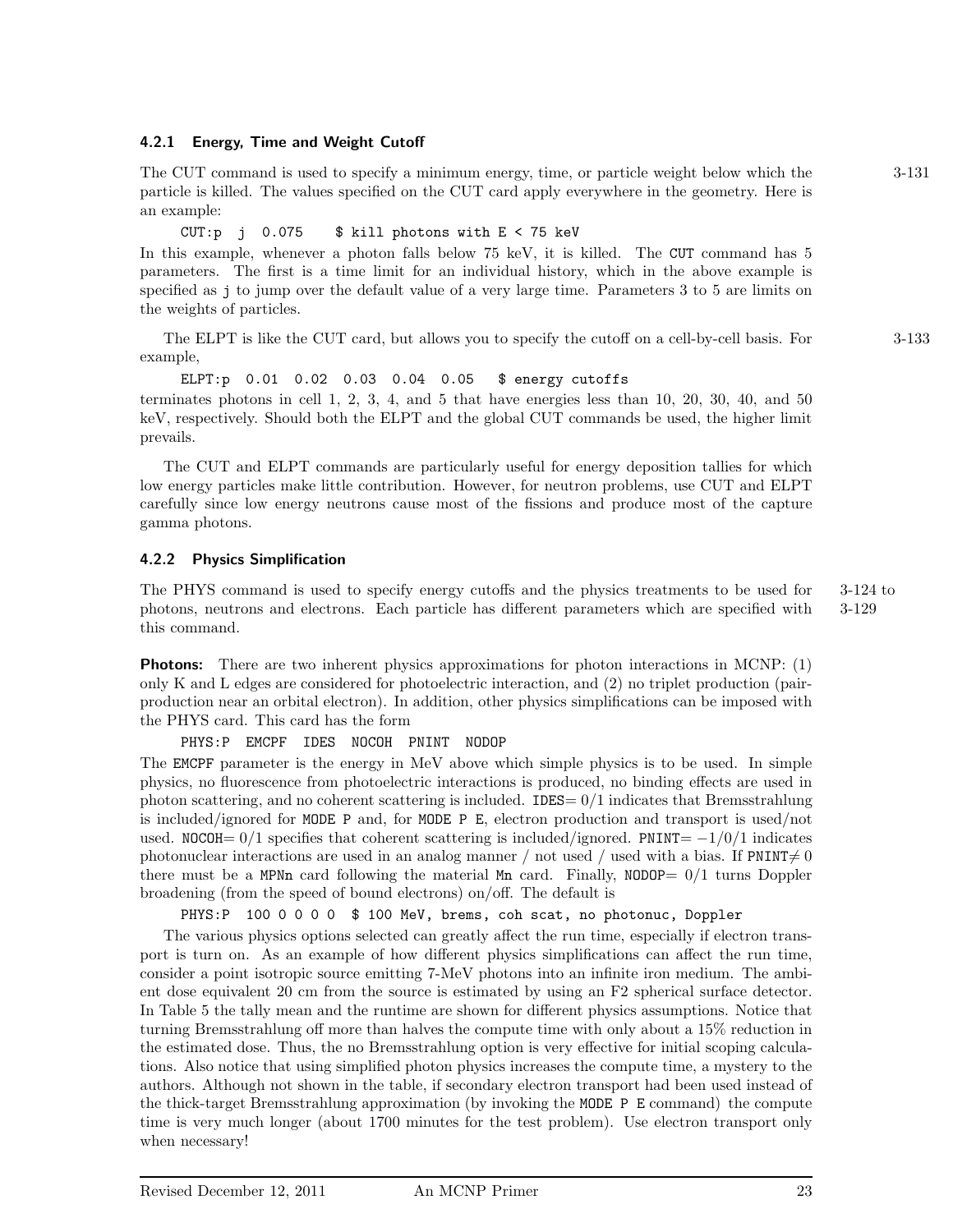**Table 5.** MCNP5 results with different physics models for a point 7-MeV photon source in an infinite iron medium. Tally is the ambient dose equivalent at 20 cm from the source. Results are for simulations of  $10^6$  source photons on a 2 GHz PC. All cases passed the 10 statistical tests.

| <b>MCNP</b><br>Commands          | $Description*$                                                                   | F <sub>2</sub> Tally<br>(Sv/photon) | Relative<br>Error | <b>FOM</b> | Time<br>$(\min)$ |
|----------------------------------|----------------------------------------------------------------------------------|-------------------------------------|-------------------|------------|------------------|
| PHYS: P 100 0 0 0 0              | $default: dphys + brem$<br>$+\ \cosh + \mathrm{no} \ \mathrm{pn} + \mathrm{dop}$ | 1.175E-16                           | 0.0051            | 23700      | 1.65             |
| PHYS: P 10 0 0 0 1               | $dphys + brem + coh$<br>$+$ no pn $+$ no dop                                     | 1.176E-16                           | 0.0050            | 24600      | 1.60             |
| PHYS: P 10 0 1 0 1               | $dphys + brem + no coh$<br>$+$ no pn $+$ no dop                                  | 1.174E-16                           | 0.0050            | 25000      | 1.58             |
| PHYS: P 0.0 0 0 0 0              | sphys $+$ brem $+$ coh<br>$+$ no pn $+$ dop                                      | 1.176E-16                           | 0.0050            | 14600      | 2.71             |
| PHYS: P 0.1 0 1 0 1              | sphys $> 10 \text{ keV} + \text{brem}$<br>$+$ no coh $+$ no pn $+$ no dop        | 1.176E-16                           | 0.0050            | 13900      | 2.86             |
| PHYS: P 10 1 1 0 1               | $dphys + no brem + no coh$<br>$+$ no pn $+$ no dop                               | 1.045E-16                           | 0.0055            | 44600      | 0.76             |
| PHYS: P 0 1 1 0 1                | sphys $+$ no brem $+$ no coh<br>$+$ no pn $+$ no dop.                            | 1.046E-16                           | 0.0054            | 39200      | 0.87             |
| no PHYS card<br>$CUT: p \ni 0.1$ | $default: + kill photons$<br>if $E < 0.1$ MeV                                    | 1.174E-16                           | 0.0051            | 32000      | 1.22             |

\* dphys = detailed physics, sphys = simple physics; brem = Bremsstrahlung; dop = Doppler broadening

**Neutrons:** MCNP with its integrated neutron cross section libraries is an ideal tool for neutron transport studies. Nevertheless there are several approxmations MCNP uses for neutron interactions: (1) secondary particles from neutron interactions are sampled independently, (2) delayed gammas from fission products are ignored so about one-half of the steady-state gamma-ray energy is ignored, (3) treatment of temperature effects with the  $S(\alpha, \beta)$  method is limited to about 15 moderators, and (4) the number of fission neutrons is always sampled from the closest two integers about  $\nu(E)$ .

For neutrons the PHYS card has only four parameters, namely

PHYS:N EMAX EMCNF IUNR DNB

The EMAX parameter is the energy in MeV above which neutron data is not placed in memory (default is very large). Neutrons below EMCNF (in MeV) are treated by analog capture while above EMCNF implicit capture is used (see next section). If  $IUNR=1$  the averaged cross sections above the resolved cross section region are used, while if IUNR= 0 (the default) probability tables, describing interactions over the myriad levels and widths of the unresolved resonances, are sampled. The final parameter DNB specifies if  $\nu(E)$  includes prompt plus delayed neutrons (= -1, the default), or if only propmt neutrons are included  $(= 0)$ , or if  $DNB(> 0)$  delayed neutrons per fission are to be used. Here is an example.

PHYS:n 5.0 0.1 \$ max sigma table energy; analog capture below 100 keV

Here cross section data only below 5 MeV is retained (to save data storage memory). For neutrons below 0.1 MeV, analog absorption (direct simulation) will be used, while above 0.1 MeV, implicit absorption is used.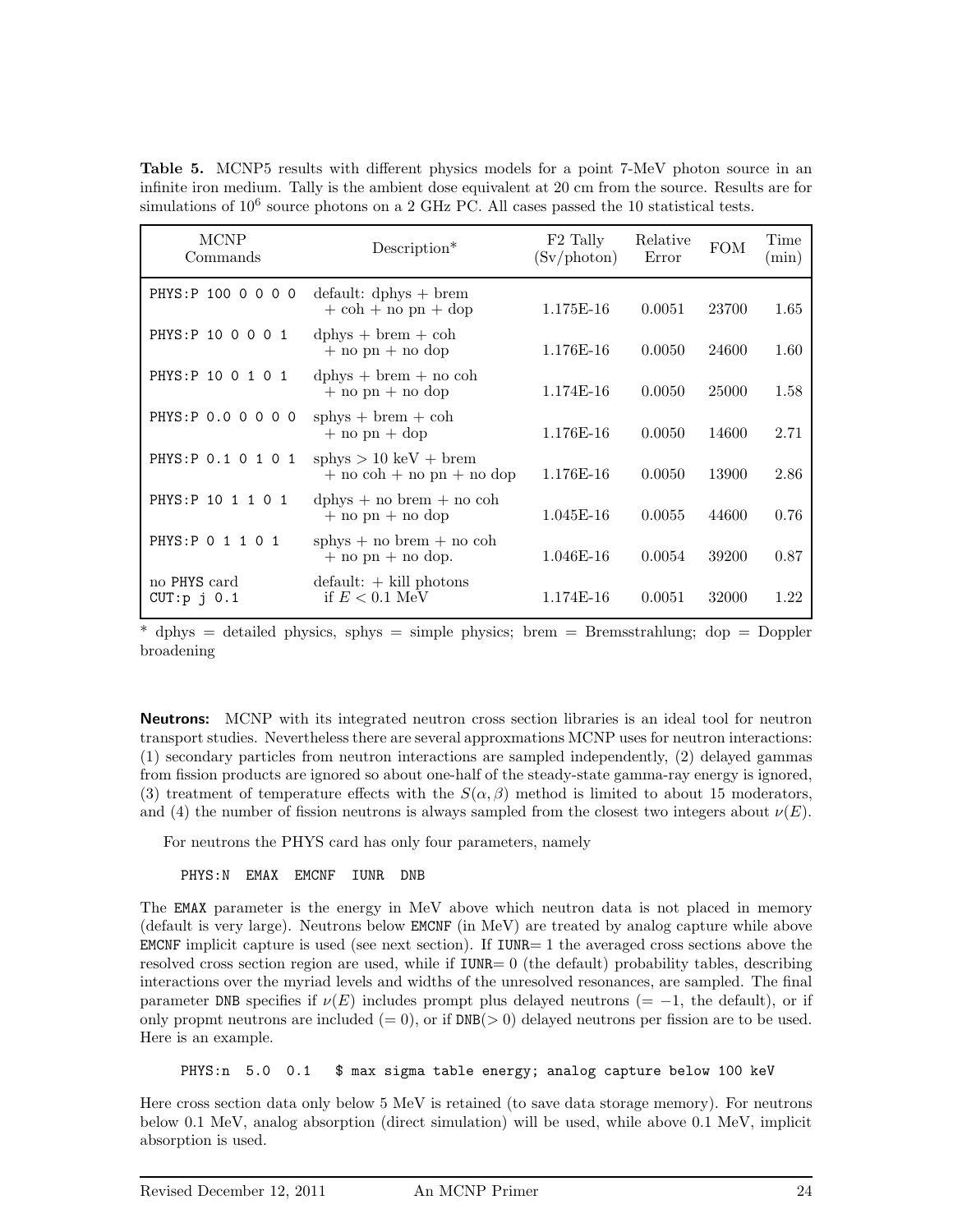# **4.2.3 Histories and Time Cutoffs**

Normally an MCNP run is terminated when a certain number of particle histories have been run or 3-133 & a desired computing time has been exceeded. These cutoffs are specified by the NPS and CTME 3-134 commands such as

NPS 1000000 \$ stop after a million source particles have been run CTME 20.0 \$ stop run after twenty minutes

If both are specified, the first cutoff to occur causes program termination.

# **4.3 Nonanalog Simulation**

In many problems, very few of the source particles reach the detector or region used for the tally, i.e., most particles produce a zero *score*. The number of particles reaching the tally region can, however, often be dramatically increased by abandoning a strict analog simulation. Of course, the expected value of the tally must not be changed. How can the tally remain unchanged when we artificially force more particles to the scoring region? The key is to assign each particle a *weight*, and, as the particle is "forced" towards the scoring region, the particle weight is decreased in a manner such that the average of the particle weights reaching the detector is the same as the expected tally in a true analog simulation. Thus, if we make a certain event in a particle history *m* times more likely, we must multiply the particle's weight by 1*/m* to avoid biasing the tally expectation.

MCNP has many nonanalog simulation options whose use, often in combination, can decrease the variance of a tally without increasing the computational expense.

# **4.3.1 Simple Examples**

To understand the basic idea of nonanalog techniques, consider the simple slab transmission problem illustrated in Fig. 4. In this problem a point isotropic source is placed on one side of a slab shield, and the problem is to determine the fraction of source particles that reach the opposite face of the slab. A direct analog simulation is represented by Fig. 4(a).



**Figure 4.** Examples of analogue and nonanalogue Monte Carlo simulations.

**Source Biasing:** A non-analog simulation can considerably reduce the computing effort compared to an analog simulation. For example, in the analog simulation half of the source particles are "wasted", i.e., those emitted away from the slab cannot reach the scoring surface and computer time is wasted sampling backward source directions and tracking these particles to the left problem boundary. It would be more efficient to start each source particle towards the slab, as shown in Fig. 4(b). However, by restricting or biasing the source emission directions to only those oriented toward the slab, twice as many particles will subsequently penetrate the slab in case (b) compared to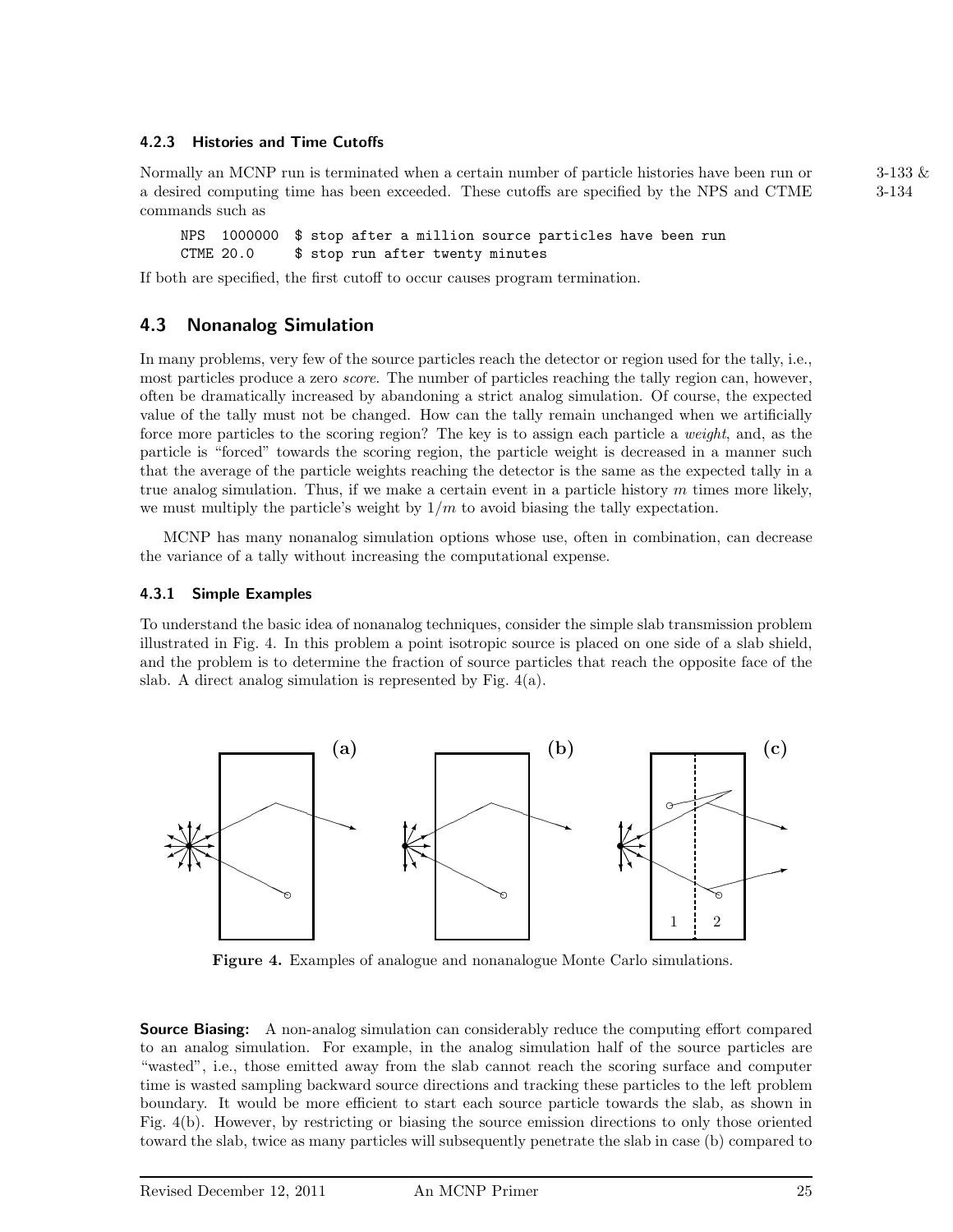analog case (a), for the same number of particle histories tracked. To avoid doubling the transmission tally (no. transmitted per real (analog) source particle), we adjust the source particle's weight in the biased simulation to be 0.5. Thus the average of the weights of transmitted particles still equals the particle transmission fraction obtained with the analog simulation. Moreover, for the same number of source particles, twice as many reach the tally surface in case (b) compared to case (a), and thus the variance of the case (b) tally is less.

**Splitting:** Another technique for increasing the number of particles reaching the scoring surface is illustrated in Fig. 4(c). Here the slab is conceptually divided into two sublayers. Whenever a particle crosses from the layer nearest the source to the layer nearest the tally surface, it is split into two particles, each with half of the original particle's weight and both moving with the same velocity as the original particle. The random walk simulation is then performed independently for each new particle, beginning at the entry point into the second layer of the original particle. Twice as many particles will now reach the tally surface (thereby reducing the tally's variance); but, since their weights have been reduced by one-half, the expected tally value remains unchanged.

**Russian Roulette:** When a particle reaches a region of space far from the tally region it is unlikely, with further random walk simulation, to reach the tally region, and the run time can be reduced by terminating or killing such a particle. Thus, in the example case (c), when a particle in the right-hand sublayer returns to the first left sublayer, we may think it has a relatively poor chance of returning yet again the right sublayer and reaching the tally surface. When a particle renters the first layer from the second, the particle is hence killed with a probability of 0.5. If the particle survives this winnowing process, its weight is increased by a factor of two, to keep the simulation unbiased, and the particle's random walk continues.

**Implicit Absorption:** Those particles which are tracked through the slab but are absorbed before they reach the tally surface represent wasted computing effort. Another variance reduction trick is to replace *analog capture* with *implicit capture*. At a collision site, a particle is killed, in an analog simulation, with a probability  $\sigma_a/\sigma_t$  (analog capture). However, in implicit capture, the particle is allow to continue on its trajectory as if no interaction had occurred but with the particle's weight changed to  $1-(\sigma_a/\sigma_t)$  times its original weight. In this way, no particles are lost due to absorption, but absorption effects are properly accounted for.

# **4.4 MCNP Variance Reduction Techniques**

2-130 to MCNP offers a variety of variance reduction techniques based on different nonanalog simulations. 2-158 The art of using MCNP to solve difficult problems is to use these program features to obtain both precise and computationally efficient results. In this section, the use of several of the most useful variance reduction techniques are described.

The variance reduction techniques offered by MCNP can be categorized as follows:

- 1. Population Control Methods: These methods artificially increase/decrease the number of particles in spatial or energy regions that are important/unimportant to the tally score. Specific population control methods include
	- Geometry splitting and Russian roulette (IMP)
	- Energy splitting/roulette (ESPLT)
	- Weight cutoff (CUT, PWT)
	- Weight windows (WWE, WWN, WWP, WWG, WWGE)
- 2. Modified Sampling Methods: These methods artificially increase the likelihood of events that increase the probability a particle reaches the tally region. Included in MCNP are
	- Exponential transform (EXT, VECT)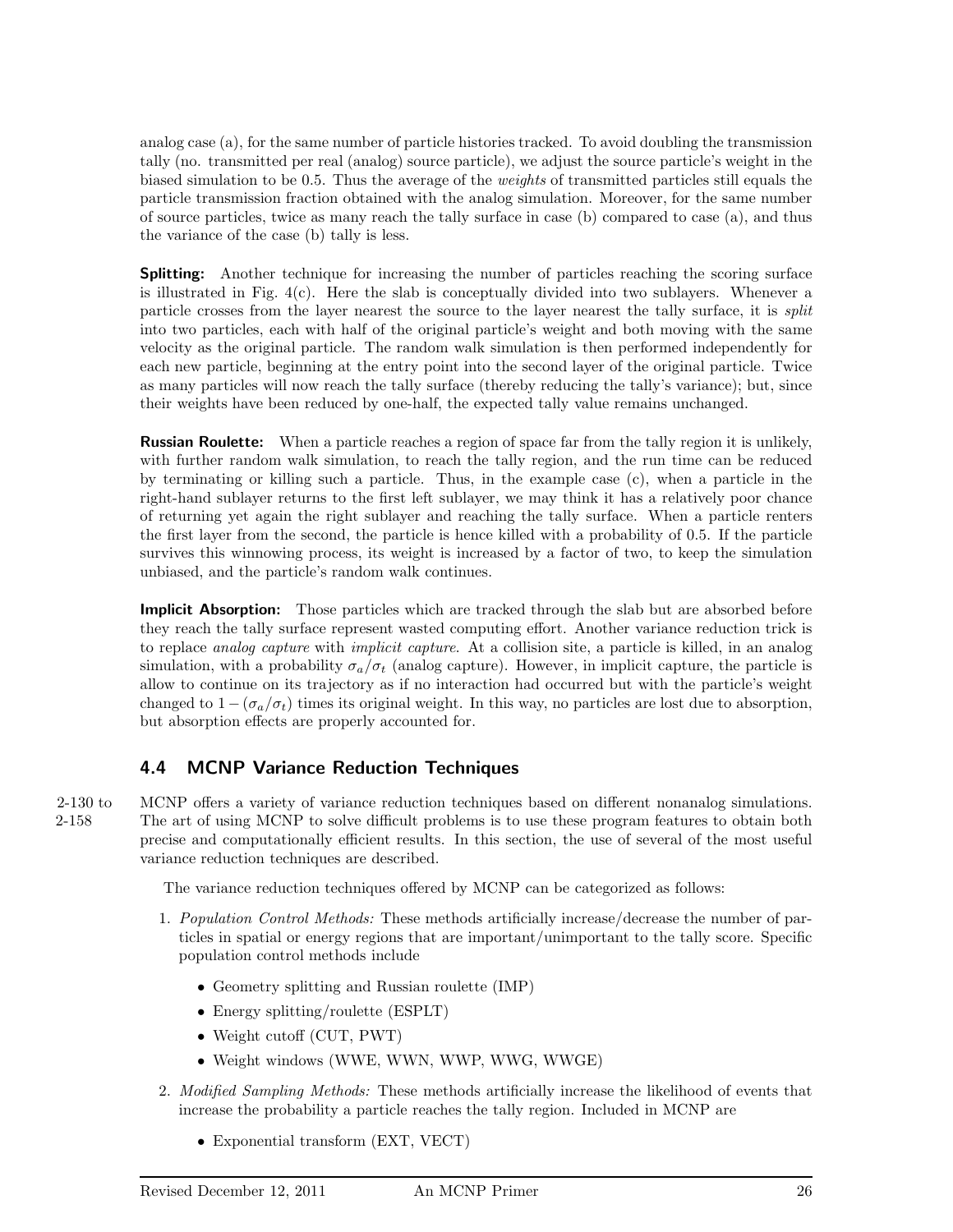- Implicit capture (PHYS)
- Forced collisions (FCL)
- Bremsstrahlung biasing (BBREM)
- source direction and energy biasing (SDEF, SP, SB, SI)
- neutron-induced photon production biasing (PWT, 2-31)
- 3. Partially Deterministic Methods: These method replace the random-walk process by a deterministic process (e.g., exponential attenuation) to move particles from one region to another. In MCNP the following are available:
	- Point and ring detectors (F5a)
	- DXTRAN spheres (DXT, DXC)
	- Correlated sampling (PD, 2-143)

The selection of effective variance reduction methods for a particular problem requires considerable experience and skill on the part of the analyst in interpreting the MCNP output. To gain experience in using these variance reduction techniques, the novice is encouraged to try using them on simple problems, sometimes separately and sometimes in various combinations. Through such experimentation, valuable experience and insight into variance reduction is gained. In the sections below, some of the simpler variance reduction techniques are discussed and illustrated.

# **4.4.1 Geometry Splitting**

In geometry splitting, *importances* are assigned to each cell in the problem. Generally, cells near  $2-126 \& 3-33$ the tally region should have a greater importance than cells farther away. When a particle leaves a cell with importance  $I_1$  and enters a cell of importance  $I_2$ , the particle is split/rouletted according to the ratio  $I_2/I_1$ . For example, if  $I_2/I_1 = 2.75$  the entering particle is split into 3 particles with 75% probability and into 2 particles with 25% probability. If  $I_2/I_1 = 0.6$ , the entering particle is killed with 40% probability and allowed to survive with 60% probability. Of course, in each splitting or Russian roulette the weight of the remaining particles is adjusted to leave the tally unbiased. This technique of geometry splitting with Russian roulette is very reliable since, if no other biasing techniques are used, all the particles in a cell will have the same weight regardless of the paths taken to reach the cell. The importance of a cell can be defined on the cell definition line, such as

c Set cell importance on the cell definition line 20 1 -7.86 10 -20 IMP:p=7 \$ cell 20; matl 1; density; defn; importance

or the importances of all cells can be set in Block 3 with the IMP command

c Set cell importances in a geometric progression IMP 1 2m 2m 2m 2m 2m 0 \$ import. of cells 1--7 = 1 2 4 8 16 32 0

The importance of a cell is intimately related to the average adjoint fluence in the cell (a quantity generally not known a priori). As a practical matter, the cell importances should be adjusted so as to keep the population of particles in the cells relatively constant as one moves from the source region to the tally region. First, perform a short run with all importances set to unity, examine the "cell population" found in output print table 126, and estimate the cell importances by the ratio of cell populations *P* in adjacent cells, i.e.  $I_n \simeq P_{n-1}/P_n$ . Typically, source cells have an importance of unit and cells closer to the tally region have larger importances.

Adjacent cells should not have importances that are greatly different. As a rule, the ratio of importances in adjacent cells should not exceed a factor of 6 to 8. Consequently, it is often necessary to subdivide cells into many cells to prevent adjacent cell importances from changing too rapidly. It should also be remembered that, when Russian roulette is used to terminate some particles, information is lost; subsequent building up the particle population with large cell importances cannot regain this lost information.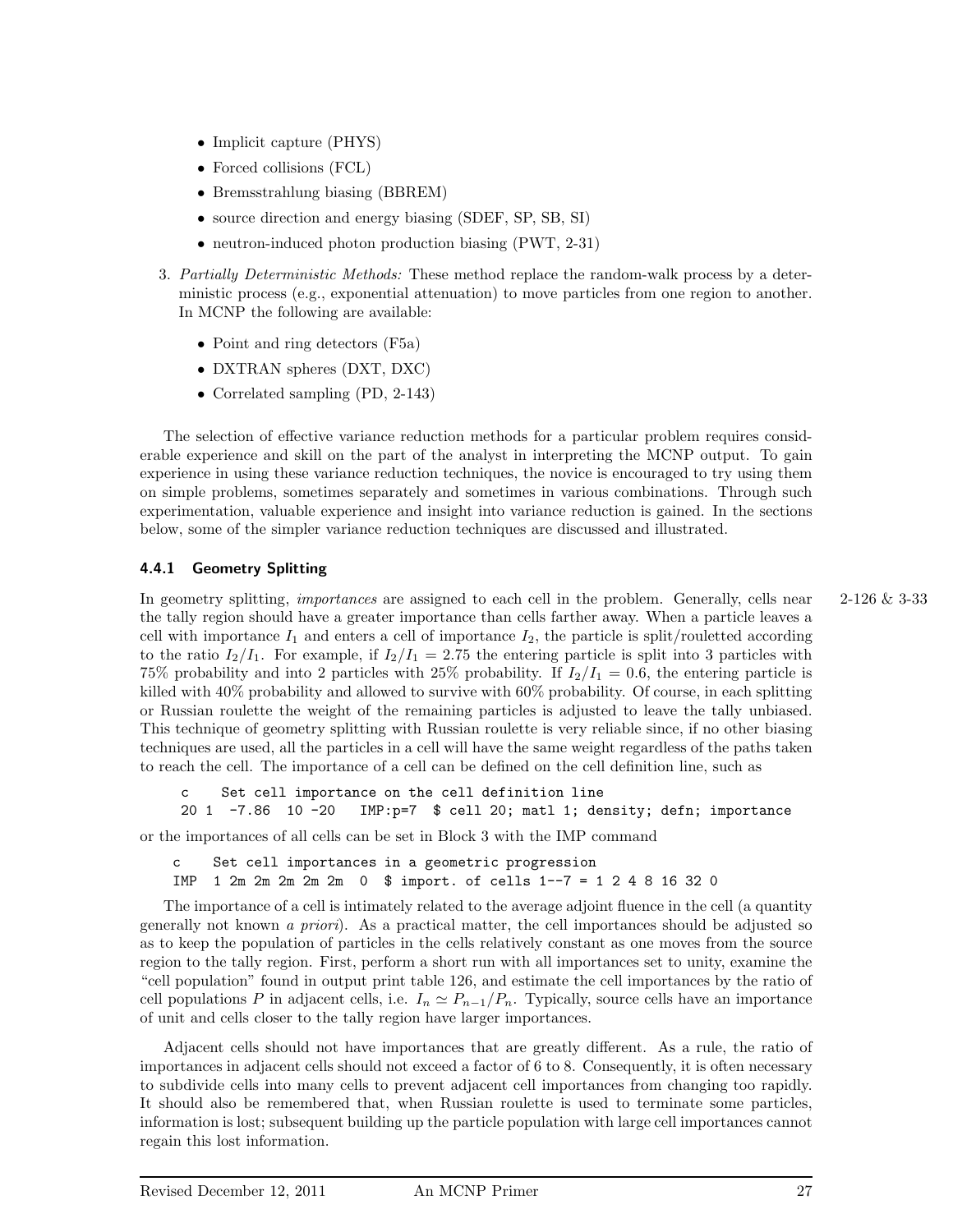A warning about large importances. In problems with large attenuation of particles between the source and tally region, importances of cells near the tally can reach many orders of magnitude. For these cases, if a VOID command is used to flood the geometry with particles in order to find geometry errors, the cell importances are still in effect, and a few source particles will be magnified into millions of particles, all of which MCNP must track. Instead of a short run, hours or days can be required!

# **4.4.2 Weight Windows**

2-140 & 3-36 The weight-window variance reduction technique adjusts the weights of particles as they change energy and move through the various cells in the problem geometry. In each cell, a lower weight bound and an upper bound (defined as a multiple of the lower bound) are specified. If a particle entering a cell or a particle created in the cell has a weight above the upper bound, the particle is split such that all split particles are within the weight window. Similarly, if a particle has a weight below the lower bound, Russian roulette is used to increase the particle's weight until it lies within the window or until it is killed. In most problems weight-windows is preferred over importance biasing.

# **Advantages:**

- Weight-windows can equalized the weights of scoring particles, by requiring important regions to have small weight windows, thereby producing a tally with a small variance. (Recall if every particles gives the same score, an answer with zero variance is obtained.)
- The weight-windows variance reduction technique is a space and energy biasing scheme, whereas importance sampling is only a spatial biasing technique.
- Weight window discriminates on particle weight before taking appropriate action. Geometry splitting is done regardless of the particle's weight.
- Weight windows uses absolute bounds, whereas geometry splitting is based on ratios so that a particle's weight can grow or decrease without limit. This is particularly useful when using ring and point detectors with which large particle weights can cause large tally perturbations.
- Weight windows is applied at surfaces and collision sites whereas geometry splitting occurs only at surfaces.
- Weight windows is immune to weight fluctuations caused by other biasing techniques, whereas geometry splitting preserves such fluctuations.
- Weight windows can be turned off in large cells, in which no single importance applies, by setting the lower limit to zero.
- Weight windows can be generated automatically by MCNP whereas cell importances requires considerable insight by the user.
- Weight windows is more compatible with other variance reduction techniques such as the exponential transform.
- Weight Windows can be based on user-defined meshes superimposed on the geometry.

# **Disadvantages:**

- Weight windows is not as straight forward as geometry splitting. Without the automatic weight-window generator, weight windows would be very difficult to use since window limits of each cell are difficult to predict. By contrast, cell importances are much easier to guess.
- When the weight of source particles is changed, the weight-window limits have to be renormalized.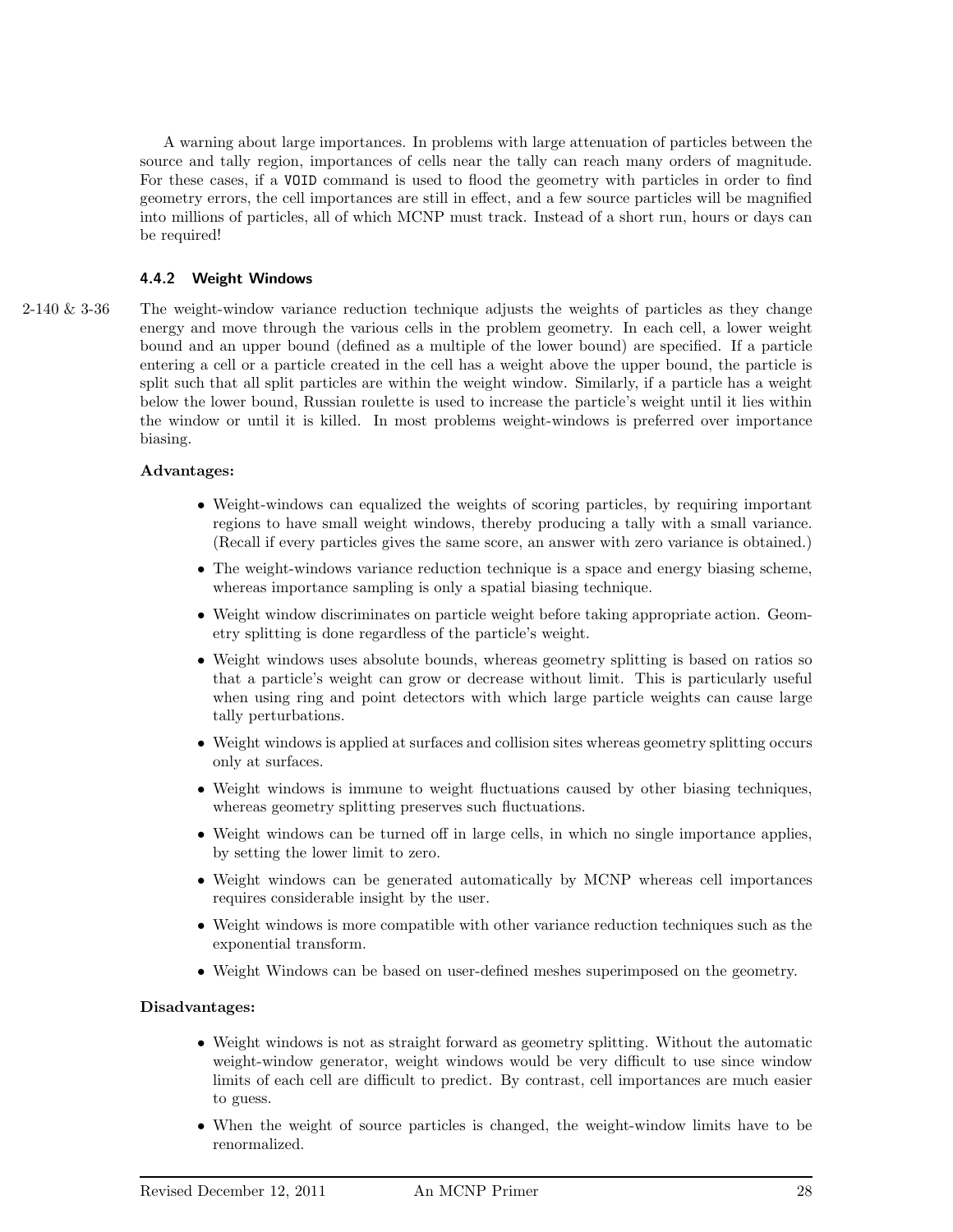3-46 **Generating Weight Windows** The weight-windows biasing is specified with the WWE, WWN and WWP commands. The reader is referred to the manual for the command parameters. However, the non-expert rarely enters these command directly; rather, the *weight-windows generator* is usually used to automatically calculate these commands and their parameters.

To use the weight-window generator, the WWG (and, optionally, the WWGE) commands are placed in Block 3 of the input file. The WWG command is

WWG  $I_t$   $I_c$   $W_q$  jjjj $I_E$ 

where  $I_t$  is the tally number,  $I_c$  is a reference (usually the source) cell,<sup>1</sup>  $W_g$  is the value of generated lower weight-window bound (if 0, it is set to 0.5 of source particle weight), the next four parameters are not used and simply "jumped" (j) over,<sup>2</sup> and  $I_E = 0$  specifies the generated WWGE card is for energy bins while  $I_E = 1$  means time bins are used.

The optional WWGE can be included generate weight windows for a set of contiguous energy bins. This command is

WWGE:  $n \quad E_1 \ E_2 \ldots E_j$ 

where  $n = N/P/E$  for neutrons/photons/electrons,  $E_i$  is the upper energy bound for weight-window group  $(E_{i+1} > E_i)$ , and *j* is the maximum number of energy groups  $(j \leq 15)$ .

As an example, for a point photon source in cell 10 and tally F2, the following weight-window generator command

WWG 2 10 0 j j j j 0 \$ generate weight windows using energy bins is placed in Block 3 of the input. Near the end of the resulting output file, lines similar to the following appear.<sup>3</sup>

```
wwp:p 5 3 5 0 0 0
wwe:p 1.0000E+02
wwn1:p 5.0000E-01 5.0000E-01 4.0810E-01 2.5853E-01 1.5586E-01
         9.1319E-02 5.2707E-02 3.0064E-02 1.6959E-02 9.4621E-03
         5.2438E-03 2.8816E-03 0.0000E+00 -1.0000E+00
```
The ten leading blanks on these lines are edited out, the weights inspected and changed if necessary to ensure there are no spurious fluctuations (caused by incomplete sampling), and then these lines are placed in Block 3 of the input for a second run. This interation process can be repeated to perfect the "best" weight windows.

# **4.4.3 An Example**

Consider a point isotropic source emitting 7-MeV photons surrounded by an iron annular spherical shell 30-cm in thickness with an inner radius of 30 cm. The ambient dose 160 cm from the source is sought. Three approaches are used: (1) analog simulation, (2) geometty splitting, and (3) weight windows. The MCNP input file for the analog simulation is shown in Fig. 5.

With this thick iron shield, few source particles penetrate the shield, and hence we need to use some biasing technique to help particles through the shield. This problem is ideally suited for geometry splitting. To implement this, split the 30-cm spherical cell into 10 cells, each 3-cm in thickness. Thus in cell 20 of Fig. **??** is split into 10 subcells 20,21,21,...,29. Examination of the output produced when this 10-cell shield problem is run as an analog simulation shows that the photon population in each shield cell decreases by about a factor of two over its neighbor closer to the source. Thus, to use geometry splitting, change the importances of the shield cells to 1 for the innermost iron cell, 2 for the next, 4 for the next, and so on to the tenth cell with an importance of  $2^9 = 256$ . This is done with the IMP command

 $1$ <sup>1</sup>If  $\leq$  0 weight windows is based on a user specified mesh, but we do not discuss this in this primer.

<sup>2</sup>These parameters were used in debugging the weight window algorithm.

<sup>3</sup>These lines are also produced in an output file wwout.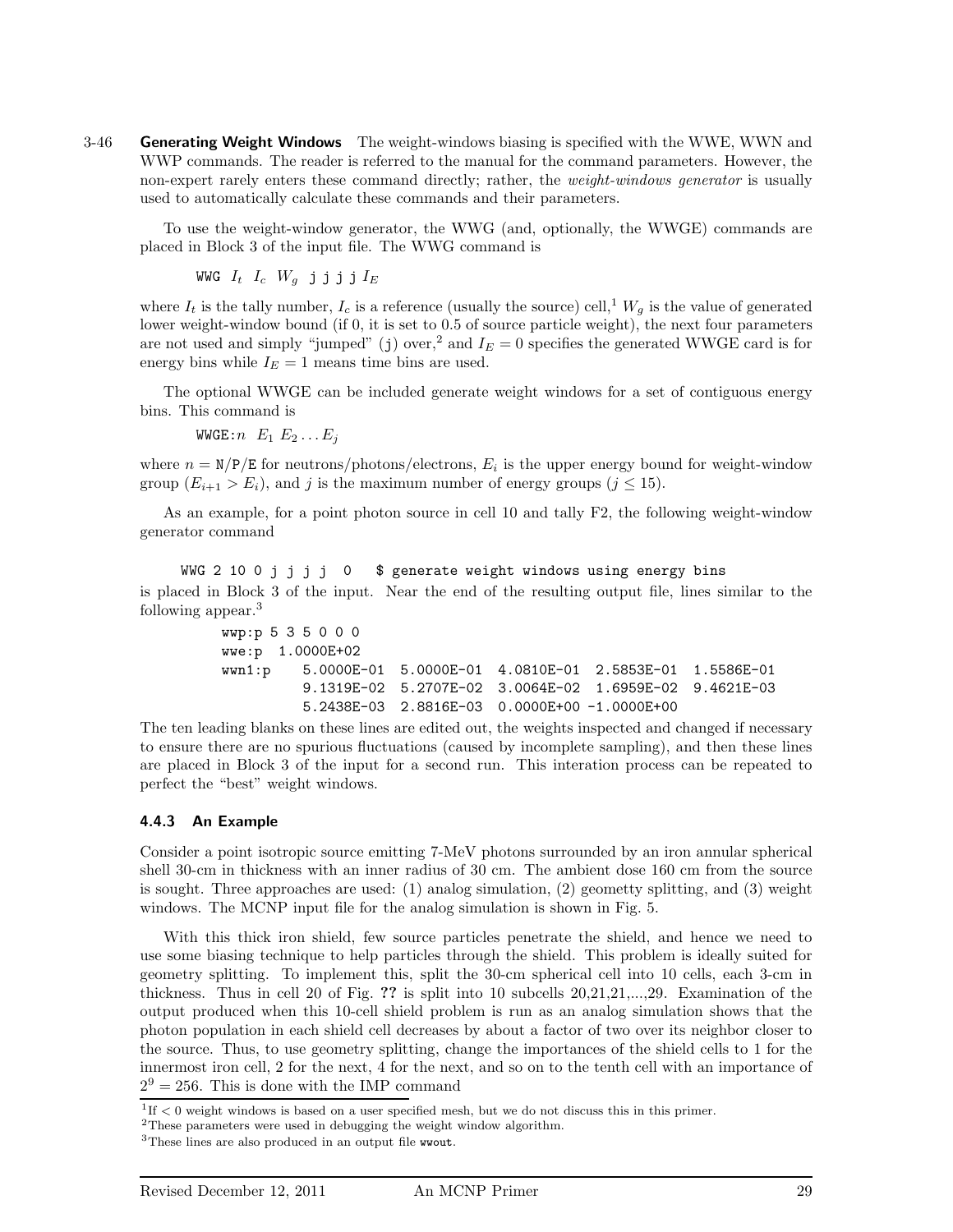```
Point isotropic 7-MeV photon sources in iron shell: (analog base case):
c ********************* BLOCK 1: CELL CARDS *****************************
c GEOMETRY: X isotropic point source (7-MeV)
c D ambient dose 100 cm from outer shield surface (160 cm)
c iron shield 30-cm thick (r=30 to 60 cm)
c (without shield, dose is 6.013x10^{-}{-17} Sv/gamma)
c
c z-axis ^
c \qquad \qquad | \qquad \backslash \qquad \qquad \text{void}c \qquad \qquad | \qquad \setminus \text{Fe} \quad \setminusc | void | |
c X -------|-------|--------D----> x-axis
c source | |
c // /
c // /
c
c ********************* BLOCK 1: CELLS *********************************
 10 0 -10 imp:p=1 $ inside of shield
 20 1 -7.86 10 -20 imp:p=1 $ iron shell
 30 0 20 -50 imp:p=1 $ void outside shld and inside detect
 40 0 50 -100 imp:p=1 $ void past detector
 50 0 100 imp:p=0 $ vacuum outside problem boundary
c ********************* BLOCK 2: SURFACE CARDS *************************
 10 so 30.0 $ inner shield surface
 20 so 60.0 $ outer shield surface
 50 so 160.0 $ detector surface
 100 so 10.E+02 $ spherical problem boundary (at 10 m)
c ********************* BLOCK 3: DATA CARDS ****************************
SDEF erg=7.00 par=2 $ 7-Mev pt photon source at origin
c
mode p
phys: p 100 1 1 $ no bremsstrahlung; no coherent scattering
nps 10000 $ 10000 particle cutoff
f2:p 50 $ tally on surface 50 as ambient dose
c
c ---- Photon ambient dose equivalent H*(10mm) Sv cm^2; ICRP [1987]
de2 0.100E-01 0.150E-01 0.200E-01 0.300E-01 0.400E-01 0.500E-01
      0.600E-01 0.800E-01 0.100E+00 0.150E+00 0.200E+00 0.300E+00
      0.400E+00 0.500E+00 0.600E+00 0.800E+00 0.100E+01 0.150E+01
      0.200E+01 0.300E+01 0.400E+01 0.500E+01 0.600E+01 0.800E+01
      0.100E+02
df2 0.769E-13 0.846E-12 0.101E-11 0.785E-12 0.614E-12 0.526E-12
      0.504E-12 0.532E-12 0.611E-12 0.890E-12 0.118E-11 0.181E-11
      0.238E-11 0.289E-11 0.338E-11 0.429E-11 0.511E-11 0.692E-11
      0.848E-11 0.111E-10 0.133E-10 0.154E-10 0.174E-10 0.212E-10
      0.252E-10
c
c --- Natural iron (density 7.86 g/cm<sup>2</sup>3)
m1 26000 -1.00000
```
**Figure 5.** Input for analog simulation of example problem.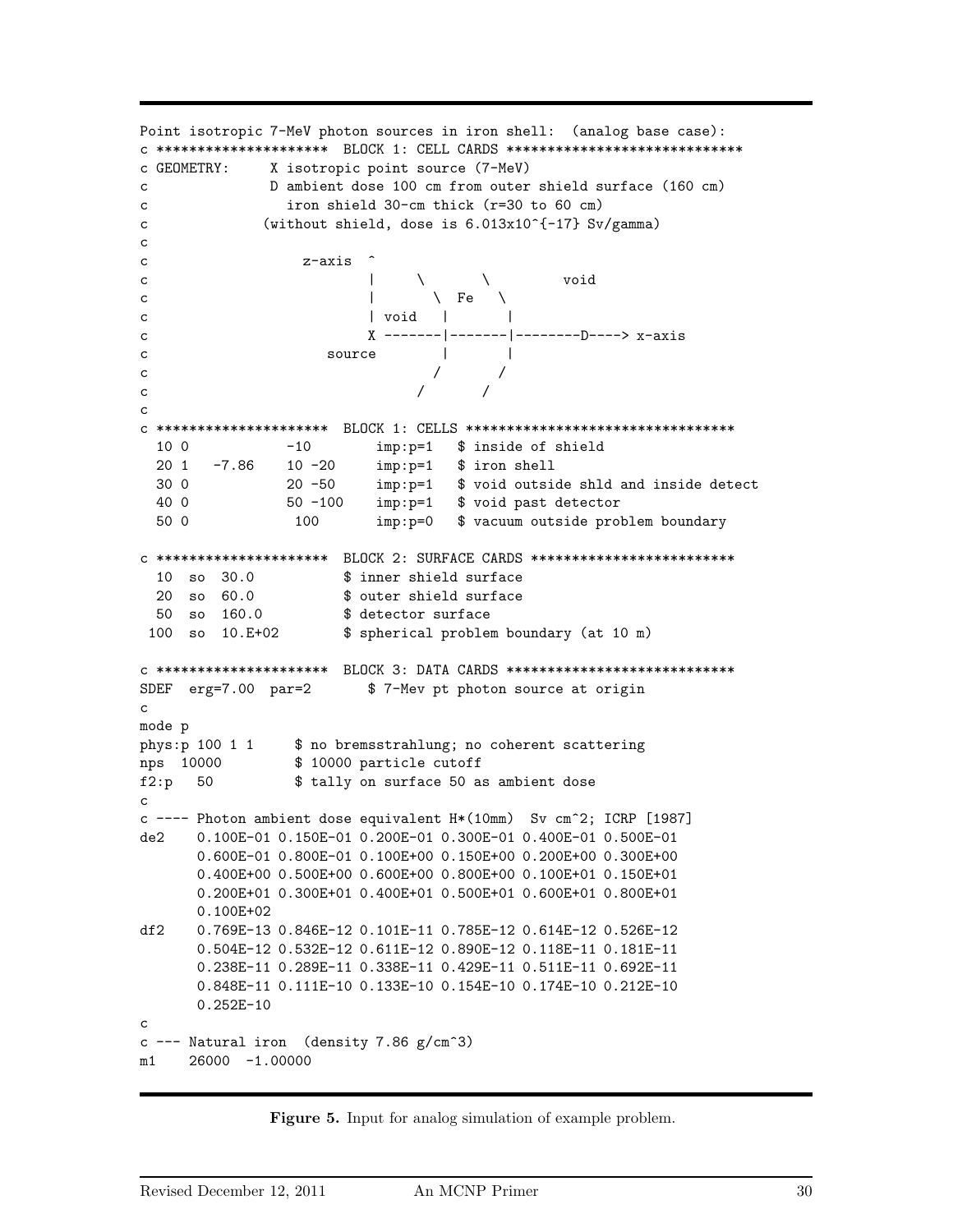c Importances: 1 src cell; 10 shld cells; 2 outer cells; 1 boundary cell IMP:p 1 1 2m 2m 2m 2m 2m 2m 2m 2m 2m 2R 0 \$ cell importances

The mean and relative error with such a nonanalog simulation are shown in Figs. 6 and 7. For this nonanalog simulation, the figure-of-merit (FOM) was 4.9 times larger than that for the analog simulation, so that, to achieve the same relative error, the analog simulation would have to be run  $4.9<sup>2</sup> = 24$  times longer.

An alternative approach is use weight windows for the 10-cell shield model. First run the problem with cell importances set to unity and with the following weight window generator command placed in Block 3. Here we use

WWG 2 10 0 j j j j 0 \$ ask WW generator to find weights

Near the bottom of the output (and in the file wwout), the weight-window cards shown in the middle of page 29 are produced. The numbers on the wwn card are the reciprocal of the average scores generated by particles that entered cells 10, 20, 21,..., 29, 30, 40 and 50. As expected, photons entering cells closer to the detector produce higher average scores (or lower wwn values.)

Then place the generated weight-window cards written near the bottom of the output into Block 3 and rerun the problem using a weight-window biased simulation. The results are also shown in Figs. 6 and 7. For this weight-window simulation, the figure-of-merit (FOM) was 6.6 times larger than that for the analog simulation.



**Figure 6.** The mean of the tally for the example problem.



#### **4.4.4 Exponential Transform**

The exponential transform artificially changes the distance to the next collision. In this technique,  $2-144 \& 3-40$ particles can be moved preferentially towards the tally region and inhibited from moving away from it. The exponential transform stretches the path length between collisions in a preferred direction by adjusting the total cross section as  $\Sigma_t(1-p\mu)$  where *p* is the stretching parameter, and  $\mu$  is cosine of the angle between the particle direction and the preferred direction.

The exponential transform biasing is invoked with the EXT and VECT commands. The EXT command has the form

EXT:  $n A_1 A_2 ... A_i ... A_j$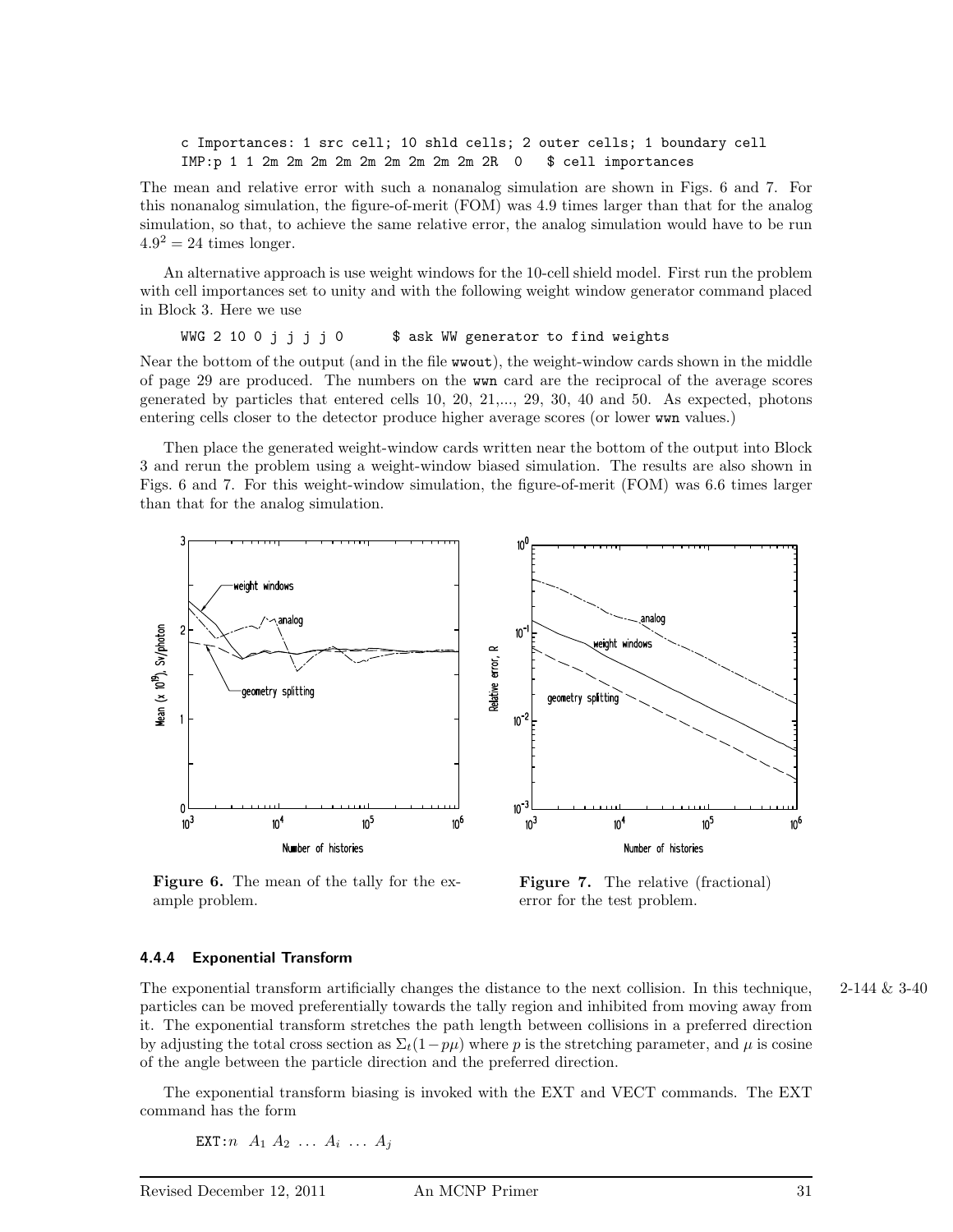where  $n = N/P/E$  for neutrons/photons/electrons, and for the i-th cell  $A_i$  has the form  $QV$  m, and *j* is the number of cells. Usually  $Q = p$ , while  $Q = 0$  indicates the exponential transform is not to be used (and *V* and *m* are omitted). The stretching direction is specified by the *V* and *m* part of *A<sup>i</sup>* and the VECT command (see manual 3-31 for examples).

# **4.4.5 Energy Splitting/Russian Roulette**

2-138 & 3-34 In some problems, e.g., finding the high-energy neutron fluence in a pressure vessel, only particles with a certain range of energies are of interest. When such a particle is created, the ESPLT command can be used to split the particle into more daughter particles of the same type. Also, when a particle of energy outside the energy region of interest is created, Russian roulette is used to eliminated some of these particles. An example of the ESPLT command is

> c Energy splitting with Russian roulette c split to 4 for 1 if parent energy falls below 3 MeV c split to 2 for 1 if parent energy falls below 1 MeV c split to 1 for 2 if parent energy falls below 0.4 MeV c split to 1 for 4 if parent energy falls below 0.1 MeV ESPLT:n 4 3 2 1 0.5 0.4 0.25 0.1

#### **4.4.6 Forced Collisions**

2-147 & 3-42 The forced collision biasing method increases the sampling of collisions in specified cells, generally those near a DXTRAN sphere or point/ring detector. This method splits particles into collided and uncollided parts. The collided part is forced to interact within the current cell while the uncollided particle exits the cell without collision. The weight windows game is not played at surfaces bounding a cell in which forced collisions are specified. The forced collision option is invoked with the command

 $FLC: n \ x_1 \ x_2 \ \ldots \ x_i \ \ldots \ x_j$ 

where  $n = N/P$  for neutrons/photons, *j* is the number of cells, and  $x_i$  controls which particles undergo forced collisions (see manual for details)

#### **4.4.7 Source Biasing**

2-148 & 3-61 One of the easiest nonanalog techniques to implement is *source biasing*. In MCNP any of the SDEF variables can be biased. For example, source particles can be started with enhanced weights, with preferred energies, and in regions closer to the detector. One of the most useful source biasing techniques is to start particles in preferred directions, generally towards tally regions.

> As an example, consider the spherical iron shell problem of Section 4.4.3. Rather than use a spherical F2 detector at 160 cm from the source, place a point detector on the x-axis 160 cm from the point source. (This is a terrible idea compared to using the surface F2 detector, but it illustrates the importance of source biasing.) Then to start particles preferentially towards the detector on the positive x-axis, we might use

SDEF ERG=7.00 PAR=2 VEC=1 0 0 DIR=d1 \$ bias source direction SB1 -31 2.0 \$ exp bias exp[2mu]

Here source particles will be emitted with the PDF  $p(\mu) = Ce^{K\mu}$  where  $\mu = \cos \theta$ , the cosine of the angle between the emission direction and the VEC direction (here the x-axis). *C* is a normalization constant  $C = K/(e^K - e^{-K})$  that is calculated by MCNP. In this example we specify  $p(\mu) = Ce^{2\mu}$ so that 50% of all source particles are emitted within 48 degrees of the x-axis. Here the forward-tobackward emission probabilities,  $p(1)/p(-1) = e^{-4} \approx 1/54.5$ .

Another approach for source direction biasing is to restrict source emission to a set of nested cones about the bias direction. This discontinuous conical biasing is more time consuming to implement but can produce better results, when optimized, than can the continuous direction biasing. In some problems involving a collimated source, it must be used. Suppose we set up a set of nested cones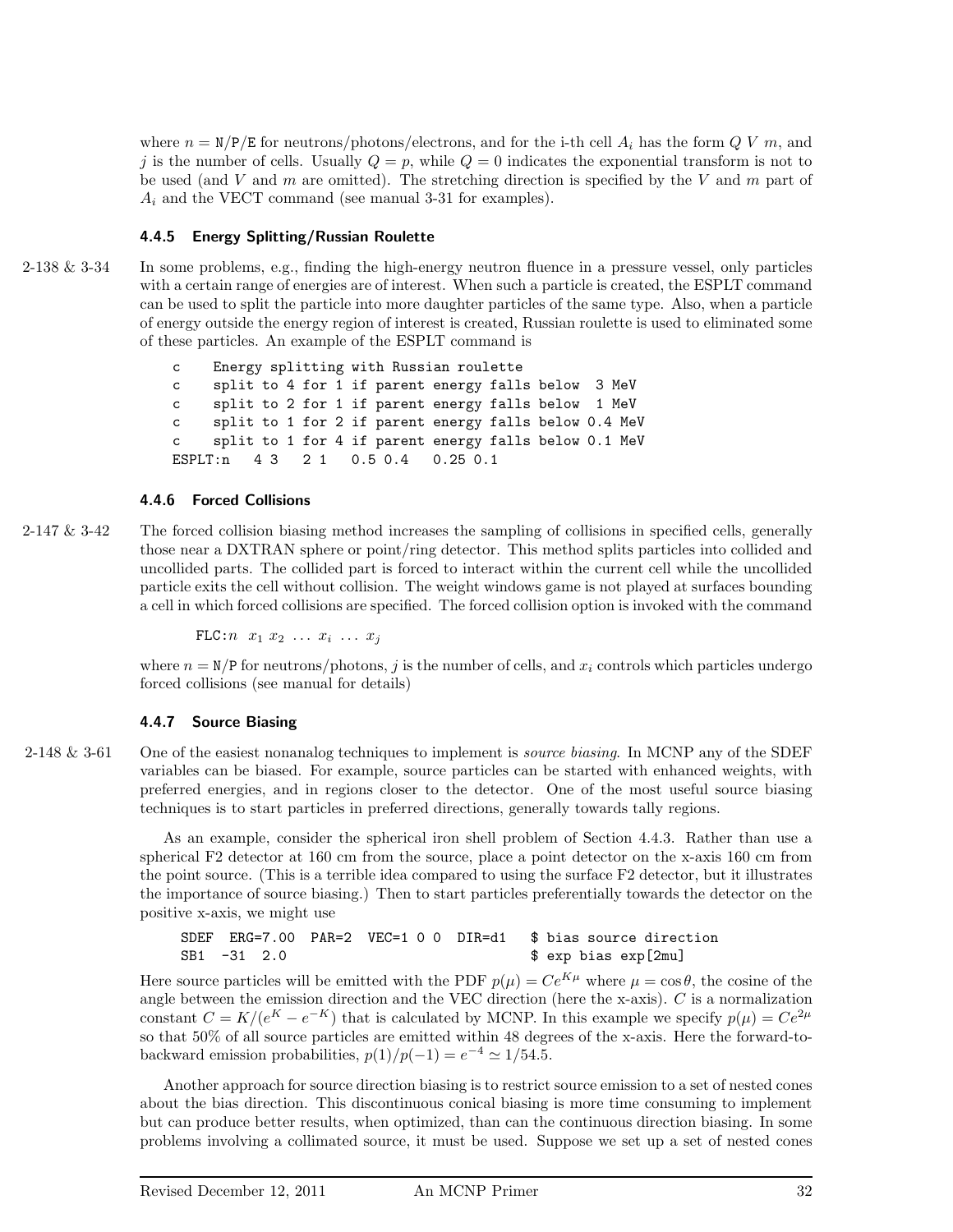about the source parameter VEC direction with cosines of the conical half angles  $-1 < \mu_1 < \mu_2 <$ *...*  $\lt \mu_n$   $\lt$  1. We want particles to be emitted in  $\mu_{i-1}$   $\lt \mu \lt \mu_i$  with probability  $p_i$  (here  $\mu_0$  ≡ −1 and  $\mu_{n+1} \equiv 1$ ). Then on the SDEF card place the parameter DIR= dn with the following lines placed after the SDEF card:

 $\sin \theta = 1$  *µ*<sub>1</sub> *µ*<sub>2</sub> *... µ*<sub>*n*</sub> 1  $SPn \t 0 \t f_1 \t f_2 \t ... \t f_n \t f_{n+1}$ SBn 0  $p_1$   $p_2$   $\ldots$   $p_n$   $p_{n+1}$ 

Here  $f_i$  is the fraction of the solid angle of the i-th cone and is calculated as  $f_i = [\mu_i - \mu_{i-1}]/2$ .

# **4.5 Final Recommendations**

Here are some recommendations for using the various variance reduction techniques.

- Before attempting to use variance reduction techniques for the first time, use the contemplated technique on a simple problem before using it on the practical and more complex problem. You need to get a feel for how the technique works without the confounding complexities of a difficult problem.
- One of the key parameters for assessing the effectiveness of different variance reduction techniques for your problem is the figure-of-merit (FOM). Generally, the better the improvement in the FOM, the better is the variance reduction technique.
- For deep penetration problems, use either cell importances or (preferably) weight windows to keep the particle population high in the cells of interest. Weight windows is more difficult to implement but more effective when done correctly. However, geometry splitting through cell importances is relatively safe and easier to implement.
- Use the CUT, ELPT and PHYS commands when appropriate to avoid time-consuming tracking, physic, or unimportant tally contributions. This can speed up calculational times for some problem by a factor of ten.

# **5 MCNP Output**

The output produced by MCNP provides a wealth of information about the simulation. The skill of the analyst is in using this output to interpret the precision and acceptability of the tally results produced by the Monte Carlo run and to decide what changes need to be made to improve the tally in subsequent runs.

# **5.1 Output Tables**

MCNP provides a wealth of information about the simulation, and a skilled user can elicit much 3-142 insight from this voluminous output. By default only a small portion of all the possible output is produced. Always output are (1) input file listing, (2) summary of particle loss/creation, (3) summary of KCODE cycles (if KCODE is used), (4) tallies (if used), and (5) tally fluctuations charts. In addition, certain output tables deemed basic are always produced—they cannot be avoided. Other default tables are also generated unless turned off by the PRINT command. The various MCNP tables are listed in Table 6.

The output is changed from the default with the PRINT command in Block 3 of the input. Examples of the three forms of this command are

PRINT  $\qquad \qquad$  \$ produce everything PRINT 110 20 \$ basic & default tables plus Tables 110 and 20 PRINT -110 -20 \$ all Tables except Tables 110 and 20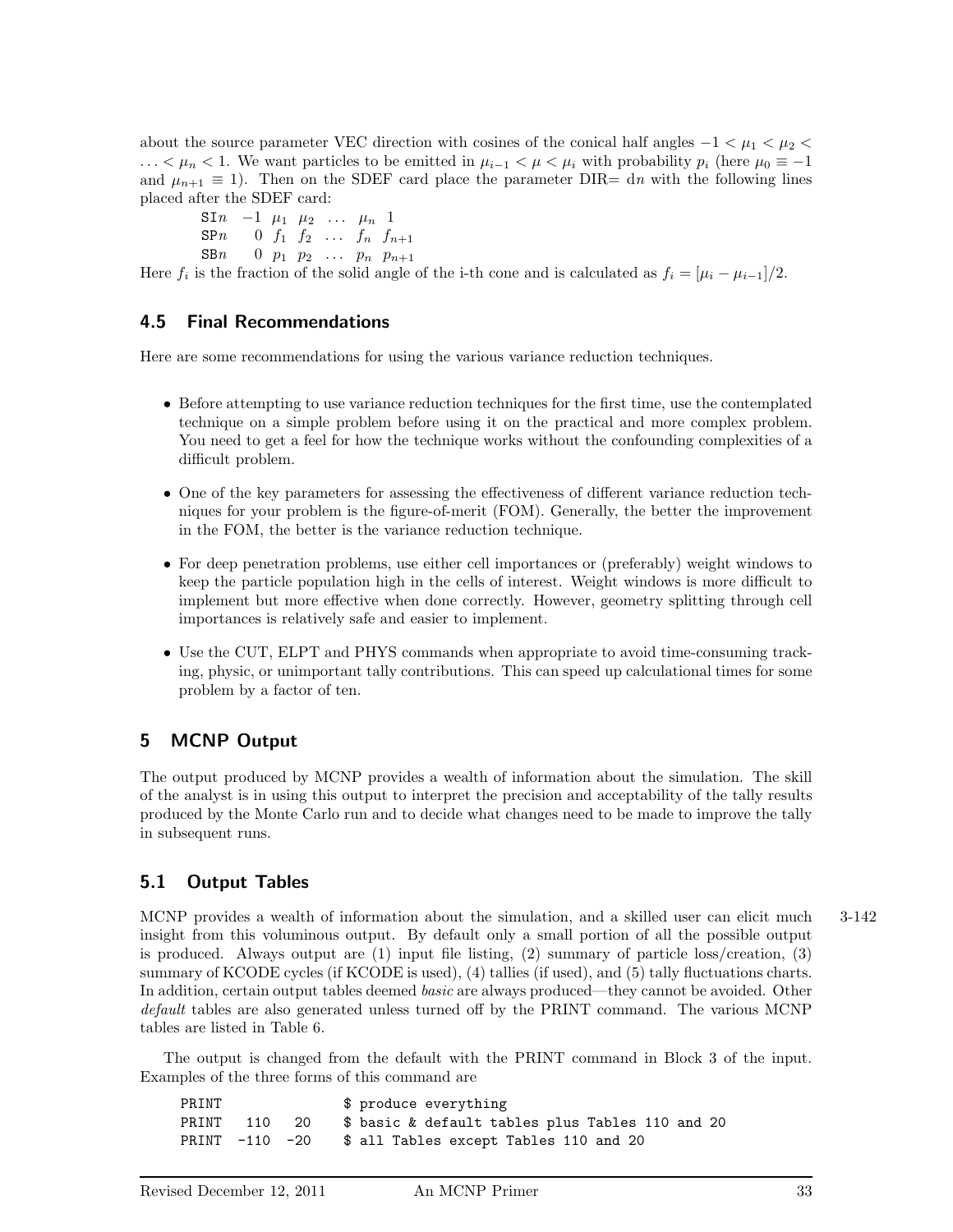| Table<br>No.    | Table Description                     | Table<br>No. | Table Description                 |
|-----------------|---------------------------------------|--------------|-----------------------------------|
| 10              | Source information                    | 120          | Importance function analysis      |
| 20              | Weight windows information            | 126          | Cell particle activity            |
| 30              | Tally descriptions                    | 128(b)       | Universe map                      |
| 35              | Coincident detectors                  | 130          | Particle weight balances          |
| 40              | Material compositions                 | 140          | Neutron/photon nuclide activity   |
| 50 <sup>°</sup> | Cell vols & masses; surface areas     | 150          | <b>DXTRAN</b> diagnostics         |
| 60(b)           | Cell importances                      | 160(d)       | TFC bin tally analysis            |
| 62(b)           | Forced coll.; expon. transform        | 161(d)       | $p(x)$ tally PDF plot             |
| 70              | Surface coefficients                  | 162(d)       | Cumulative $p(x)$ plot            |
| 72(b)           | Cell temperatures                     | 170          | Source frequency; surface source  |
| 85              | Electron range $&$ straggling         | 175          | Estimated $k_{eff}$ by cycle      |
| 90              | KCODE source data                     | 178          | Estimated $k_{eff}$ by batch size |
| 98              | Physics const. & compile options      | 180          | WWG bookkeeping summary           |
| 100(b)          | Cross section tables                  | 190(b)       | WWG summary                       |
| 102             | $S(\alpha, \beta)$ nuclide assignment | 198          | WW from multigroup fluxes         |
| 110             | First 50 starting histories           | 200(b)       | WW generated windows              |

**Table 6.** Output tables available in MCNP.  $(d) = default$ ;  $(b) = basic$ 

# **5.2 Accuracy versus Precision**

With MCNP and its various variance reduction techniques, it is possible (and often the case for novice users) to produce tally results that, while very *precise*, i.e., a small relative error, are not very accurate. Technically, precision is the uncertainty (as measured by the tally variance) in the tally mean  $\bar{x}$  caused by the statistical fluctuations in the individual scores  $x_i$  of the simulated histories. By contrast, *accuracy* is a measure of how close the tally mean  $\bar{x}$  is to the true physical quantity being estimated. The difference between the true value and the expectation value of the simulation tally is called the *systematic error*, an important quantity but one that is seldom known.

# **Factors Affecting Accuracy:**

- The MCNP code: This includes inaccuracies introduced by MCNP in its use of  $(1)$  physics models, (2) mathematical models, (3) uncertainties in the nuclear/atomic data, including cross sections, atomic weights, Avogadro's number, etc., and (4) coding errors. MCNP is a very mature code and these sources of error, while always present, are not generally thought to be a major concern for "standard neutron/photon problems." Many MCNP benchmark validation problems have been analyzed and documented.
- The MCNP model: Improper modeling of source energy and angular distributions, poor representation of the actual geometry by the MCNP geometric model, and errors in the material compositions can lead to significant inaccuracies.
- User errors: Probably the most important source of inaccuracies (at least for novices) is error introduced by the user in incorrectly using program options or making errors in the input file. Similarly, a novice often misunderstands the difference between a particular tally and the physical quantity being sought.

# **Factors Affecting Precision:**

• Forward versus adjoint calculations: For problems with spatially extended sources and a tally in a small region, an adjoint simulation often produces more precise results with few histories compared to a forward simulation.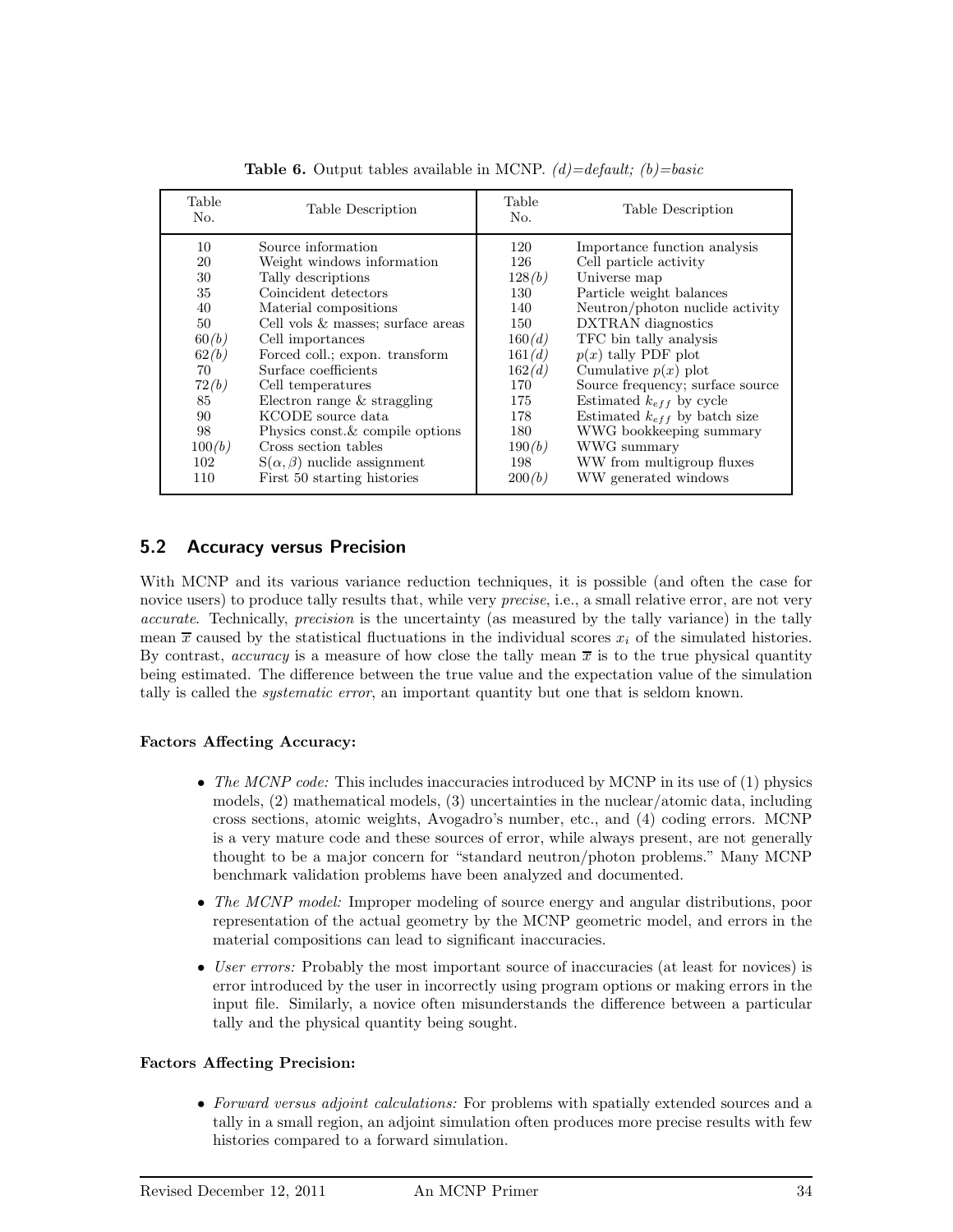- Tally type: The choice of tally type often greatly affects the precision of the results. For example, point detectors are often less precise than surface detectors in a scattering medium.
- *Variance reduction:* The use of different variance reduction techniques can affect the tally precision tremendously.
- *Number of histories:* The more histories run (and the greater computer effort expended) the better will be the precision of the tallies.

# **5.3 Statistics Produced by MCNP**

MCNP produces a wealth of information about a simulation to allow the user to assess the *precision* (not the accuracy) of the result. While much of the detailed assessment performed by an experienced user depends on careful examination of the many output tables, the initial focus should be on the ten statistical indices calculated by MCNP. In this section we review these ten statistics.

#### **5.3.1 Relative Error**

Many beginners examine only the relative error *R*, and, while this is a very important statistic, it alone cannot decide the acceptability of the tally result. The relative error is the fractional 1-sigma estimated uncertainty in the tally mean, i.e.,  $R = S_{\overline{x}}/\overline{x}$ , the ratio of the standard deviation of the tally mean to the mean. Here is how *R* is to be used to interpret the tally value:

**Table 7.** Interpretation of the relative error *R*.

| Range of $R$          | Quality of Tally                           |
|-----------------------|--------------------------------------------|
| > 0.5                 | Meaningless                                |
| $0.2 \text{ to } 0.5$ | Factor of a few                            |
| < 0.1                 | Reliable (except for point/ring detectors) |
| < 0.05                | Reliable even for point/ring detectors     |

The value of *R* is determined by two quantities: (1) the history scoring efficiency  $q$ , which is the fraction of histories producing non-zero *xi*'s, and (2) the dispersion in nonzero scores. In almost every tally, the tally PDF  $f(x)$  (whose mean the tally is trying to estimate) has a delta-function at  $x = 0$  representing the probability a source particle makes no contribution to the tally (e.g., a source particle is absorbed before reaching the tally region).

MCNP breaks *R* up into two components such that  $R^2 = R_{\text{eff}}^2 + R_{\text{int}}^2$ . Here  $R_{\text{eff}}$  is the spread in *R* caused by scoring inefficiency and  $R_{imp}$  is the intrinsic spread of the non-zero history-scoring events. If every source particle contributes to the tally  $(q = 1)$  then  $R_{\text{eff}} = 0$ ; but as more and more particles produce zero score,  $R_{\text{eff}}$  increases. By contrast,  $R_{\text{imp}}$  measures the uncertainty produced by the spread of nonzero scoring events. If some particles produce zero scores and the remainder produce the *same score*,  $R_{imn} = 0$ . As the scoring particles have increasingly different scores,  $R_{imn}$ increases.

The purpose of variance reduction techniques is to increase the scoring efficiency *q* and hence to reduce  $R_{eff}$ . At the same time we want to decrease the spread in nonzero scores, i.e. to make  $f(x)$ more concentrated about its mean so that  $R_{imp}$  decreases.

#### **5.3.2 Figure of Merit**

Another important statistic generated by MCNP is the figure of merit (FOM), defined as

$$
\text{FOM} = \frac{1}{R^2 T},\tag{8}
$$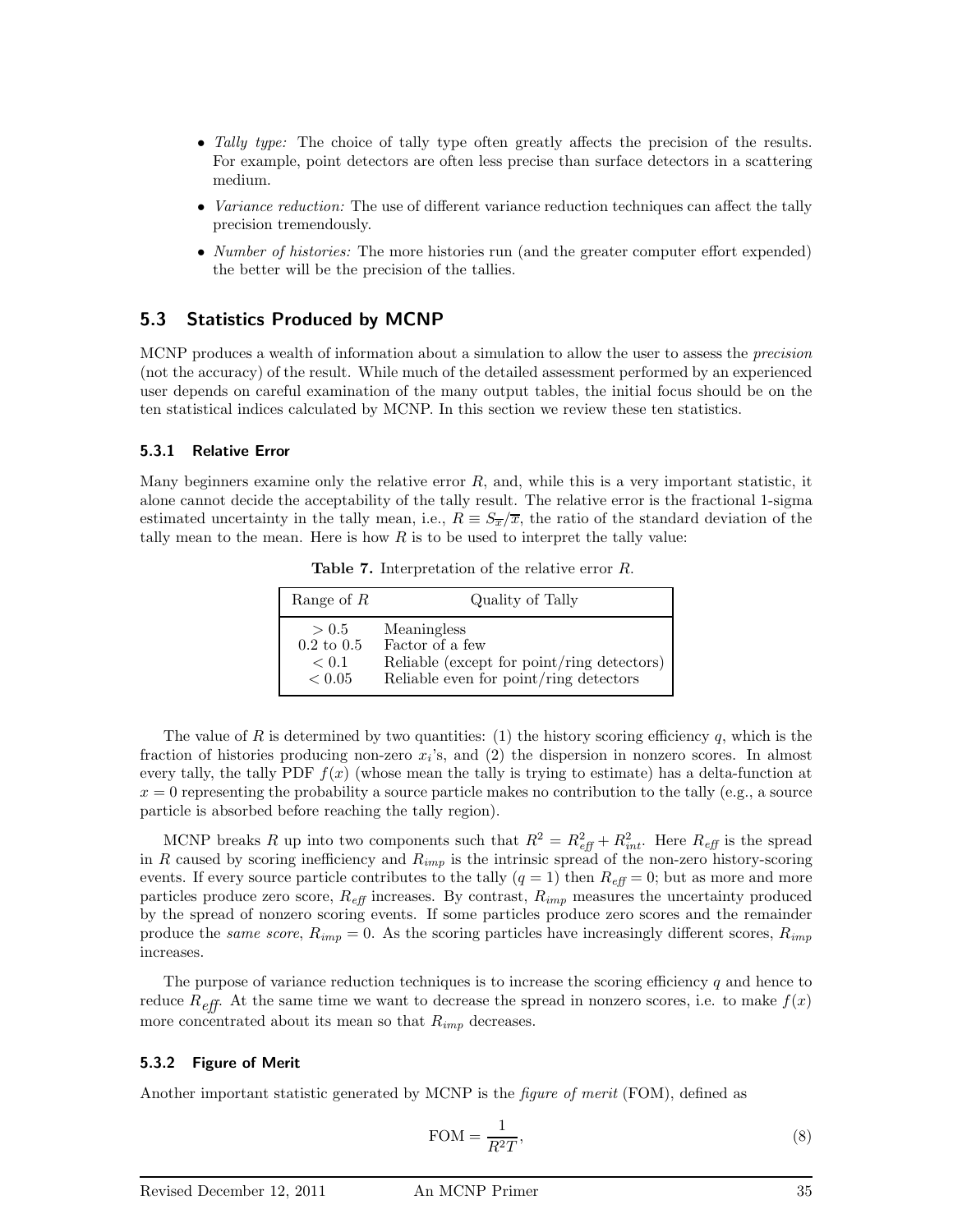where  $T$  is the run time. Since  $T$  varies with the computer, the same simulation performed on different machines produces different FOMs. As discussed earlier in Section 4.1.1, the FOM should remain relatively constant (except for fluctuations early in the simulation). For different variance reduction techniques, the one with the largest FOM is preferred.

# **5.3.3 Variance of the Variance**

The estimation of the relative error *R* is important to indicate the precision of the tally mean. However, how accurate is the estimation of *R*? To indicate the accuracy of *R*, MCNP estimates the relative variance of  $R$ , i.e. a variance of a variance (VOV). The VOV is defined as

$$
VOV = \frac{S^2(S_{\overline{x}}^2)}{S_{\overline{x}}^2} = \frac{\sum_{i=1}^N (x_i - \overline{x})^4}{\left[\sum_{i=1}^N (x_i - \overline{x})^2\right]^2} - \frac{1}{N}.
$$
\n(9)

where  $S^2(S_x^2)$  is the variance of  $S_x^2$ ).

The VOV involves the third and fourth moments of the tally distribution  $f(x)$  and is much more sensitive to fluctuations in large history scores than is *R*, which is based on only the first and second moments of  $f(x)$ . The proper sampling of infrequent but high scoring events is vital if reliable tally means are to be obtained, and for this reason the VOV is an important indicator of a reliable result.

From Eq.  $(9)$ , it can be shown that the VOV should decrease as  $1/N$ . MCNP tests for this  $1/N$ behavior in the VOV. Further, the VOV should always be less than 0.1 for all types of tallies.

# **5.3.4 The Empirical PDF for the Tally**

MCNP also constructs the tally PDF  $f(x)$  to help assess the quality of the confidence interval estimates for the tally mean. An example is shown in Fig. 8. Examination of the high-end tail of this distribution is very important for problems involving infrequent events with very high score. Three possible outcomes for such problems are possible:

- 1. Statistically meaningful confidence intervals are produced. This, of course, is always the desired outcome.
- 2. The sampling of a rare event with a very large score causes the the mean and *R* to increase and the FOM to decrease significantly. This situation is easily detected by observing the behavior of *R* and FOM in the tally fluctuation chart (TFC) produced at the end of the MCNP output. See Fig. 9 for a well-behaved example.
- 3. The third and most troublesome case is one that appears to be converged, based on acceptable statistical behavior of the mean, *R*, FOM, and the VOV, but in reality the tally mean is substantially underestimated because large scoring histories were inadequately sampled. Detecting this situation of too few large history tallies is difficult. It is for this case that MCNP performs extensive analysis of the high tally tail of the tally PDF.

The main difficulty in detecting case 3 above is knowing when you have performed enough histories to make a valid estimate of the confidence interval for the tally mean. The *central limit* theorem (CLT) guarantees the tally mean will appear to be sampled from a normal distribution with a standard deviation  $\sigma/N$  if N is sufficiently large. The confidence intervals estimated by MCNP for the tally are based on this normality assumption. The key question is how large must *N* be for this assumption to be valid.

For the CLT to hold, the first two moments of the tally PDF  $f(x)$ ,  $E(x) = \int_0^\infty x f(x) dx$  and  $E(x^2) = \int_0^\infty x^2 f(x) dx$ , must exist.<sup>4</sup> For the first two moments to exist,  $f(x)$  must either have a

<sup>4</sup>For the VOV to be finite, the third and fourth moments must also exist; however, MCNP doesn't enforce this.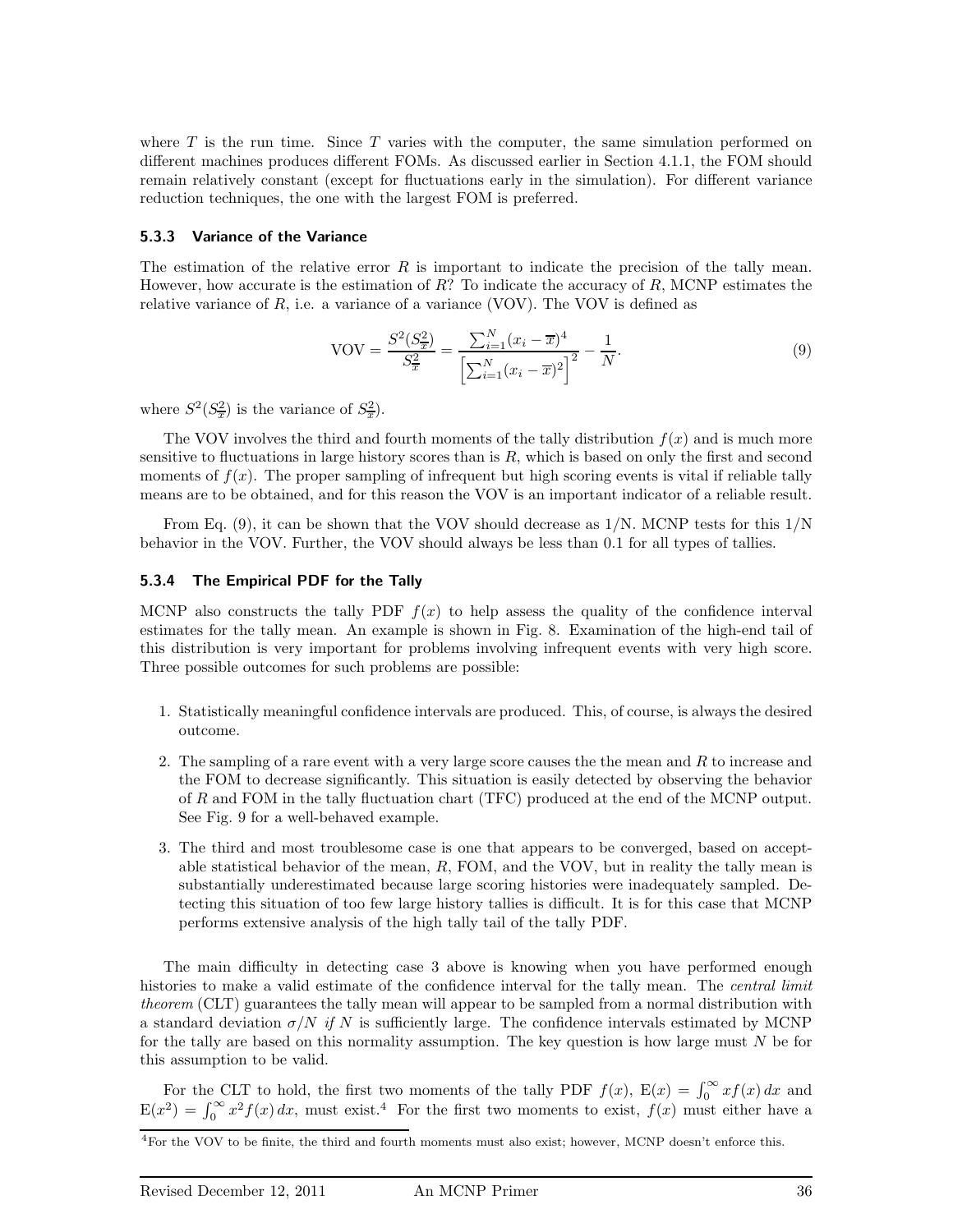| abscissa    |               | ordinate |                                       |             |                        | log plot of tally probability density function in tally fluctuation chart bin(d=decade, slope= 3.9) |  |
|-------------|---------------|----------|---------------------------------------|-------------|------------------------|-----------------------------------------------------------------------------------------------------|--|
|             |               |          |                                       |             |                        |                                                                                                     |  |
| $3.16 - 16$ | 1 7.69+10     |          |                                       |             |                        |                                                                                                     |  |
| $3.98 - 16$ | $0.00+00$     | 0.000    |                                       |             |                        |                                                                                                     |  |
| $5.01 - 16$ | $0.00+00$     | 0.000    |                                       |             |                        |                                                                                                     |  |
| $6.31 - 16$ | $0.00+00$     | 0.000    |                                       |             |                        |                                                                                                     |  |
| $7.94 - 16$ | $0.00+00$     | 0.000    |                                       |             |                        |                                                                                                     |  |
| $1.00 - 15$ | $0.00+00$     | 0.000    |                                       |             |                        |                                                                                                     |  |
| $1.26 - 15$ | $0.00+00$     | 0.000    |                                       |             |                        |                                                                                                     |  |
| $1.58 - 15$ | $0.00+00$     | 0.000    |                                       |             |                        |                                                                                                     |  |
| $2.00 - 15$ | $0.00+00$     | 0.000    |                                       |             |                        |                                                                                                     |  |
| $2.51 - 15$ | $0.00+00$     | 0.000    |                                       |             |                        |                                                                                                     |  |
| $3.16 - 15$ | $0.00+00$     | 0.000    |                                       |             |                        |                                                                                                     |  |
| $3.98 - 15$ | $0.00+00$     | 0.000    |                                       |             |                        |                                                                                                     |  |
| $5.01 - 15$ | $0.00+00$     | 0.000    |                                       |             |                        |                                                                                                     |  |
| $6.31 - 15$ | $0.00+00$     | 0.000    |                                       |             |                        |                                                                                                     |  |
| $7.94 - 15$ | $0.00+00$     | 0.000    |                                       |             |                        |                                                                                                     |  |
| $1.00 - 14$ | $12.43+09$    |          |                                       |             |                        |                                                                                                     |  |
| $1.26 - 14$ | $0.00+00$     | 0.000    |                                       |             |                        |                                                                                                     |  |
| 1.58-14     | $57.67+09$    |          |                                       |             |                        |                                                                                                     |  |
| $2.00 - 14$ | $3.66 + 09$   |          |                                       |             |                        |                                                                                                     |  |
| $2.51 - 14$ | $2 1.94 + 09$ |          |                                       |             |                        |                                                                                                     |  |
| $3.16 - 14$ | $32.31+09$    |          |                                       |             |                        |                                                                                                     |  |
| $3.98 - 14$ | $53.05+09$    |          |                                       |             |                        |                                                                                                     |  |
| $5.01 - 14$ | $94.37+09$    |          |                                       |             |                        |                                                                                                     |  |
| $6.31 - 14$ | $83.08 + 09$  |          |                                       |             |                        |                                                                                                     |  |
| $7.94 - 14$ | $92.75+09$    |          |                                       |             |                        |                                                                                                     |  |
| $1.00 - 13$ | 8 1.94+09     |          |                                       |             |                        |                                                                                                     |  |
| $1.26 - 13$ | 10 1.93+09    |          |                                       |             |                        |                                                                                                     |  |
| 1.58-13     | 15 2.30+09    |          |                                       |             |                        |                                                                                                     |  |
| $2.00 - 13$ | 20 2.44+09    |          |                                       |             |                        |                                                                                                     |  |
| $2.51 - 13$ | 27 2.61+09    |          |                                       |             |                        |                                                                                                     |  |
| $3.16 - 13$ | 23 1.77+09    |          |                                       |             |                        |                                                                                                     |  |
| $3.98 - 13$ | 45 2.75+09    |          |                                       |             |                        |                                                                                                     |  |
| $5.01 - 13$ | 57 2.76+09    |          |                                       |             |                        |                                                                                                     |  |
| $6.31 - 13$ | 83 3.20+09    |          |                                       |             |                        |                                                                                                     |  |
| $7.94 - 13$ | 69 2.11+09    |          |                                       |             |                        |                                                                                                     |  |
| $1.00 - 12$ | 62 1.51+09    |          |                                       |             |                        |                                                                                                     |  |
| $1.26 - 12$ | 71 1.37+09    |          |                                       |             |                        |                                                                                                     |  |
| $1.58 - 12$ | 90 1.38+09    |          |                                       |             |                        |                                                                                                     |  |
| $2.00 - 12$ | 72 8.77+08    |          |                                       |             |                        |                                                                                                     |  |
| $2.51 - 12$ | 76 7.36+08    |          |                                       |             |                        |                                                                                                     |  |
| $3.16 - 12$ | 74 5.69+08    |          |                                       |             |                        |                                                                                                     |  |
| $3.98 - 12$ | 84 5.13+08    |          |                                       |             |                        |                                                                                                     |  |
| $5.01 - 12$ | 70 3.40+08    |          |                                       |             |                        |                                                                                                     |  |
| $6.31 - 12$ | 89 3.43+08    |          |                                       |             |                        |                                                                                                     |  |
|             |               |          |                                       |             |                        |                                                                                                     |  |
| $7.94 - 12$ | 68 2.08+08    |          |                                       |             |                        |                                                                                                     |  |
| $1.00 - 11$ | 78 1.90+08    |          |                                       |             |                        |                                                                                                     |  |
| $1.26 - 11$ | 77 1.49+08    |          |                                       |             |                        |                                                                                                     |  |
| $1.58 - 11$ | 60 9.20+07    |          |                                       |             | s                      |                                                                                                     |  |
| $2.00 - 11$ | 18 2.19+07    |          | 7.341 ******************** ********** |             | s                      |                                                                                                     |  |
| $2.51 - 11$ | 8 7.74+06     |          | 6.889 *********************  *        |             | l s                    |                                                                                                     |  |
| $3.16 - 11$ | 1 7.69+05     | $5.886*$ |                                       | s           |                        |                                                                                                     |  |
| $3.98 - 11$ | $31.83+06$    |          | 6.263 ********                        | т.<br>s     |                        |                                                                                                     |  |
| total       | 1404 7.02-03  |          | d-------------------d--------         | ---------d- | --------------d------- | -d-                                                                                                 |  |

fom = (histories/minute)\*(f(x) signal-to-noise ratio)\*\*2 = (4.861E+03)\*( 5.450E-02)\*\*2 = (4.861E+03)\*(2.971E-03) = 1.444E+01 unnormed tally density for tally 14 nonzero tally mean(m) = 3.961E-12 nps = 200000 print table 161

**Figure 8.** An example of the Tally PDF plot prodiced in the MCNP output.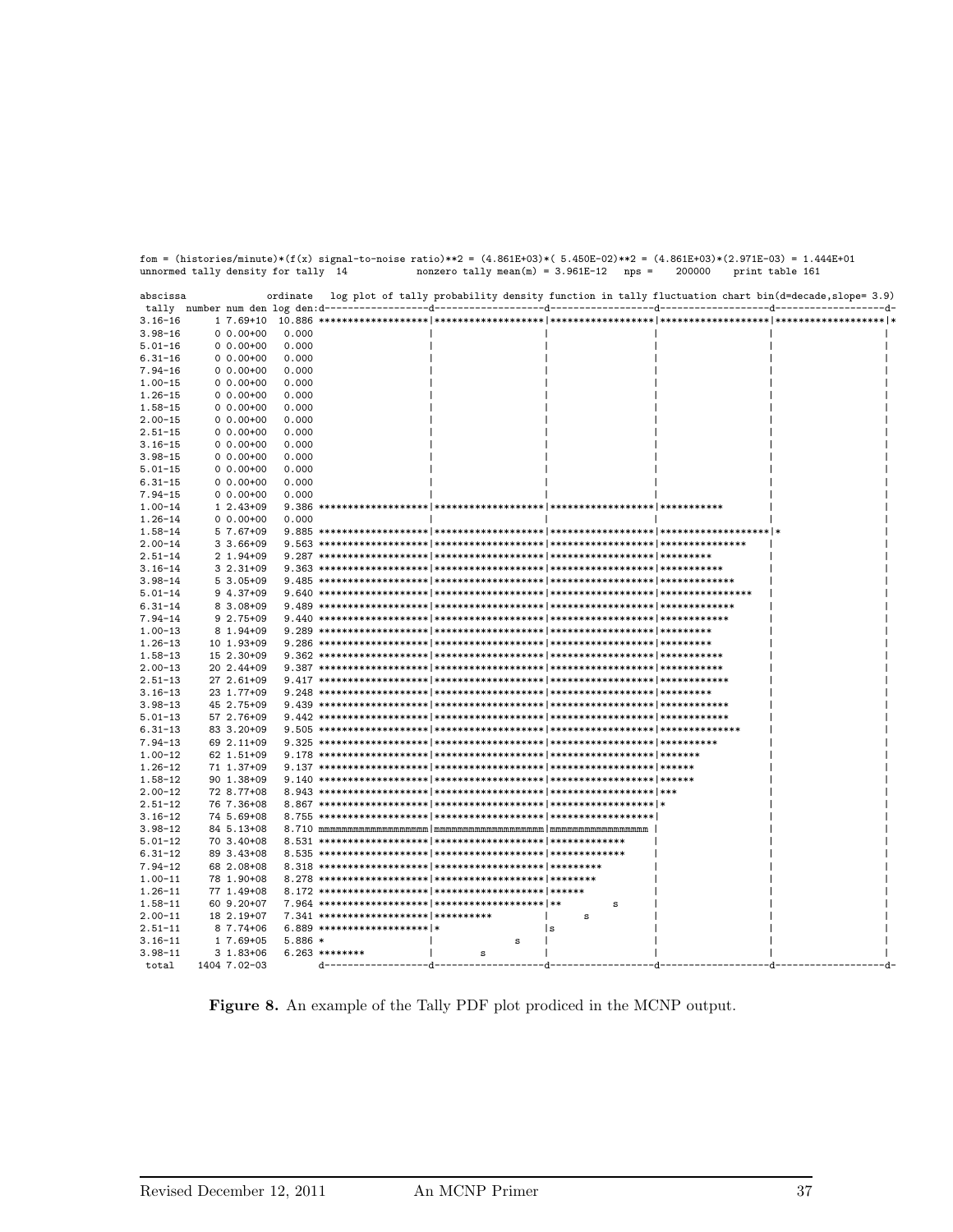|        |                               | tally | 4   |       |     |                          | tally | 14  |       |     |
|--------|-------------------------------|-------|-----|-------|-----|--------------------------|-------|-----|-------|-----|
| nps    | mean                          | error | vov | slope | fom | mean                     | error | vov | slope | fom |
| 16000  | 2.5565E-19 0.1546 0.0460      |       |     | 0.0   | 13  | 1.6147E-20 0.1550 0.0990 |       |     | 0.0   | 13  |
| 32000  | 2.6267E-19 0.1057 0.0219      |       |     | 0.0   | 14  | 1.5614E-20 0.1098 0.0404 |       |     | 0.0   | 13  |
| 48000  | 2.9321F-19 0.0822 0.0129 10.0 |       |     |       | 15  | 1.5964E-20 0.0868 0.0228 |       |     | 0.0   | 13  |
| 64000  | 2.9096E-19 0.0725 0.0108 10.0 |       |     |       | 14  | 1.6062E-20 0.0760 0.0189 |       |     | 0.0   | 13  |
| 80000  | 2.9088E-19 0.0655 0.0086 10.0 |       |     |       | 14  | 1.6037E-20 0.0687 0.0161 |       |     | 4.9   | 13  |
| 96000  | 2.9487F-19 0.0595 0.0072 10.0 |       |     |       | 14  | 1.5578E-20 0.0631 0.0130 |       |     | 2.7   | 13  |
| 112000 | 2.9758E-19 0.0545 0.0061 10.0 |       |     |       | 15  | 1.5749E-20 0.0571 0.0105 |       |     | 3.0   | 13  |
| 128000 | 3.0167E-19 0.0509 0.0052 10.0 |       |     |       | 15  | 1.5970E-20 0.0528 0.0086 |       |     | 2.7   | 14  |
| 144000 | 3.0142F-19 0.0483 0.0050 10.0 |       |     |       | 14  | 1.5824E-20 0.0496 0.0075 |       |     | 2.7   | 14  |
| 160000 | 3.0284E-19 0.0461 0.0046 10.0 |       |     |       | 14  | 1.6205E-20 0.0465 0.0064 |       |     | 2.8   | 14  |
| 176000 | 3.0391E-19 0.0443 0.0042 10.0 |       |     |       | 14  | 1.6276E-20 0.0441 0.0056 |       |     | 3.2   | 14  |
| 192000 | 3.0143E-19 0.0427 0.0040 10.0 |       |     |       | 14  | 1.6351E-20 0.0420 0.0050 |       |     | 3.5   | 14  |
| 200000 | 3.0080E-19 0.0420 0.0040 10.0 |       |     |       | 14  | 1.6317E-20 0.0410 0.0048 |       |     | 3.9   | 14  |

**Figure 9.** Example of a tally fluctuation chart (TFC).

finite upper tally cutoff, or decrease with x faster that  $1/x^3$ . It is this behavior of a proper tally PDF that MCNP tests for by analyzing the high-tally tail of the empirical PDF.

MCNP uses the highest scoring histories (the 200 largest) to estimate the slope of the PDF's high-tally tail. This is done by fitting a generalized Pareto function  $f_{\mathcal{P}}(x)$  (with parameters *a* and *k*), namely

$$
f_{\mathcal{P}}(x) = \frac{1}{a(1 + kx/a)^{1 + (1/k)}},\tag{10}
$$

to the high tally events. The slope is then estimated from

$$
SLOPE = 1 + \frac{1}{k}
$$
 (11)

On the output plot of the PDF, the Pareto fit is shown by string of **s**'s, and tally mean by a row of **m**'s (see Fig. 7).

For the high-end tail to be acceptable, a sufficient number of histories has to have been run so that the CLT is expected to apply, namely, the SLOPE must be 3 (or greater). If insufficient, rare, high-scoring events have not been tallied, the SLOPE will generally not satisfy this criterion. If too few histories have been run to estimate the slope, the SLOPE is reported as 0; if the PDF falls off faster than  $1/x^{10}$ , the SLOPE is set to 10 (a "perfect" value).

# **5.3.5 Confidence Intervals**

From the relative error *R*, MCNP estimates the confidence interval for the tally. Because the estimated mean and estimated uncertainty in the mean are correlated, the mid-point of the confidence interval needs to be shifted slightly from the mean. The amount of this midpoint shift, SHIFT, is proportional to the third central moment, and should decrease as 1*/N*. MCNP calculates this refinement for the confidence interval.

# **5.3.6 A Conservative Tally Estimate**

Sometimes a user wishes to make a conservative tally estimate, just in case rare high-tally events may not be completely considered. In the output, MCNP shows what would happen to the mean, *R*, VOV, confidence interval, etc., if the next history  $(N + 1)$  were the same as the largest scoring history encountered in the simulation of *N* histories. If large changes occur, then be very suspicious of the result.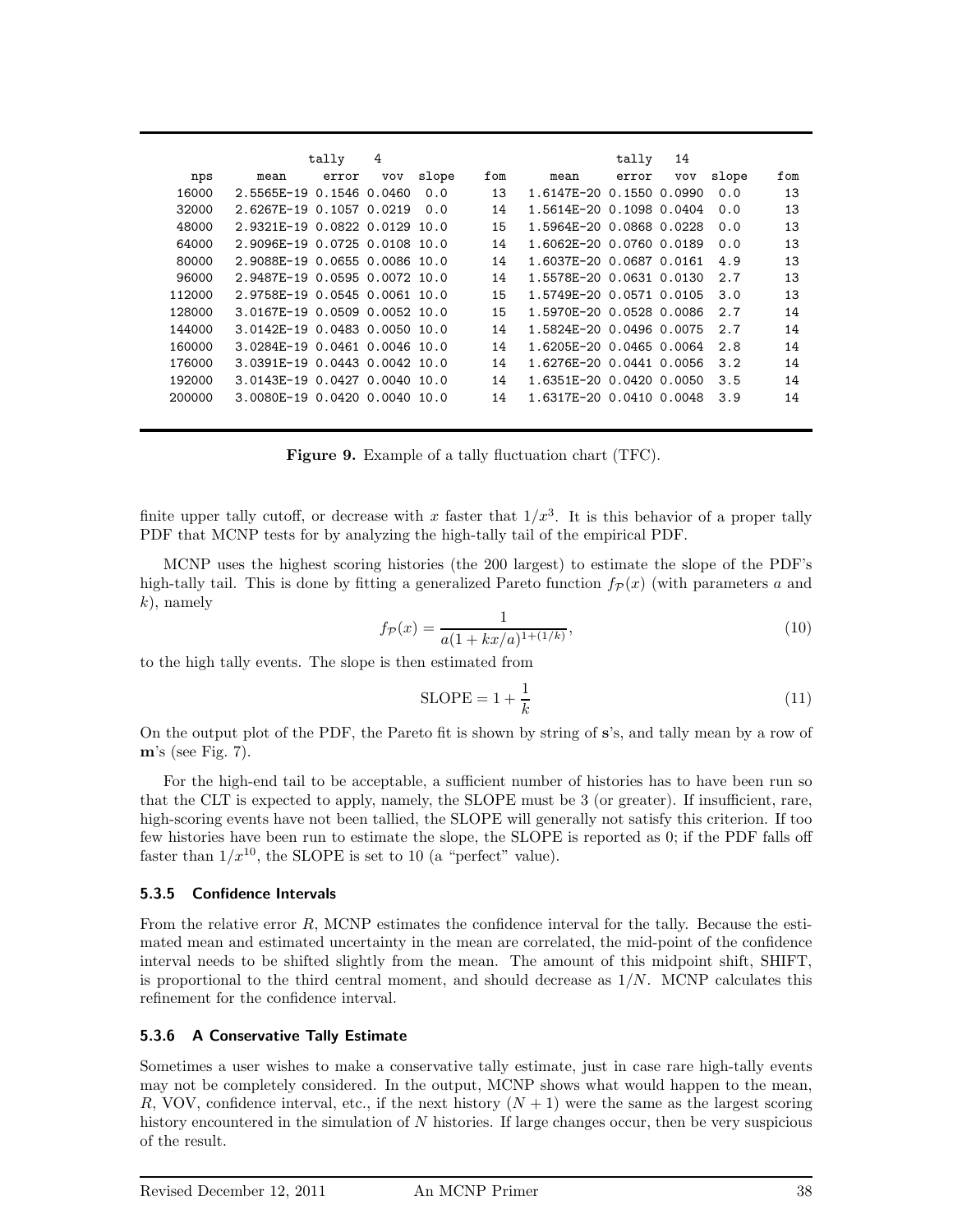# **5.3.7 The Ten Statistical Tests**

The most valuable tool provided by MCNP for assessing the reliability of results is the suite of 10 statistical tests it performs on the tally. If any of the 10 tests are failed, MCNP automatically produces additional output to aid the user in interpreting the seriousness of the failed test(s). The 10 tests are summarized below.

# **Tally Mean,** *x***:**

1. The mean must exhibit, for the last half of the problem, only random fluctuations as *N* increases. No up or down trends must be exhibited.

# **Relative Error,** *R***:**

- 2. *R* must be less than 0.1 (0.05 for point/ring detectors).
- 3. *R* must decrease monotonically with *N* for the last half of the problem.
- 4. *R* must decrease as  $1/\sqrt{N}$  for the last half of the problem.

# **Variance of the Variance, VOV:**

- 5. The magnitude of the VOV must be less than 0.1 for all types of tallies.
- 6. VOV must decrease monotonically for the last half of the problem.
- 7. VOV must decrease as 1*/N* for the last half of the problem.

# **Figure of Merit, FOM:**

- 8. FOM must remain statistically constant for the last half of the problem.
- 9. FOM must exhibit no monotonic up or down trends in the last half of the problem.

# **Tally PDF,**  $f(x)$ :

10. The SLOPE determined from the 201 largest scoring events must be greater than 3.

If any of these tests fails, a warning is printed in the output and a plot of  $f(x)$  is produced. If all ten tests are passed, MCNP then calculates asymmetric and symmetric confidence intervals for the mean at the one-, two-, and three-sigma levels. While these ten statistical tests provided an excellent indication of the reliability of the result, they are not foolproof. There is always the possibility that some high-scoring rare event was not sampled in the histories run and that the tally is underestimated. Users must rely on their understanding and insight into the particular problem to avoid such traps.

# **5.3.8 Another Example Problem**

Consider a point isotropic source of 7-MeV photons in an infinite medium of iron. The ambient dose equivalent 30 cm from the source is sought. A surface F2 detector and a F5 point detector are both used to estimate this dose. The input file is shown in Fig. 10.

The variation of the tally mean, *R*, VOV, SLOPE, and FOM with the number of particle histories is shown in Fig. 11. At  $10^7$  particle histories, the F2 tally passed all 10 statistical tests: the mean and FOM are relatively constant, the relative error *R* is monotonically decreasing as  $1/\sqrt{N}$  (1 y-decade decrease for every 2 x-decades increase), the VOV is monotonically decreasing as 1*/N* (1 y-decade decrease for every 1 x-decade increase), and the SLOPE has a "perfect" value of 10. This high slope value is to be expected since there physically is an upper limit to the tally, namely that produced by an uncollided photon reaching the scoring surface. The slope of 10 is a strong indicator of such a tally cutoff.

By contrast, the F5 point detector has not converged. The mean, error, VOV, and FOM all exhibit sudden changes, a result of an occasional photon that scatters very near the point detector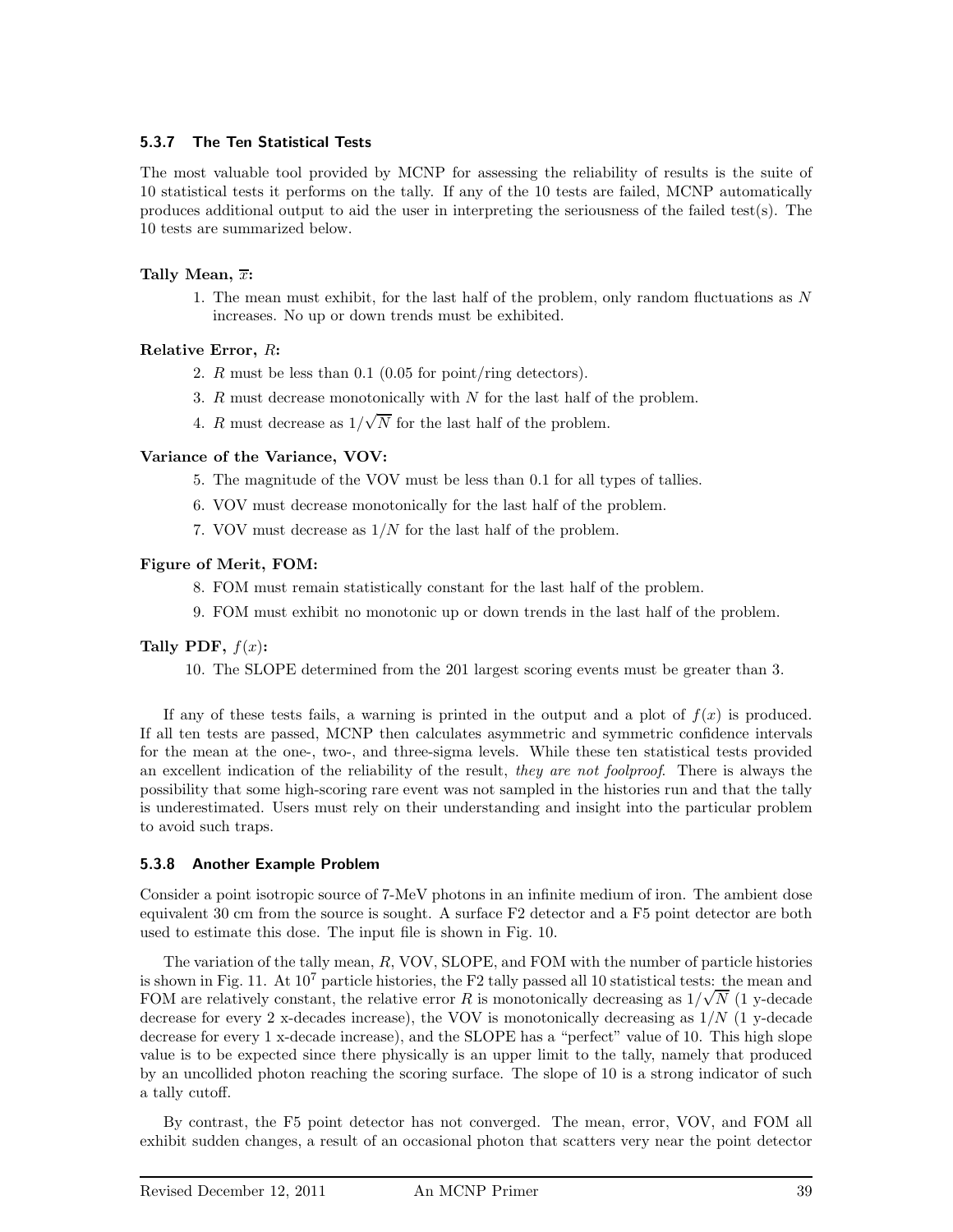and contributes a huge score with the last-flight estimator used by the F5 tally. The SLOPE remains constant at about 2, an indication of a long slowly decreasing high-tally tail. In fact, a point detector in a scattering medium has no tally cutoff. Be very wary of using point/ring detectors in a strongly scattering medium.

If you had performed this simulation for only 5000 histories and, unwisely, looked only at the relative errors, the F5 detector would appear attractive since it has a relative error of about 0.06 (almost near the acceptable value) while the F2 tally has  $R > 0.2$ . Recall that every source particle produces a score with a point detector  $(q = 1, R_{\text{eff}} = 0)$  and R often starts to decrease properly. The F2 tally, on the other hand, received scores from only  $0.8\%$  ( $q = 0.0080$ ) of the source particles leading to  $R_{\text{eff}} = 0.0024$  and  $R_{\text{imp}} = 0.0024$  after 10<sup>7</sup> histories. Because of the large fluctuations in the F5 scores, its  $R_{imp}$  is much larger (0.127 after 10<sup>7</sup> histories).

The PDFs for these two tallies are shown in Figs. 12 and 13. As expected, the PDF for the F5 tally is spread out over a wide range of scores and has a high-score tail that is poorly defined even after  $10<sup>7</sup>$  histories. The PDF for the F2 tally is much more compact with a well established upper cutoff.

```
Point isotropic 7-MeV photon sources in infinite iron medium
c ********************* BLOCK 1: CELL CARDS *****************************
 1 1 -7.86 -10 imp:p=1 $ iron inside detector shell
 2 1 -7.86 10 -20 imp:p=1 $ iron outside detector shell
 3 0 20 imp:p=0 $ vacuum outside problem boundary
c ********************* BLOCK 2: SURFACE CARDS *************************
 10 so 30.0 $ detector surface
 20 so 3000.0 $ outer surface of iron
c ********************* BLOCK 3: DATA CARDS ****************************
SDEF erg=7.00 par=2 $ pt isotropic 7-MeV photon source
mode p $ photon mode only
nps 1000000 $ number of histories to be run
f2:p 10 $ tally 2: surface detector at 30 cm
f15:p 30 0 0 -0.3 $ tally 15: pt det 30 cm on x-axis; Ro=.3mfp
c
c --- Photon ambient dose equivalent H*(10mm) Sv cm^2; from ICRP [1987]
de 0.100E-01 0.150E-01 0.200E-01 0.300E-01 0.400E-01 0.500E-01
      0.600E-01 0.800E-01 0.100E+00 0.150E+00 0.200E+00 0.300E+00
      0.400E+00 0.500E+00 0.600E+00 0.800E+00 0.100E+01 0.150E+01
      0.200E+01 0.300E+01 0.400E+01 0.500E+01 0.600E+01 0.800E+01 0.100E+02
df 0.769E-13 0.846E-12 0.101E-11 0.785E-12 0.614E-12 0.526E-12
      0.504E-12 0.532E-12 0.611E-12 0.890E-12 0.118E-11 0.181E-11
      0.238E-11 0.289E-11 0.338E-11 0.429E-11 0.511E-11 0.692E-11
      0.848E-11 0.111E-10 0.133E-10 0.154E-10 0.174E-10 0.212E-10 0.252E-10
c
m1 26000 -1.00000 $ natural iron (density 7.86 g/cm^3)
```
**Figure 10.** Input file for the example problem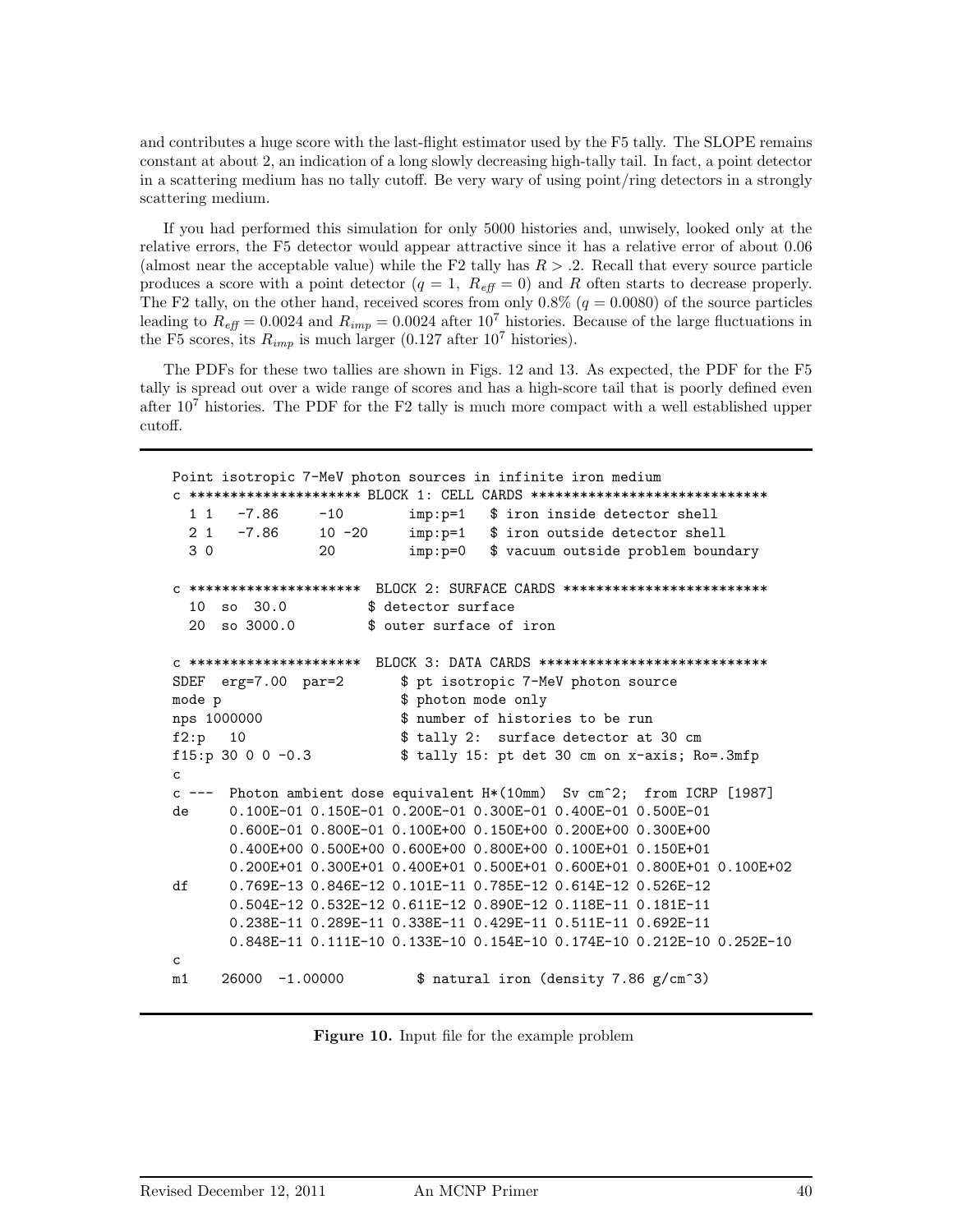

Figure 11. The variation of the various statistics estimated by MCNP for the two tallies of the test problem of Fig. 10.